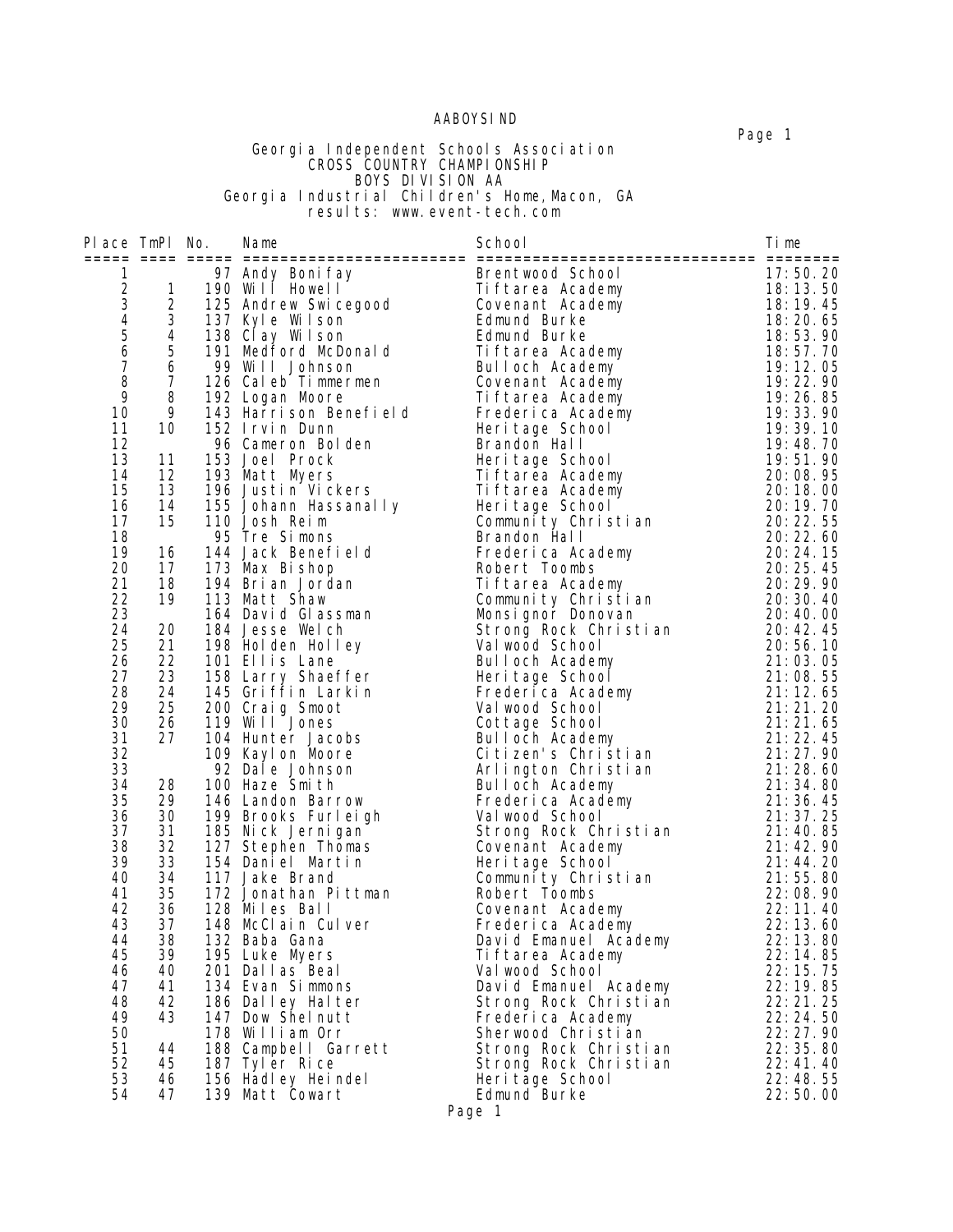|          |    |                                   | AABOYSI ND                             |                      |
|----------|----|-----------------------------------|----------------------------------------|----------------------|
| 55       | 48 | 149 Hogan Dyer                    | Frederica Academy                      | 22:50.25             |
| 56       | 49 | 102 Gordon Beasley                | Bulloch Academy                        | 23:03.45             |
| 57       | 50 | 140 Chandler Skinner              | Edmund Burke                           | 23:09.50             |
| 58       | 51 | 157 George McGregor               | Heri tage School                       | 23:13.80             |
| 59       | 52 | 105 Forrest Spence                | Bulloch Academy                        | 23:18.05             |
| 60       |    | 98 Steven Boatwright              | Brentwood School                       | 23: 20. 45           |
| 61       | 53 | 175 John Wolfe                    | Robert Toombs                          | 23: 23. 85           |
| 62       | 54 | 142 Cody Ashe                     | Edmund Burke                           | 23: 39. 50           |
| 63       | 55 | 133 Kolo Gana                     | David Emanuel Academy                  | 23:41.30             |
| 64       |    | 93 Daniel Latzanich               | Arlington Christian                    | 23:50.30             |
| 65       |    | 163 Dave Friedland                | Mill Springs                           | 23:58.75             |
| 66       | 56 | 129 Ethan Hammock                 | Covenant Academy                       | 23:59.55             |
| 67       | 57 | 130 Stephen Bankson               | Covenant Academy                       | 24:00.85             |
| 68       | 58 | 116 Chris Campbell                | Community Christian                    | 24:02.45             |
| 69       | 59 | 120 Artie Leach                   | Cottage School                         | 24:02.75             |
| 70       | 60 | 123 Alex Terry                    | Cottage School                         | 24:29.70             |
| 71       |    | 94 Tayl or Scott                  | Arlington Christian                    | 24: 30. 20           |
| 72       | 61 | 189 Joel Holland                  | Strong Rock Christian                  | 24: 33. 90           |
| 73       | 62 | 114 Gabe Saade                    | Community Christian                    | 24: 47. 10           |
| 74       | 63 | 121 Logan Gammage                 | Cottage School                         | 24:55.70             |
| 75       | 64 | 176 Robert Gibase                 | Robert Toombs                          | 24:59.30             |
| 76       | 65 | 174 David Corbin                  | Robert Toombs                          | 25:02.55             |
| 77       |    | 161 Peyton Lockwood               | Mill Springs                           | 25:09.75             |
| 78<br>79 | 66 | 122 Cass Thurston                 | Cottage School                         | 25:31.90             |
| 80       | 67 | 135 Scott Irvin                   | David Emanuel Academy                  | 25:59.00             |
| 81       | 68 | 166 Zach Moore                    | Monsignor Donovan                      | 26:14.00<br>26:42.30 |
| 82       | 69 | 112 Jesse Bray<br>202 Zach Savino | Community Christian<br>Val wood School | 26:58.25             |
| 83       | 70 | 107 Brett Rushing                 | Bulloch Academy                        | 27:13.30             |
| 84       |    | 162 Francis Abernethy             | Mill Springs                           | 27:18.20             |
| 85       | 71 | 124 Griffin Boven                 | Cottage School                         | 27:47.80             |
| 86       | 72 | 136 Jacob Wheeler                 | David Emanuel Academy                  | 28:07.35             |
| 87       | 73 | 203 Cody Ebert                    | Val wood School                        | 29:54.00             |
| 88       |    | 165 Jake Nettles                  | Monsi gnor Donovan                     | 29:59.35             |
| 89       | 74 | 204 Colin Wilson                  | Val wood School                        | 30:25.25             |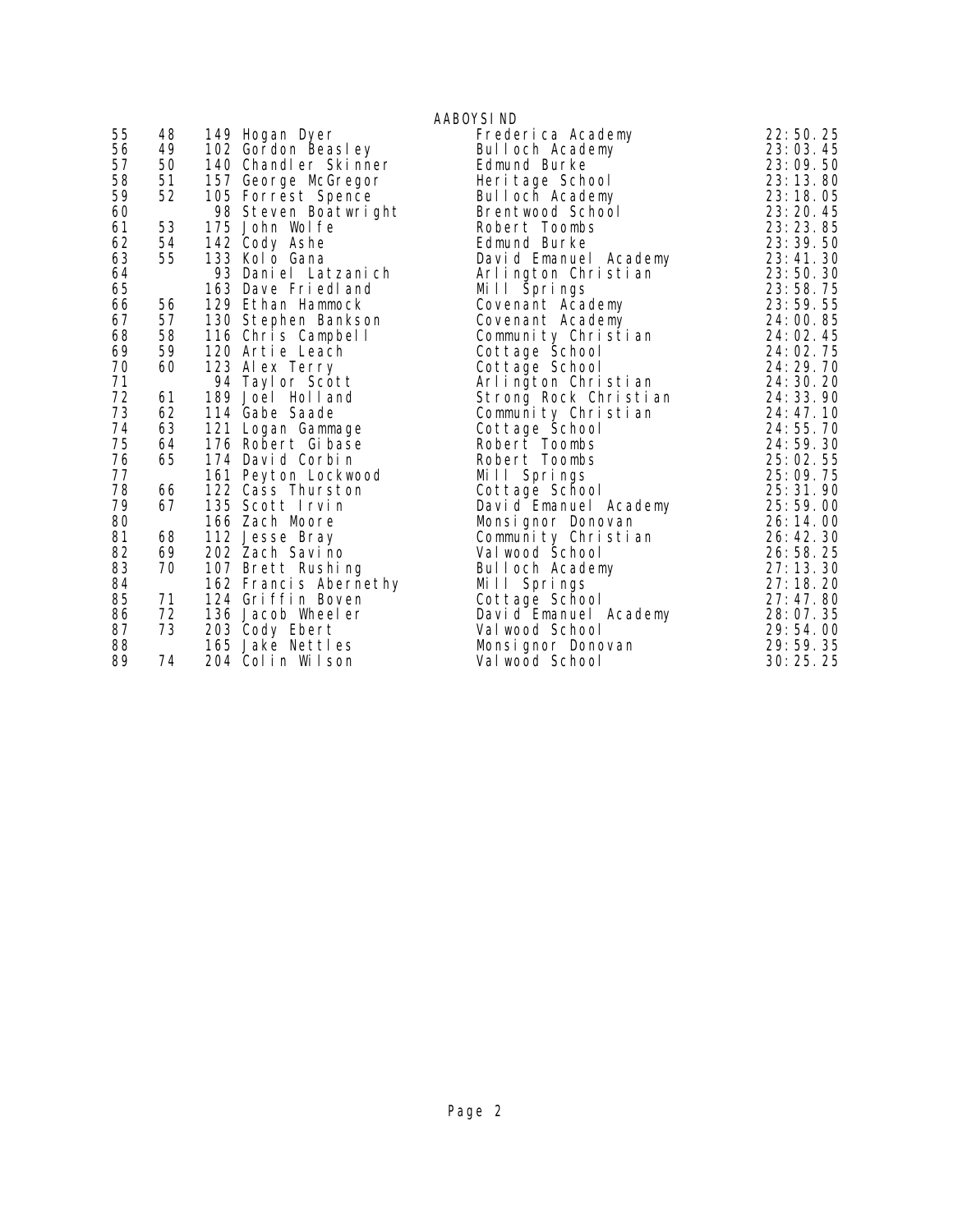### AABOYTEAMS

 Georgia Independent Schools Association **CROSS COUNTRY CHAMPIONSHIP**  BOYS DIVISION AA Georgia Industrial Children's Home,Macon, GA results: www.event-tech.com

\*\*\*\*\*\*\*\*\*\*\*\* BOYS AA TEAM SCORES \*\*\*\*\*\*\*\*\*\*\*

| 1.                                           | 39                                    | Tiftarea Academy                                                                                                                                          |                                                             | 19:26 | 1:37:06        |
|----------------------------------------------|---------------------------------------|-----------------------------------------------------------------------------------------------------------------------------------------------------------|-------------------------------------------------------------|-------|----------------|
| 1<br>23456<br>7                              | 1<br>5<br>8<br>12<br>13               | Will Howell<br>Medford McDonald<br>Logan Moore<br>Matt Myers<br>Justin Vickers<br>C 18) Brian Jordan<br>( 18) Brian Jordan ( 39) Luke Micro<br>Luke Myers | 18:14<br>18:58<br>19:27<br>20:09<br>20:18<br>20:30<br>22:15 |       |                |
| 2.<br>====                                   | 91                                    | Heritage School                                                                                                                                           |                                                             | 20:34 | 1:42:46)       |
| 1<br>2<br>3<br>4<br>5<br>6<br>$\overline{7}$ | 10<br>11<br>14<br>23<br>33<br>51)     | Irvin Dunn<br>Joel Prock<br>Johann Hassanally<br>Larry Shaeffer<br>Daniel Martin<br>(46) Hadley Heindel<br>George McGregor                                | 19:40<br>19:52<br>20:20<br>21:09<br>21:45<br>22:49<br>23:14 |       |                |
| 3.                                           | 115                                   | Frederica Academy                                                                                                                                         | €                                                           | 21:01 | 1:45:03)       |
| $\mathbf{1}$<br>23456<br>$\overline{7}$      | 9<br>16<br>24<br>29<br>37<br>(48)     | Harrison Benefield<br>Jack Benefield<br>Griffin Larkin<br>Landon Barrow<br>McClain Culver<br>(43) Dow Shelnutt<br>Hogan Dyer                              | 19:34<br>20:25<br>21:13<br>21:37<br>22:14<br>22:25<br>22:51 |       |                |
| 4.                                           | 132                                   | Bulloch Academy                                                                                                                                           |                                                             | 21:16 | 1:46:19        |
| $\mathbf 1$<br>23456<br>$\overline{7}$       | 6<br>22<br>27<br>28<br>49<br>$\left($ | Will Johnson<br>Ellis Lane<br>Hunter Jacobs<br>Haze Smith<br>Gordon Beasley<br>52) Forrest Spence<br>(70) Brett Rushing                                   | 19:13<br>21:04<br>21:23<br>21:35<br>23:04<br>23:19<br>27:14 |       |                |
| 5.                                           | 133                                   | Covenant Academy                                                                                                                                          |                                                             | 21:08 | 1:45:38        |
| $\frac{1}{2}$<br>3<br>4<br>5<br>6            | 2<br>7<br>32<br>36<br>56              | Andrew Swicegood<br>Caleb Timmermen<br>Stephen Thomas<br>Miles Ball<br>Ethan Hammock<br>(57) Stephen Bankson                                              | 18:20<br>19:23<br>21:43<br>22:12<br>24:00<br>24:01          |       |                |
| 6.                                           | 158                                   | Edmund Burke<br>======================                                                                                                                    |                                                             |       | 21:23 1:46:55) |
| 1                                            | 3                                     | Kyle Wilson                                                                                                                                               | 18:21<br>Page 1                                             |       |                |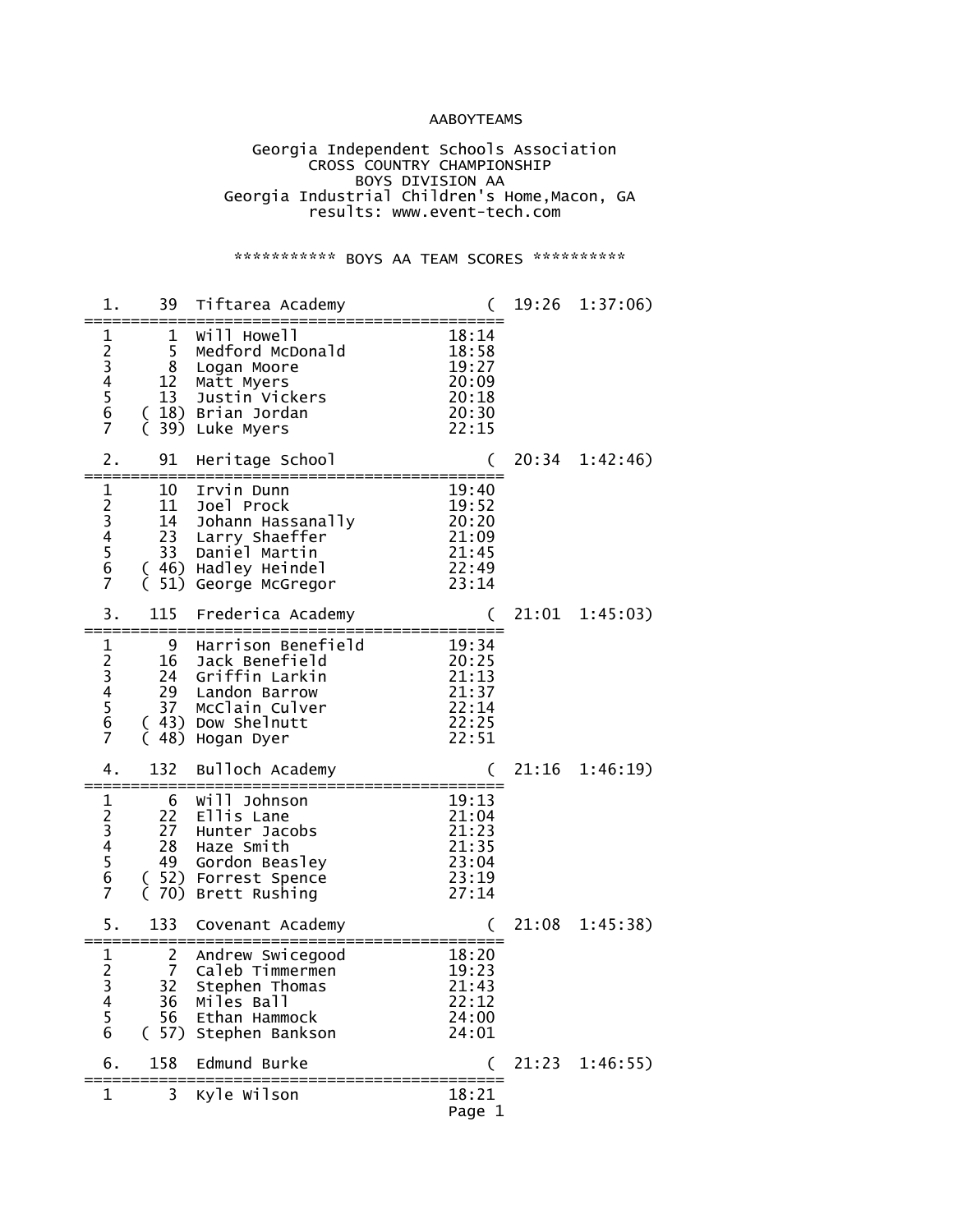| $\frac{2}{3}$<br>4<br>5                                          | 4<br>47<br>50<br>54        | Clay Wilson<br>Matt Cowart<br>Chandler Skinner<br>Cody Ashe                                                                       | <b>AABOYTEAMS</b><br>18:54<br>22:50<br>23:10<br>23:40       |       |                  |
|------------------------------------------------------------------|----------------------------|-----------------------------------------------------------------------------------------------------------------------------------|-------------------------------------------------------------|-------|------------------|
| 7.                                                               | 182                        | Strong Rock Christian                                                                                                             | (                                                           |       | $22:01$ 1:50:04) |
| 1<br>$\begin{array}{c} 2 \\ 3 \\ 4 \end{array}$<br>$\frac{5}{6}$ | 20<br>31<br>42<br>44<br>45 | Jesse Welch<br>Nick Jernigan<br>Dalley Halter<br>Campbell Garrett<br>Tyler Rice<br>(61) Joel Holland                              | 20:43<br>21:41<br>22:22<br>22:36<br>22:42<br>24:34          |       |                  |
| 8.                                                               | 185                        | Valwood School                                                                                                                    |                                                             | 22:39 | 1:53:12)         |
| 123456<br>$\overline{7}$                                         | 21                         | Holden Holley<br>25 Craig Smoot<br>30 Brooks Furleigh<br>40 Dallas Beal<br>69 Zach Savino<br>(73) Cody Ebert<br>(74) Colin Wilson | 20:57<br>21:22<br>21:38<br>22:16<br>26:59<br>29:54<br>30:26 |       |                  |
| 9.                                                               | 188                        | Community Christian                                                                                                               |                                                             |       | 22:21 1:51:41)   |
| $\mathbf 1$<br>2345<br>$\overline{6}$                            | 15<br>19<br>34             | Josh Reim<br>Matt Shaw<br>Jake Brand<br>58 Chris Campbell<br>62 Gabe Saade<br>(68) Jesse Bray                                     | 20:23<br>20:31<br>21:56<br>24:03<br>24:48<br>26:43          |       |                  |
| 10.                                                              | 234                        | Robert Toombs<br>:======================                                                                                          |                                                             |       | 23:13 1:56:02)   |
| 1<br>$2^{2}$<br>3<br>4<br>5                                      | 17<br>35<br>53<br>64<br>65 | Max Bishop<br>Jonathan Pittman<br>John Wolfe<br>Robert Gibase<br>David Corbin                                                     | 20:26<br>22:09<br>23:24<br>25:00<br>25:03                   |       |                  |
| 11.                                                              | 273                        | David Emanuel Academy                                                                                                             |                                                             | 24:29 | 2:02:23          |
| 1<br>2<br>3<br>4<br>5                                            | 38<br>41<br>55<br>67<br>72 | Baba Gana<br>Evan Simmons<br>Kolo Gana<br>Scott Irvin<br>Jacob Wheeler                                                            | 22:14<br>22:20<br>23:42<br>25:59<br>28:08                   |       |                  |
| 12.                                                              | 274                        | Cottage School                                                                                                                    | €                                                           | 24:05 | 2:00:23          |
| 1<br>23456                                                       | 26<br>59<br>60<br>63<br>66 | Will Jones<br>Artie Leach<br>Alex Terry<br>Logan Gammage<br>Cass Thurston<br>(71) Griffin Boven                                   | 21:22<br>24:03<br>24:30<br>24:56<br>25:32<br>27:48          |       |                  |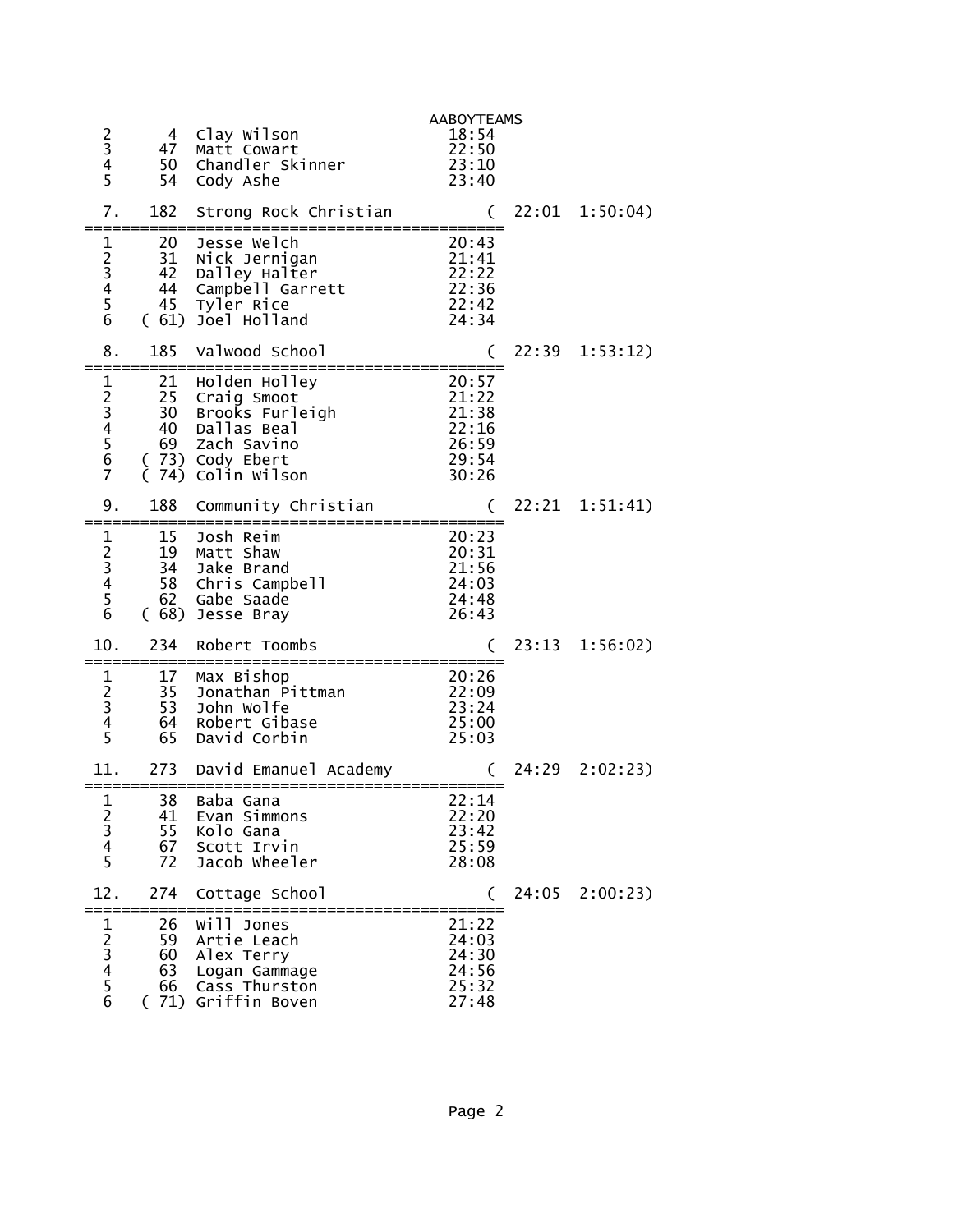#### AAGIRLSIND

 Page 1 Georgia Independent Schools Association **CROSS COUNTRY CHAMPIONSHIP**  GIRLS DIVISION AA Georgia Industrial Children's Home,Macon,GA **Example 2 Results:** www.event-tech.com

Place TmPl No. Name School Time ===== ==== ===== ======================== ============================== ======== 1 43 Aleisha Kahn Heritage School 21:04.29 2 1 33 Brittany Landis Frederica Academy 21:12.59 3 2 73 Neeli Fortson Tiftarea Academy 22:09.54 4 3 34 Lindsey Glenn Frederica Academy 22:18.84 5 4 7 Kelcie Jacobs Bulloch Academy 22:27.29 6 5 22 Julie Thomas Covenant Academy 22:43.09 7 6 6 Haley Burke Bulloch Academy 22:45.99 8 76 Anne Rankin Cannon Valwood School 22:54.79 9 7 35 Hayley Watkins Frederica Academy 23:07.74 10 8 36 Polly Howell Frederica Academy 23:19.19 11 9 40 Courntey Been Frederica Academy 23:21.39 12 44 Ellie Crosby Heritage School 23:27.59 13 13 Megan Walker Citizen's Christian Academy 23:41.19 14 10 37 Ellen Grace Finn Frederica Academy 23:44.84 15 45 Lydia Powell Heritage School 23:48.59 16 11 8 Maddie Mannack Bulloch Academy 23:50.94 17 12 80 Morgan White Westminster Christian 24:08.49 18 13 9 Emily Morgan Bulloch Academy 24:14.19 19 3 Helen Harris Brentwood School 24:31.99 20 14 39 Logan Glenn Frederica Academy 24:33.14 21 5 Meredith Burgamy Brentwood School 24:35.34 22 19 Janet Keller Cottage School 24:37.99 23 15 56 Olivia Ferrara Robert Toombs 24:41.29 24 16 10 Mary Spigener Bulloch Academy 24:45.24 25 65 Kat Milby Strong Rock Christian 25:04.34 26 47 Amanda Barton Monsignor Donovan 25:16.09 27 4 Sarah Smith Brentwood School 25:25.59 28 17 68 Shelley Anderson Tiftarea Academy 25:49.34 29 18 67 Sam Koran Tiftarea Academy 25:57.29 30 19 81 Emma Kate Meehan Westminster Christian 26:03.39 31 89 Riley Ford Westwood Schools 26:16.59 32 14 Rachael Thomason Citizen's Christian Academy 26:17.09 33 29 Caitlin Lamm David Emanuel Academy 26:23.44 34 20 69 Maggie McNease Tiftarea Academy 26:23.74 35 21 11 Taylor Collins Bulloch Academy 26:37.94 36 22 23 Makala Meadows Covenant Academy 26:56.24 37 1 Jordan Hall Arlington Christian 27:07.34 38 23 82 Katie Tingle Westminster Christian 27:11.34 39 77 Slayten Carter Valwood School 27:13.89 40 24 12 Kaylee Sheppard Bulloch Academy 27:14.49 41 48 Shelby Moss Monsignor Donovan 27:27.29 42 25 61 Lacey Bishop Robert Toombs 28:00.99 43 26 24 Rachel Pendley Covenant Academy 28:08.29 44 27 70 Elizabeth Holland Tiftarea Academy 28:47.84 45 28 72 Neysa Hobbs Tiftarea Academy 28:49.34 46 29 60 Joanna Hendrix Robert Toombs 29:09.59

 47 75 Dakota Runnels Valwood School 29:14.59 48 30 83 Jill McClain Westminster Christian 29:59.59 49 30 Nicole Williams David Emanuel Academy 30:00.64 50 31 58 McKale Yancey Robert Toombs 30:40.24 51 2 Karis McMahan Arlington Christian 30:47.69 52 32 25 Megan Sotela Covenant Academy 31:20.39 53 18 Mary Roberson Citizen's Christian Academy 31:29.69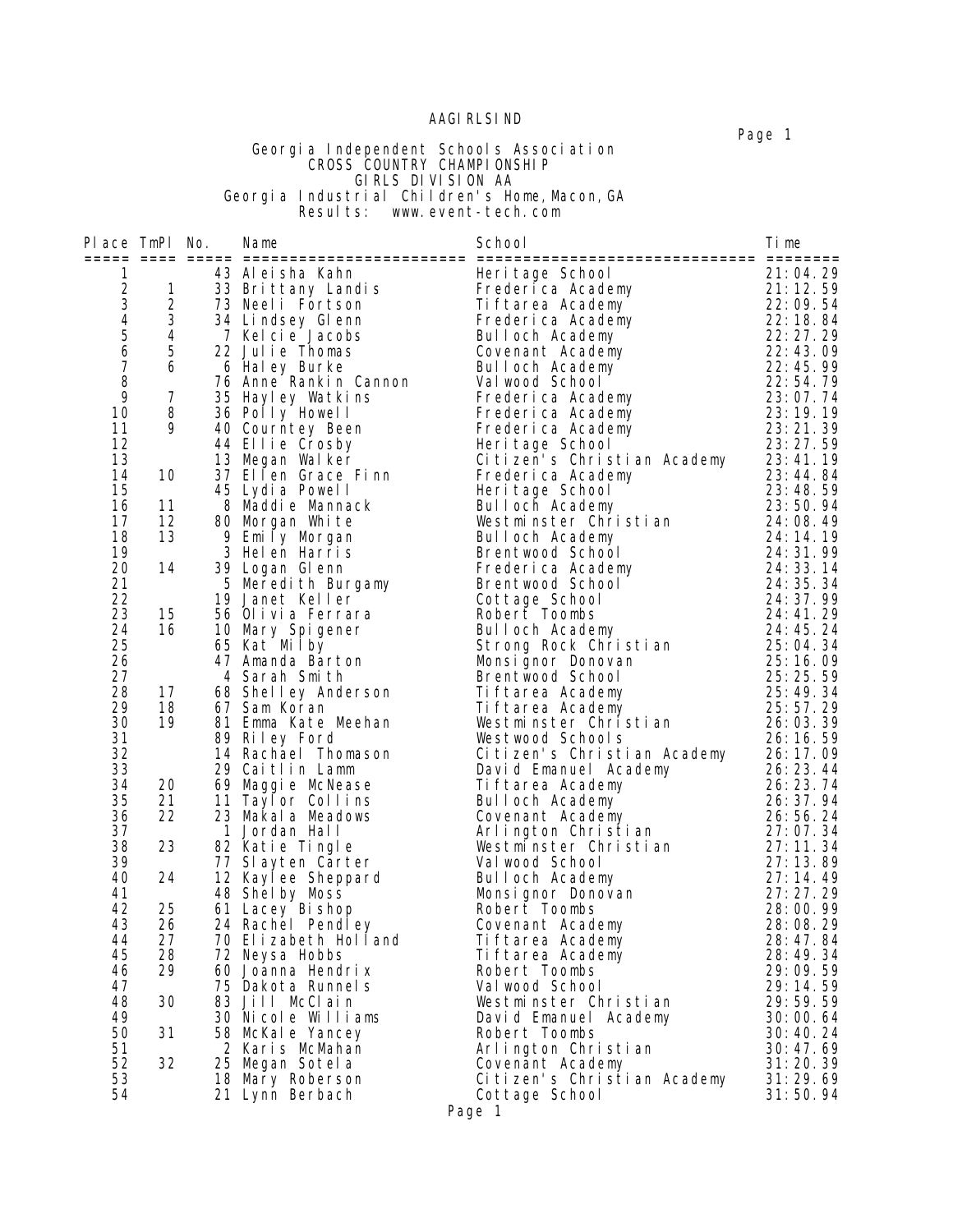### AAGIRLSIND

| 55 |     | 49 Erin Curtis         | Monsignor Donovan           | 32:05.79   |
|----|-----|------------------------|-----------------------------|------------|
| 56 |     | 46 Rebecca Ascher      | Mill Šprings                | 32: 22. 04 |
| 57 | 33  | 71 Anna Smith          | Ti ftarea Academy           | 32:40.04   |
| 58 | 34  | 84 Hannah Bryan Porter | Westminster Christian       | 33:02.24   |
| 59 |     | 32 Jenny Johnson       | Edmund Burke                | 33:02.59   |
| 60 | 35  | 62 Elizabeth Corbin    | Robert Toombs               | 33:06.04   |
| 61 |     | 20 Morgan Carrig       | Cottage School              | 33:29.84   |
| 62 | -36 | 26 Haley Knight        | Covenant Academy            | 34:00.24   |
| 63 |     | 50 Emily Gallegos      | Monsignor Donovan           | 35:05.59   |
| 64 |     | 28 Hannah Helms        | Ci rsp Academy              | 35:50.59   |
| 65 |     | 15 Holly Johnson       | Citizen's Christian Academy | 37:27.54   |
|    |     |                        |                             |            |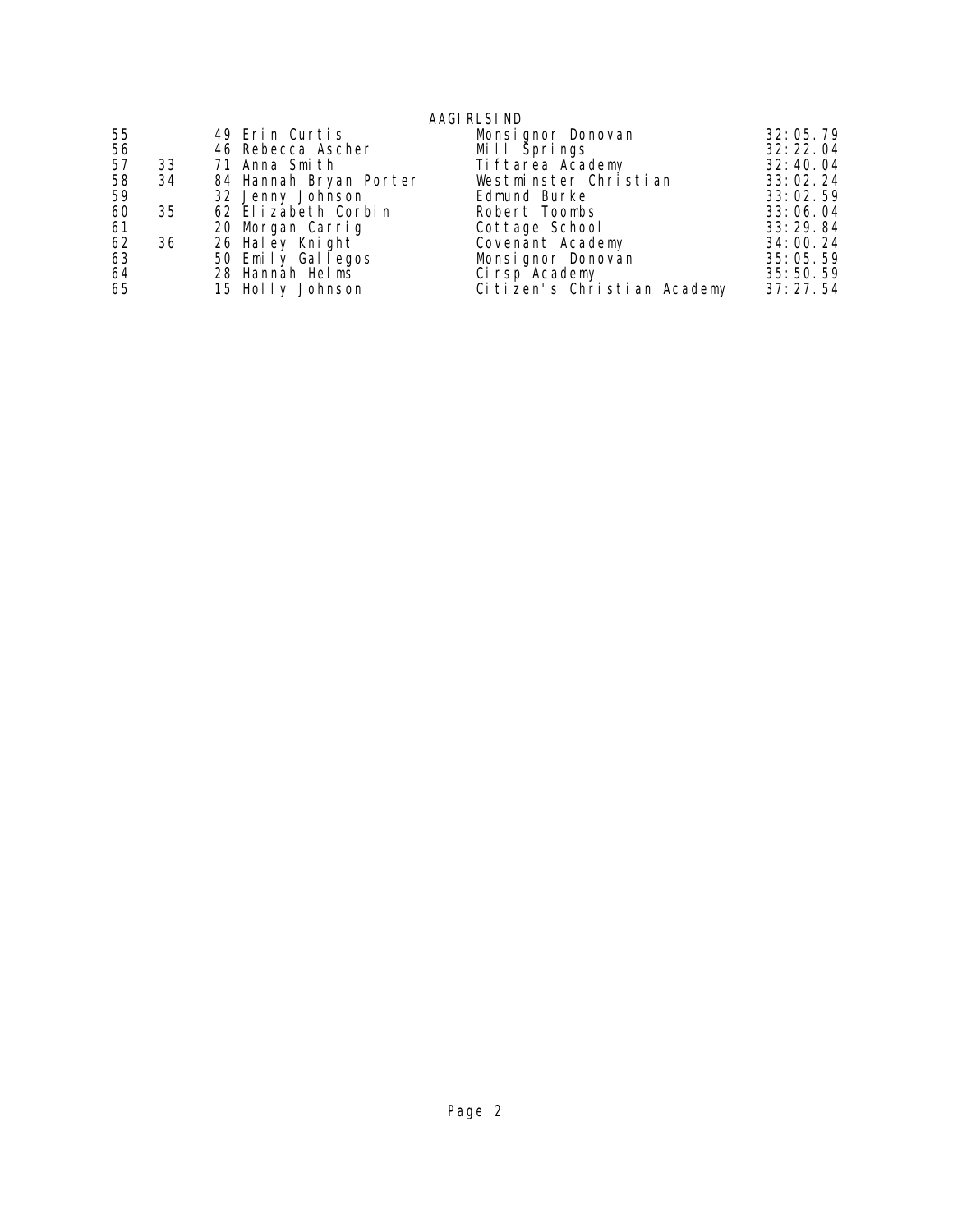### AAGIRLSTEAMS

#### Georgia Independent Schools Association **CROSS COUNTRY CHAMPIONSHIP**  GIRLS DIVISION AA Georgia Industrial Children's Home,Macon,GA Results: www.event-tech.com

### \*\*\*\*\*\*\*\*\*\*\*\* GIRLS AA TEAM SCORES \*\*\*\*\*\*\*\*\*\*\*

| 1.                                                                                       | 28<br>========                                 | Frederica Academy                                                                                                         |                                                                          |       | 22:41 1:53:22) |
|------------------------------------------------------------------------------------------|------------------------------------------------|---------------------------------------------------------------------------------------------------------------------------|--------------------------------------------------------------------------|-------|----------------|
| 1<br>$2^{3}$<br>$4^{5}$<br>$\overline{6}$                                                | 1<br>3<br>7<br>8<br>9<br>(13)                  | Brittany Landis<br>Lindsey Glenn<br>Hayley Watkins<br>Polly Howell<br>Courntey Been<br>Logan Glenn                        | 21:13<br>22:19<br>23:08<br>23:20<br>23:22<br>24:34                       |       |                |
| 2.                                                                                       | 47                                             | Bulloch Academy                                                                                                           |                                                                          | 23:38 | 1:58:06        |
| 1<br>23456<br>$\overline{7}$                                                             | 4<br>6<br>10<br>12<br>15 <sub>1</sub><br>23)   | Kelcie Jacobs<br>Haley Burke<br>Maddie Mannack<br>Emily Morgan<br>Mary Spigener<br>(20) Taylor Collins<br>Kaylee Sheppard | 22:28<br>22:46<br>23:51<br>24:15<br>24:46<br>26:38<br>27:15              |       |                |
| 3.                                                                                       | 80                                             | Tiftarea Academy                                                                                                          |                                                                          |       | 25:50 2:09:10) |
| 1<br>$\begin{array}{c} 2 \\ 3 \\ 4 \end{array}$<br>$\overline{5}$<br>$\overline{6}$<br>7 | $\overline{c}$<br>16<br>17<br>19<br>26<br>(32) | Neeli Fortson<br>Shelley Anderson<br>Sam Koran<br>Maggie McNease<br>Elizabeth Holland<br>(27) Neysa Hobbs<br>Anna Smith   | 22:10<br>$2\overline{5}:50$<br>25:58<br>26:24<br>28:48<br>28:50<br>32:41 |       |                |
| 4.                                                                                       | 113                                            | Westminster Christian                                                                                                     |                                                                          | 28:06 | 2:20:28        |
| 1<br>$\begin{array}{c} 2 \\ 3 \\ 4 \end{array}$<br>5                                     | 11<br>18<br>22<br>29<br>33                     | Morgan White<br>Emma Kate Meehan<br>Katie Tingle<br>Jill McClain<br>Hannah Bryan Porter                                   | 24:09<br>26:04<br>27:12<br>30:00<br>33:03                                |       |                |
| 5.                                                                                       | 117                                            | Covenant Academy                                                                                                          |                                                                          |       | 28:39 2:23:12) |
| 1<br>$\begin{array}{c} 2 \\ 3 \\ 4 \end{array}$<br>5                                     | 5<br>21<br>25<br>31<br>35                      | Julie Thomas<br>Makala Meadows<br>Rachel Pendley<br>Megan Sotela<br>Haley Knight                                          | 22:44<br>26:57<br>28:09<br>31:21<br>34:01                                |       |                |
| 6.                                                                                       | 130                                            | Robert Toombs                                                                                                             |                                                                          | 29:09 | 2:25:41)       |
| 1<br>$23$<br>45                                                                          | 14<br>24<br>28<br>30<br>34                     | Olivia Ferrara<br>Lacey Bishop<br>Joanna Hendrix<br>McKale Yancey<br>Elizabeth Corbin                                     | 24:42<br>28:01<br>29:10<br>30:41<br>33:07<br>Page 1                      |       |                |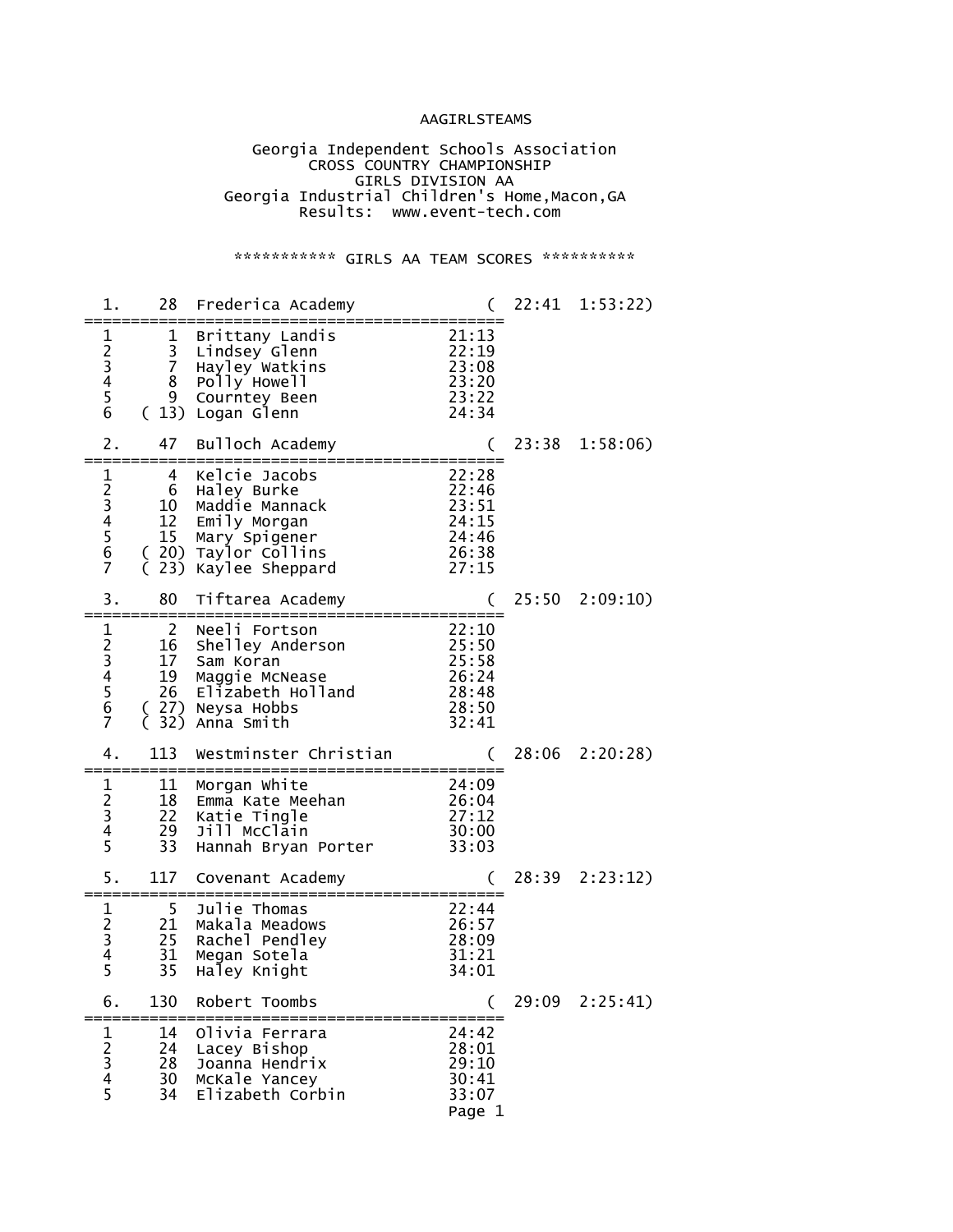### AAABOYSIND

#### Georgia Independent Schools Association **CROSS COUNTRY CHAMPIONSHIP**  BOYS DIVISION AAA Georgia Industrial Children's Home **Macon, GA**

| Place TmPl No. |                | Name                                                                                                                                                                                                                               | School                                                                                                                                                                                                                                                                              | li me                                 |
|----------------|----------------|------------------------------------------------------------------------------------------------------------------------------------------------------------------------------------------------------------------------------------|-------------------------------------------------------------------------------------------------------------------------------------------------------------------------------------------------------------------------------------------------------------------------------------|---------------------------------------|
| $\mathbf{1}$   | $\mathbf{1}$   | and the test of the same of the same of the same of the same of the same of the same of the same of the same o<br>109 Ryan Doyle (109 Ryan Doyle (109 Rings and First Presbyterial)<br>121 Resales, Academy Manus Mutrices (109 Re | Central Fellowship                                                                                                                                                                                                                                                                  |                                       |
|                | $\overline{2}$ |                                                                                                                                                                                                                                    |                                                                                                                                                                                                                                                                                     | $16: 29.63$<br>$16: 47.43$<br>$17.43$ |
|                | 3              |                                                                                                                                                                                                                                    |                                                                                                                                                                                                                                                                                     |                                       |
| 23456          | 4              |                                                                                                                                                                                                                                    |                                                                                                                                                                                                                                                                                     |                                       |
|                | $\sqrt{5}$     | 373 Tayl or Withers                                                                                                                                                                                                                |                                                                                                                                                                                                                                                                                     |                                       |
|                | 6              | 422 Harrison Myers                                                                                                                                                                                                                 |                                                                                                                                                                                                                                                                                     |                                       |
| $\overline{7}$ | $\overline{7}$ | 432 Santi Flores                                                                                                                                                                                                                   |                                                                                                                                                                                                                                                                                     |                                       |
| 8              | 8              | 423 Duncan Siror                                                                                                                                                                                                                   |                                                                                                                                                                                                                                                                                     |                                       |
| 9              | 9              | 387 Patrick Hague<br>431 Diego Flores<br>374 Ofe Arivo                                                                                                                                                                             | Holy Spirit Prep 16: 47. 43<br>First Presbyterian Day School 16: 57. 38<br>Mt. DeSales Academy 17: 03. 08<br>Deerfield Windsor 17: 07. 63<br>Mt. DeSales Academy 17: 19. 08<br>Pinecrest Academy 17: 21. 58<br>Mt. DeSales Academy 17: 27.                                          |                                       |
| 10             | 10             |                                                                                                                                                                                                                                    |                                                                                                                                                                                                                                                                                     |                                       |
| 11<br>12       | 11<br>12       | 374 Ofe Ariyo<br>434 Brian Luffman                                                                                                                                                                                                 |                                                                                                                                                                                                                                                                                     |                                       |
| 13             | 13             | 424 Blake Crowder                                                                                                                                                                                                                  |                                                                                                                                                                                                                                                                                     |                                       |
| 14             | 14             | 348 Sam Fox                                                                                                                                                                                                                        | Augusta Prep                                                                                                                                                                                                                                                                        | 18:40.48                              |
| 15             | 15             | 390 Kenneth Reeder                                                                                                                                                                                                                 | First Presbyterian Day School                                                                                                                                                                                                                                                       | 18:48.58                              |
| 16             | 16             | 399 Steven Kuni                                                                                                                                                                                                                    | George Walton                                                                                                                                                                                                                                                                       | 18:55.58                              |
| 17             | 17             | 375 Daniel Talley                                                                                                                                                                                                                  | Deerfield Windsor                                                                                                                                                                                                                                                                   | 19:08.88                              |
| 18             | 18             | 401 Michael Buice                                                                                                                                                                                                                  |                                                                                                                                                                                                                                                                                     |                                       |
| 19             | 19             | 465 Cole Torres                                                                                                                                                                                                                    |                                                                                                                                                                                                                                                                                     |                                       |
| 20             | 20             | 426 Joe Lyghtel                                                                                                                                                                                                                    |                                                                                                                                                                                                                                                                                     |                                       |
| 21<br>22       | 21<br>22       | 454 Brian Beringer                                                                                                                                                                                                                 |                                                                                                                                                                                                                                                                                     |                                       |
| 23             | 23             | 474 Jimmy Mehserle<br>388 Christopher Phillips                                                                                                                                                                                     | 19:08.88<br>Trinity Christian<br>Mt. DeSales Academy<br>Mt. DeSales Academy<br>Stratford Academy<br>The Stratford Academy<br>The Stratford Academy<br>The Stratford Academy<br>The Stratford Academy<br>The Stratford Academy<br>The Stratford Aca<br>First Presbyterian Day School | 19:23.88                              |
| 24             | 24             | 355 Ben Mavity                                                                                                                                                                                                                     | Brookwood School                                                                                                                                                                                                                                                                    | 19:24.73                              |
| 25             | 25             | 435 Adam Hanif                                                                                                                                                                                                                     | Pinecrest Academy                                                                                                                                                                                                                                                                   | 19:25.93                              |
| 26             | 26             | 468 Kyle Wray                                                                                                                                                                                                                      | Trinity Christian                                                                                                                                                                                                                                                                   | 19:29.58                              |
| 27             | 27             | 347 Booker Regan                                                                                                                                                                                                                   | Augusta Prep<br>Central Fellowship<br>Pinecrest Academy                                                                                                                                                                                                                             | 19:34.98                              |
| 28             | 28             | 368 Steven Jones                                                                                                                                                                                                                   |                                                                                                                                                                                                                                                                                     | 19:38.48                              |
| 29             | 29             | 436 Trey Toms                                                                                                                                                                                                                      |                                                                                                                                                                                                                                                                                     | 19:40.43                              |
| 30             | 30             | 402 Myles Johnson                                                                                                                                                                                                                  |                                                                                                                                                                                                                                                                                     | 19:45.03                              |
| 31<br>32       | 31             | 395 Larry Lacksen<br>400 Trevor Rich                                                                                                                                                                                               | Gatewood                                                                                                                                                                                                                                                                            | 19:46.48<br>19:50.48                  |
| 33             | 32             | 425 Gabe Rodriguez                                                                                                                                                                                                                 | George Walton<br>Mt. DeSales Academy                                                                                                                                                                                                                                                | 19:54.68                              |
| 34             | 33             | 448 Josh Cohen                                                                                                                                                                                                                     | Stratford Academy                                                                                                                                                                                                                                                                   | 19:59.47                              |
| 35             | 34             | 466 Colson Shradar                                                                                                                                                                                                                 | Trinity Christian                                                                                                                                                                                                                                                                   | 20:00.28                              |
| 36             | 35             | 349 Eric Brown                                                                                                                                                                                                                     | Augusta Prep                                                                                                                                                                                                                                                                        | 20:00.38                              |
| 37             | 36             | 369 Drew King                                                                                                                                                                                                                      | Central Fellowship                                                                                                                                                                                                                                                                  | 20: 12. 73                            |
| 38             | 37             | 467 Justin Patton                                                                                                                                                                                                                  | Trinity Christian                                                                                                                                                                                                                                                                   | 20:17.88                              |
| 39             | 38             | 403 Jonathan Hill                                                                                                                                                                                                                  | George Walton                                                                                                                                                                                                                                                                       | 20:18.28                              |
| 40             | 39<br>40       | 376 Hunter Brooks                                                                                                                                                                                                                  | Deerfield Windsor                                                                                                                                                                                                                                                                   | 20: 26. 43                            |
| 41<br>42       | 41             | 370 Cal eb Del oach<br>411 Thad Holden                                                                                                                                                                                             | Central Fellowship<br>Holy Spirit Prep                                                                                                                                                                                                                                              | $20:27.08$<br>$20:28.58$<br>20:28.58  |
| 43             | 42             | 389 Tanner Johnston                                                                                                                                                                                                                | First Presbyterian Day School                                                                                                                                                                                                                                                       | 20: 30. 28                            |
| 44             | 43             | 410 Stephen Dale                                                                                                                                                                                                                   | Holy Spirit Prep                                                                                                                                                                                                                                                                    | 20:32.18                              |
| 45             | 44             | 377 Dallas Knight                                                                                                                                                                                                                  | Deerfield Windsor                                                                                                                                                                                                                                                                   | 20: 34. 63                            |
| 46             | 45             | 451 Garrett Scarborough                                                                                                                                                                                                            | Stratford Academy                                                                                                                                                                                                                                                                   | 20:35.23                              |
| 47             | 46             | 452 Ryan Baker                                                                                                                                                                                                                     | Stratford Academy                                                                                                                                                                                                                                                                   | 20: 35. 73                            |
| 48             | 47             | 437 Matt Stubbs                                                                                                                                                                                                                    | Pinecrest Academy                                                                                                                                                                                                                                                                   | 20:41.53                              |
| 49             | 48             | 350 Frank Hull                                                                                                                                                                                                                     | Augusta Prep                                                                                                                                                                                                                                                                        | 20:46.78                              |
| 50             | 49             | 470 Andrew Eck                                                                                                                                                                                                                     | Trinity Christian                                                                                                                                                                                                                                                                   | 20:47.68                              |
| 51<br>52       | 50             | 472 JB Lee<br>438 Joe Chmura                                                                                                                                                                                                       | Weber School<br>Pinecrest Academy                                                                                                                                                                                                                                                   | 20:50.53<br>20:59.18                  |
| 53             | 51             | 469 Daniel Alligood                                                                                                                                                                                                                | Trinity Christian                                                                                                                                                                                                                                                                   | 21:01.08                              |
| 54             | 52             | 391 Connor Gettmann                                                                                                                                                                                                                | First Presbyterian Day School                                                                                                                                                                                                                                                       | 21:07.03                              |
|                |                |                                                                                                                                                                                                                                    | $D_{QQ}$ 1                                                                                                                                                                                                                                                                          |                                       |

Page 1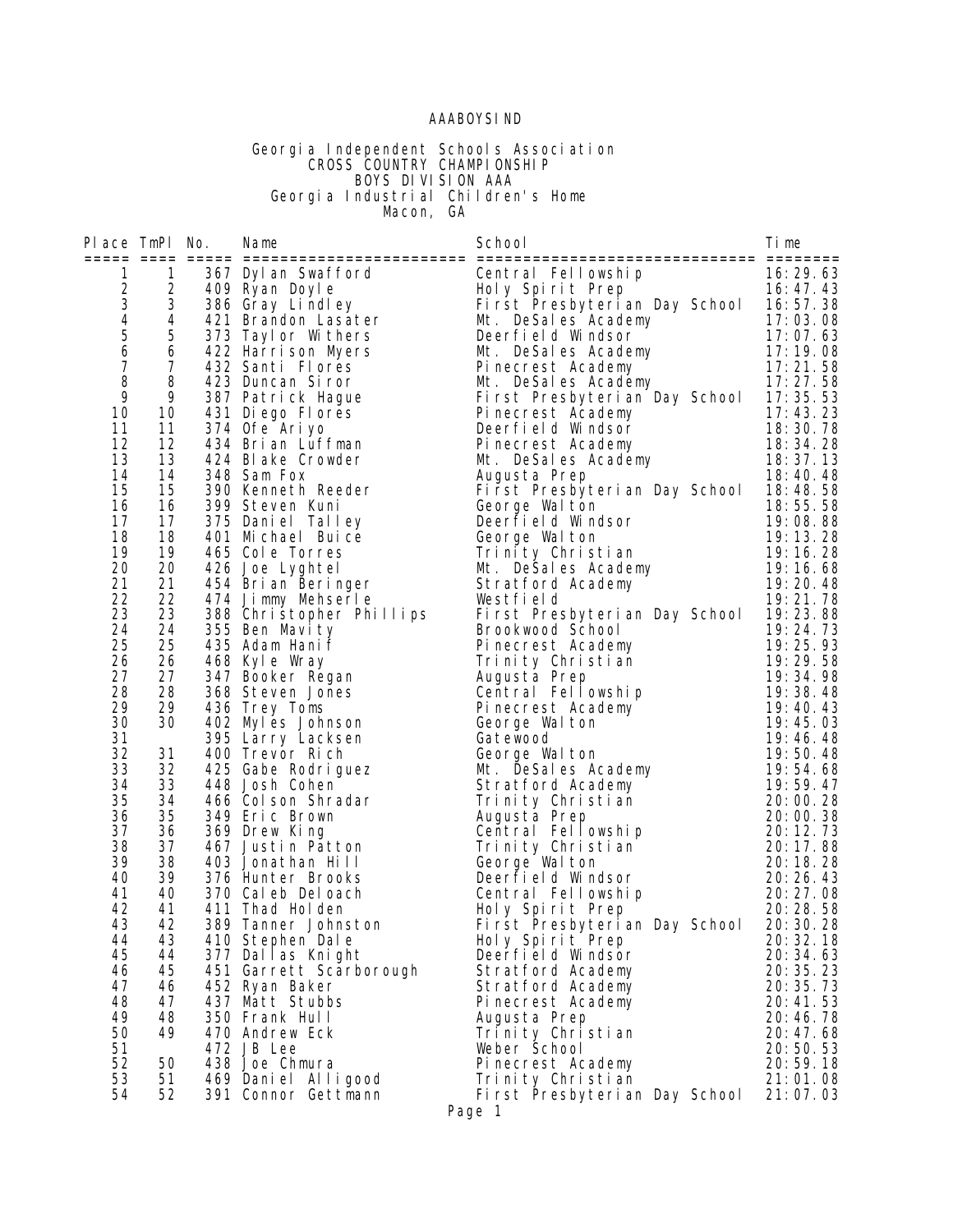|     |    |                                                         | AAABOYSI ND                                                                                                                                                                                                                                              |            |
|-----|----|---------------------------------------------------------|----------------------------------------------------------------------------------------------------------------------------------------------------------------------------------------------------------------------------------------------------------|------------|
| 55  |    | 382 Andrew Perea                                        | Dominion Christian                                                                                                                                                                                                                                       | 21:09.08   |
| 56  |    | 419 Matthew Wegenast                                    | Loganville Christian Academy 21:09.98                                                                                                                                                                                                                    |            |
| 57  | 53 | 352 David Tisler                                        | Augusta Prep                                                                                                                                                                                                                                             | 21:12.88   |
| 58  | 54 |                                                         |                                                                                                                                                                                                                                                          |            |
| 59  | 55 | 404 Taylor Pruitt<br>357 Nathan Walter                  | Augusta Prep<br>George Walton 21:24.18<br>Brookwood School 21:24.18<br>Brookwood School 21:30.83<br>Brookwood School 21:34.33<br>Holy Spirit Prep 21:34.33<br>Stratford Academy 21:40.48<br>Tattnall Square Academy 21:41.58<br>Augusta Prep 2           |            |
| 60  | 56 | 356 Daniel Fortner                                      |                                                                                                                                                                                                                                                          |            |
| 61  | 57 | 412 Joey Ledonne                                        |                                                                                                                                                                                                                                                          |            |
| 62  | 58 | 449 Jasper Cowart                                       |                                                                                                                                                                                                                                                          |            |
| 63  | 59 | 458 Chris Clevenger                                     |                                                                                                                                                                                                                                                          |            |
| 64  | 60 | 353 Taylor McCutcheon                                   |                                                                                                                                                                                                                                                          |            |
| 65  | 61 | 358 Al ex Cari co                                       |                                                                                                                                                                                                                                                          |            |
| 66  | 62 | 450 Keli Grubb                                          |                                                                                                                                                                                                                                                          |            |
| 67  | 63 | 427 Tommy Fitzgerald                                    |                                                                                                                                                                                                                                                          |            |
| 68  |    | 473 Simon Itliandeer                                    | Weber School                                                                                                                                                                                                                                             | 21:50.83   |
| 69  | 64 | 392 Michael Money                                       | First Presbyterian Day School 22:02.43                                                                                                                                                                                                                   |            |
| 70  | 65 | 332 milionais<br>413 Tomas Rodriguez<br>475 Gabe Gattis | Holy Spirit Prep                                                                                                                                                                                                                                         | 22:06.03   |
| 71  | 66 |                                                         |                                                                                                                                                                                                                                                          |            |
| 72  |    | 381 JJ Lamas                                            |                                                                                                                                                                                                                                                          |            |
| 73  |    | 383 Trip Lewis                                          |                                                                                                                                                                                                                                                          |            |
| 74  | 67 | 405 Skyler Stevens                                      |                                                                                                                                                                                                                                                          |            |
| 75  | 68 | 453 Blake Christianson                                  |                                                                                                                                                                                                                                                          |            |
| 76  | 69 | 371 Joshua Benfi el d                                   | Westfield<br>Dominion Christian<br>Dominion Christian<br>Correct Markov 22:22.73<br>George Walton<br>Stratford Academy<br>22:23.88<br>Stratford Academy<br>22:43.53<br>Central Fellowship<br>22:51.58<br>Pominion Christian<br>23:00.18<br>23:00.18      |            |
| 77  |    | 385 Cal eb Jordan                                       |                                                                                                                                                                                                                                                          |            |
| 78  | 70 | 460 Kevin Lewis                                         |                                                                                                                                                                                                                                                          |            |
| 79  | 71 | 471 Rebel Lord                                          | Dominium Sirium - Strand<br>Tattnall Square Academy 23:07.23<br>Trinity Christian 23:17.83                                                                                                                                                               |            |
| 80  | 72 | 372 Jacob Noble                                         | Central Fellowship                                                                                                                                                                                                                                       |            |
| 81  |    | 396 Tucker Stahle                                       | Gatewood                                                                                                                                                                                                                                                 |            |
| 82  | 73 | 360 Chris Bragg                                         | $\begin{array}{r} 23:17.83 \\ p \\ 23:24.93 \\ 23:53.73 \\ 24:02.28 \end{array}$<br>Brookwood School                                                                                                                                                     |            |
| 83  | 74 | 354 Caleb Lifsey                                        | Augusta Prep                                                                                                                                                                                                                                             | 24:02.28   |
| 84  | 75 | 459 Grant Nicholson                                     |                                                                                                                                                                                                                                                          |            |
| 85  | 76 | 415 Alex Perez                                          |                                                                                                                                                                                                                                                          |            |
| 86  | 77 | 361 John Penhallegon                                    | Augusta Fiep<br>Tattnall Square Academy<br>Holy Spirit Prep<br>Brookwood School<br>24: 02.58<br>Brookwood School<br>24: 23.23<br>Holy Spirit Prep<br>24: 23.23<br>Tattnall Square Academy<br>24: 25.63<br>Tattnall Square Academy<br>24: 30.83<br>Brookw |            |
| 87  | 78 | 414 Joseph Seta                                         |                                                                                                                                                                                                                                                          |            |
| 88  | 79 | 461 Kamron Johnson                                      |                                                                                                                                                                                                                                                          |            |
| 89  | 80 | 359 Jacob Dennis                                        |                                                                                                                                                                                                                                                          |            |
| 90  | 81 | 443 Gary Ingram                                         | Brookwood Scnool<br>Southland Academy                                                                                                                                                                                                                    | 24:40.88   |
| 91  |    | 397 Miles Holyfield                                     | Gatewood                                                                                                                                                                                                                                                 | 24: 47. 78 |
| 92  |    | 366 Joe Webb                                            | Calvary Christian                                                                                                                                                                                                                                        | 24: 55. 23 |
| 93  | 82 | 477 Will Walton                                         | Westfield                                                                                                                                                                                                                                                | 25:08.13   |
| 94  |    | 364 Pat Cook                                            | Cal vary Christian                                                                                                                                                                                                                                       | 25: 12. 88 |
| 95  | 83 | 378 Steven Barnhill                                     | Deerfield Windsor                                                                                                                                                                                                                                        | 25:41.48   |
| 96  |    | 365 Ryan Farmer                                         | Calvary Christian                                                                                                                                                                                                                                        | 26:03.58   |
| 97  |    | 398 Malcolm Hetzer                                      | Gatewood                                                                                                                                                                                                                                                 | 26: 23. 33 |
| 98  | 84 | 379 William Chan                                        | Deerfield Windsor                                                                                                                                                                                                                                        | 26:49.33   |
| 99  | 85 | 444 McKay Ansley                                        | Southl and Academy                                                                                                                                                                                                                                       | 26:51.43   |
| 100 |    | 420 Aaron Ross                                          | Loganville Christian Academy                                                                                                                                                                                                                             | 26:52.23   |
| 101 | 86 | 462 Hunter Stringer                                     | Tattnall Square Academy                                                                                                                                                                                                                                  | 28:23.68   |
| 102 | 87 | 446 Andrew Arnold                                       | South and Academy                                                                                                                                                                                                                                        | 29:45.68   |
| 103 | 88 | 442 Jake Hood                                           | South and Academy                                                                                                                                                                                                                                        | 29:53.58   |
| 104 | 89 | 441 Michael Miller                                      | South and Academy                                                                                                                                                                                                                                        | 29:53.73   |
| 105 | 90 | 478 SI ade Tayl or                                      | Westfield                                                                                                                                                                                                                                                | 30:47.08   |
| 106 | 91 | 479 Thompson Way                                        | Westfield                                                                                                                                                                                                                                                | 30:52.98   |
| 107 | 92 | 447 Chan Waller                                         | South and Academy                                                                                                                                                                                                                                        | 30:53.83   |
| 108 | 93 | 480 Hamilton Way                                        | Westfield                                                                                                                                                                                                                                                | 31:12.43   |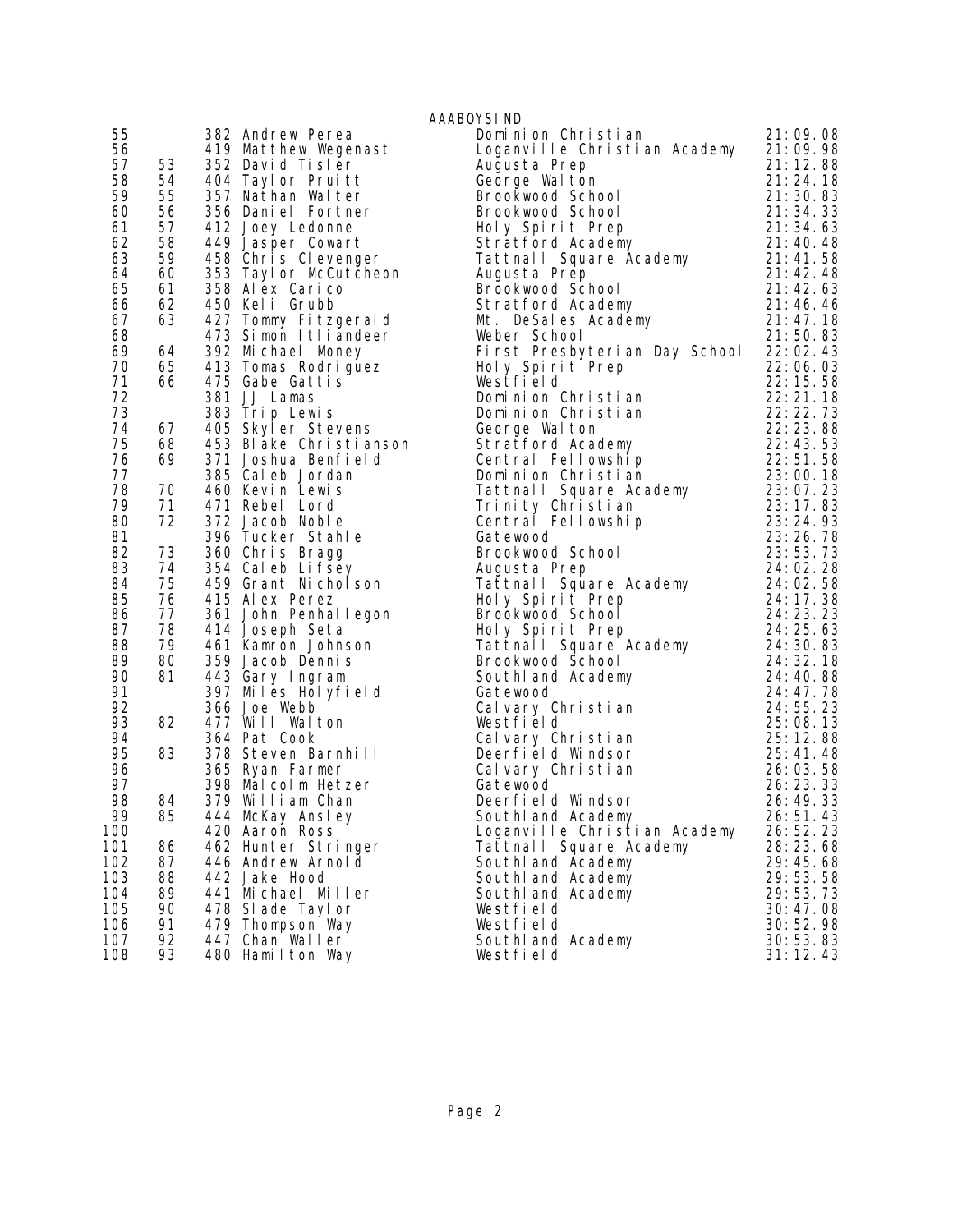### AAABOYSTEAMS

 Georgia Independent Schools Association **CROSS COUNTRY CHAMPIONSHIP**  BOYS DIVISION AAA Georgia Industrial Children's Home Macon, GA

### \*\*\*\*\*\*\*\*\*\*\*\* BOYS AAA TEAM SCORES \*\*\*\*\*\*\*\*\*\*\*

| 1.                                                                          | 51                                | Mt. DeSales Academy                                                                                                                                                          |                                                                           | 17:58 | 1:29:47) |
|-----------------------------------------------------------------------------|-----------------------------------|------------------------------------------------------------------------------------------------------------------------------------------------------------------------------|---------------------------------------------------------------------------|-------|----------|
| $\mathbf 1$<br>23456<br>$\overline{7}$                                      | 4<br>6<br>8<br>13<br>20<br>63)    | Brandon Lasater<br>Harrison Myers<br>Duncan Siror<br>Blake Crowder<br>Joe Lyghtel<br>( 32) Gabe Rodriguez<br>( 32) Gabe Rodriguez<br>( 63) Tommv Fitters<br>Tommy Fitzgerald | 17:04<br>17:20<br>17:28<br>18:38<br>19:17<br>$\frac{1}{19}$ : 55<br>21:48 |       |          |
| 2.                                                                          | 83                                | Pinecrest Academy                                                                                                                                                            |                                                                           | 18:34 | 1:32:48  |
| 1<br>2<br>3<br>4<br>5<br>6<br>$\overline{7}$                                | 7<br>10<br>12<br>25<br>29<br>(50) | Santi Flores<br>Diego Flores<br>Brian Luffman<br>Adam Hanif<br>Trey Toms<br>(47) Matt Stubbs<br>Joe Chmura                                                                   | 17:22<br>17:44<br>18:35<br>19:26<br>19:41<br>20:42<br>21:00               |       |          |
| 3.                                                                          | 92                                | First Presbyterian Day School (                                                                                                                                              |                                                                           | 18:40 | 1:33:18  |
| $\mathbf 1$<br>23456<br>$\overline{7}$                                      | 3<br>9<br>42                      | Gray Lindley<br>Patrick Hague<br>15 Kenneth Reeder<br>23 Christopher Phillips<br>Tanner Johnston<br>( 52) Connor Gettmann<br>64) Michael Money                               | 16:58<br>17:36<br>18:49<br>19:24<br>20:31<br>21:08<br>22:03               |       |          |
| 4.                                                                          | 116                               | Deerfield Windsor                                                                                                                                                            |                                                                           | 19:10 | 1:35:50) |
| 1<br>$\begin{array}{c} 2 \\ 3 \\ 4 \end{array}$<br>$\overline{5}$<br>6<br>7 | 5<br>11<br>17<br>39<br>44         | Taylor Withers<br>Ofe Ariyo<br>Daniel Talley<br>Hunter Brooks<br>Dallas Knight<br>( 83) Steven Barnhill<br>(84) William Chan                                                 | 17:08<br>18:31<br>19:09<br>20:27<br>20:35<br>$\overline{2}5:42$<br>26:50  |       |          |
| 5.                                                                          | 133                               | George Walton                                                                                                                                                                |                                                                           | 19:38 | 1:38:06  |
| $\frac{1}{2}$<br>3<br>4<br>5<br>6<br>7                                      | 16<br>18<br>30<br>31<br>38        | Steven Kuni<br>Michael Buice<br>Myles Johnson<br>Trevor Rich<br>Jonathan Hill<br>(54) Taylor Pruitt<br>(67) Skyler Stevens                                                   | 18:56<br>19:14<br>19:46<br>19:51<br>20:19<br>21:25<br>22:24               |       |          |
| 6.                                                                          | 165                               | Trinity Christian                                                                                                                                                            |                                                                           | 19:59 | 1:39:54) |
|                                                                             |                                   |                                                                                                                                                                              | Page 1                                                                    |       |          |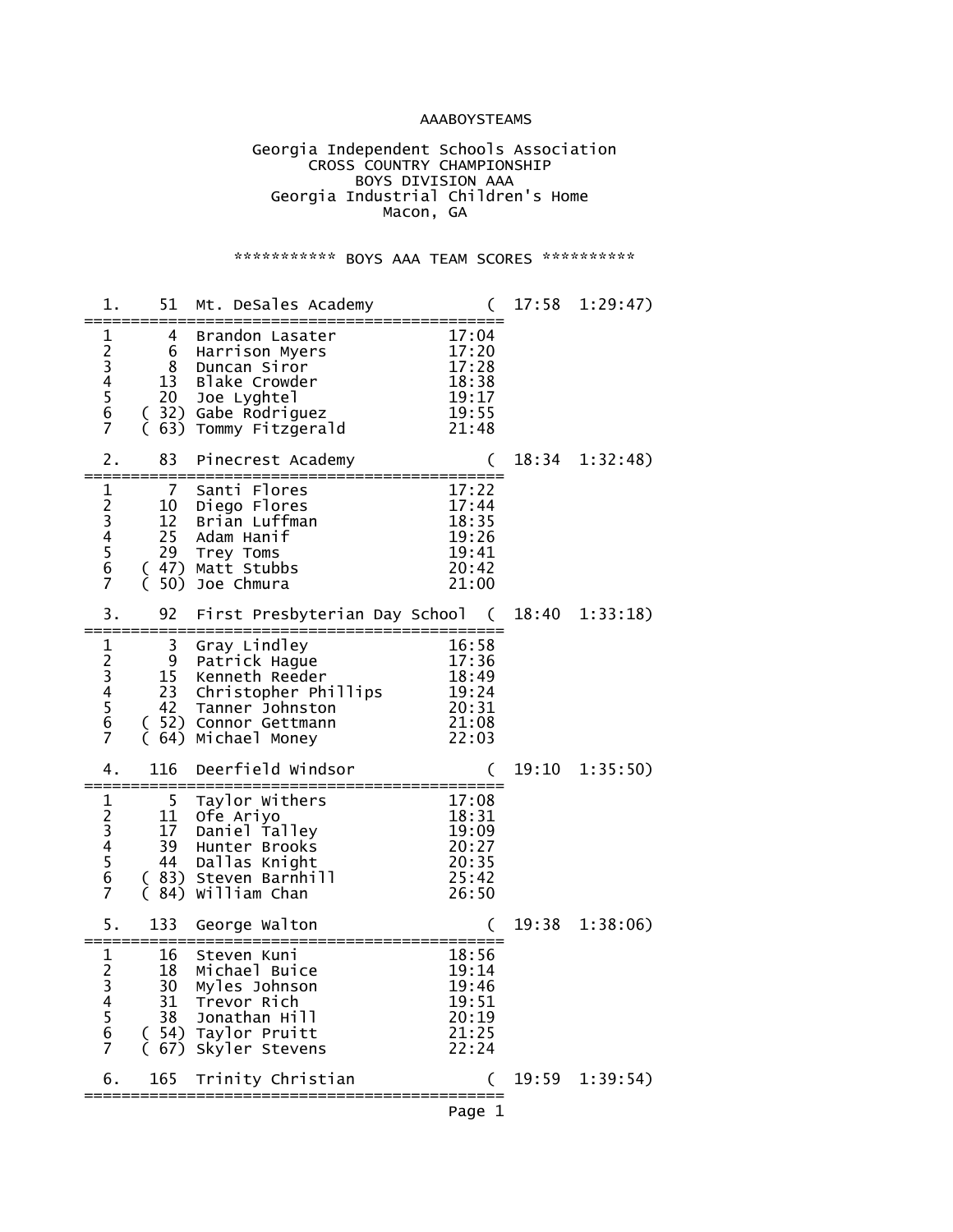|                                                                         |                                             |                                                                                                                                              | <b>AAABOYSTEAMS</b>                                         |                |
|-------------------------------------------------------------------------|---------------------------------------------|----------------------------------------------------------------------------------------------------------------------------------------------|-------------------------------------------------------------|----------------|
| 123456<br>$\overline{7}$                                                | 19<br>26                                    | Cole Torres<br>Kyle Wray<br>34 Colson Shradar<br>37 Justin Patton<br>49 Andrew Eck<br>(51) Daniel Alligood<br>(71) Rebel Lord                | 19:17<br>19:30<br>20:01<br>20:18<br>20:48<br>21:02<br>23:18 |                |
| 7.                                                                      | 174                                         | Central Fellowship                                                                                                                           | :==================                                         | 19:57 1:39:42) |
| 1<br>$\begin{array}{c} 2 \\ 3 \\ 4 \\ 5 \end{array}$<br>$6\overline{6}$ | ==========<br>28                            | 1 Dylan Swafford<br>Steven Jones<br>36 Drew King<br>40 Caleb Deloach<br>69 Joshua Benfield<br>(72) Jacob Noble                               | 16:30<br>19:39<br>20:13<br>20:13<br>20:28<br>22:52<br>23:25 |                |
| 8.                                                                      | 177                                         | Augusta Prep                                                                                                                                 | €                                                           | 20:04 1:40:17) |
| $\mathbf 1$<br>23456<br>$\overline{7}$                                  | 14                                          | Sam Fox<br>27 Booker Regan<br>35 Eric Brown<br>48 Frank Hull<br>53 David Tisler<br>( 60) Taylor McCutcheon<br>(74) Caleb Lifsey              | 18:41<br>19:35<br>20:01<br>20:47<br>21:13<br>21:43<br>24:03 |                |
| 9.                                                                      | 203                                         | Stratford Academy                                                                                                                            |                                                             | 20:27 1:42:14) |
| 1<br>23456<br>$\overline{7}$                                            | 58                                          | 21 Brian Beringer<br>33 Josh Cohen<br>45 Garrett Scarborough<br>46 Ryan Baker<br>Jasper Cowart<br>(62) Keli Grubb<br>(68) Blake Christianson | 19:21<br>20:00<br>20:36<br>20:36<br>21:41<br>21:47<br>22:44 |                |
| 10.                                                                     | 208<br>=============                        | Holy Spirit Prep                                                                                                                             | ========================                                    | 20:19 1:41:32) |
| $\begin{array}{c} 1 \\ 2 \\ 3 \\ 4 \end{array}$<br>5<br>6<br>7          | $\overline{2}$<br>41<br>43<br>57<br>65<br>C | Ryan Doyle<br>Thad Holden<br>Stephen Dale<br>Joey Ledonne<br>Tomas Rodriguez<br>(76) Alex Perez<br>78) Joseph Seta                           | 16:48<br>20:29<br>20:33<br>21:35<br>22:07<br>24:18<br>24:26 |                |
| 11.                                                                     | 269                                         | Brookwood School                                                                                                                             |                                                             | 21:38 1:48:08) |
| $\mathbf 1$<br>234567                                                   | 24<br>56<br>61<br>73                        | Ben Mavity<br>55 Nathan Walter<br>Daniel Fortner<br>Alex Carico<br>Chris Bragg<br>( 77) John Penhallegon<br>( 80) Jacob Dennis               | 19:25<br>21:31<br>21:35<br>21:43<br>23:54<br>24:24<br>24:33 |                |
| 12.                                                                     | 351                                         | Westfield                                                                                                                                    |                                                             | 25:42 2:08:28) |
| $\frac{1}{2}$<br>3<br>$\overline{4}$                                    | 22<br>66<br>82<br>90                        | Jimmy Mehserle<br>Gabe Gattis<br>will walton<br>Slade Taylor                                                                                 | 19:22<br>22:16<br>25:09<br>30:48<br>Page 2                  |                |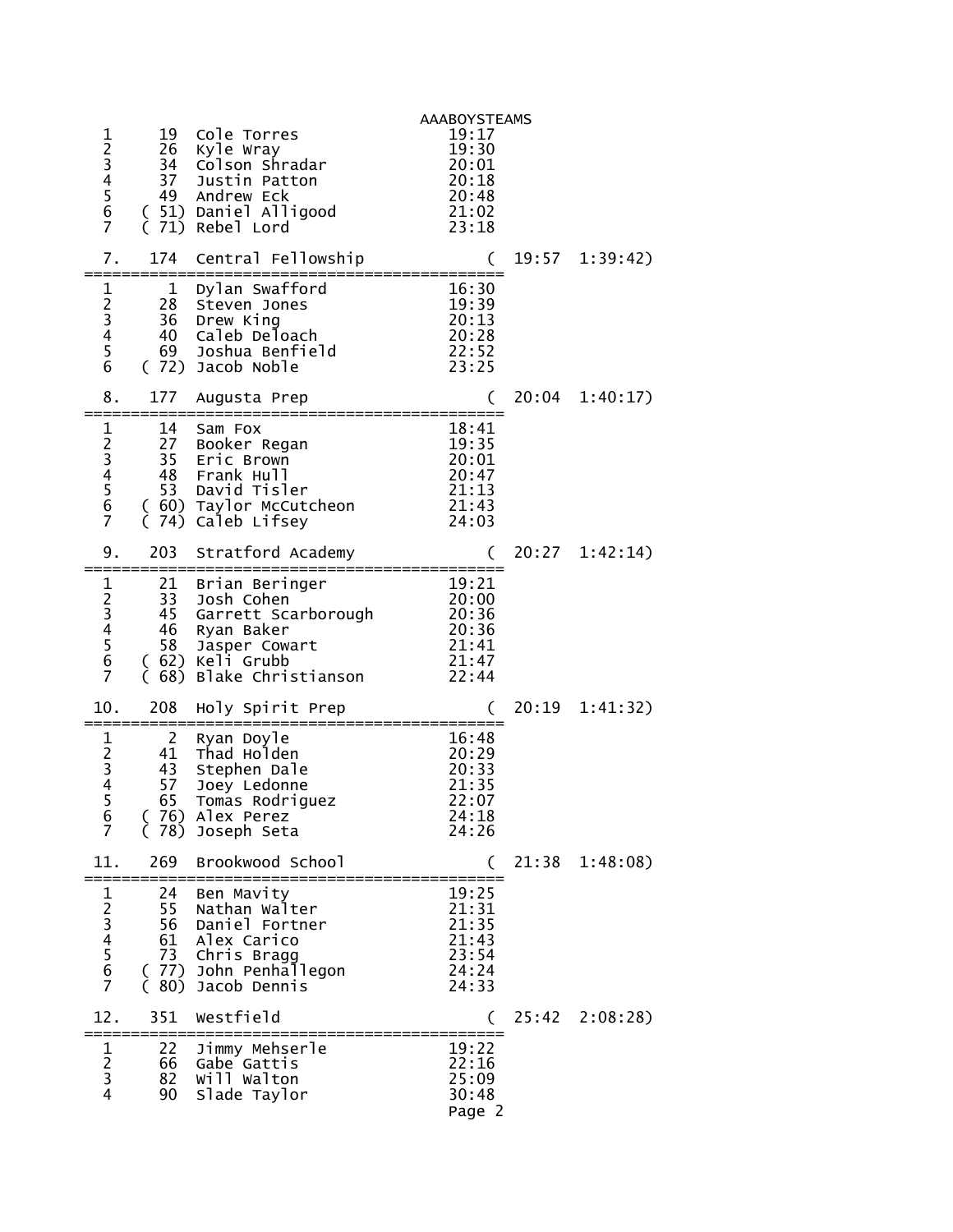| $\frac{5}{6}$                                                     |          | 91 Thompson Way<br>(93) Hamilton Way                                                                    | <b>AAABOYSTEAMS</b><br>30:53<br>31:13              |                |
|-------------------------------------------------------------------|----------|---------------------------------------------------------------------------------------------------------|----------------------------------------------------|----------------|
| 13.                                                               | 369      | Tattnall Square Academy                                                                                 |                                                    | 24:22 2:01:48) |
| $\mathbf{1}$<br>$\begin{array}{c}\n2 \\ 3 \\ 4 \\ 5\n\end{array}$ | 59<br>70 | Chris Clevenger<br>Kevin Lewis<br>75 Grant Nicholson<br>79 Kamron Johnson<br>86 Hunter Stringer         | 21:42<br>23:08<br>24:03<br>24:31<br>28:24          |                |
| 14.                                                               | 430      | Southland Academy                                                                                       |                                                    | 28:14 2:21:07) |
| $\frac{1}{2}$ $\frac{3}{4}$ $\frac{4}{5}$ $\frac{6}{5}$           | 81<br>85 | Gary Ingram<br>McKay Ansley<br>87 Andrew Arnold<br>88 Jake Hood<br>89 Michael Miller<br>92) Chan Waller | 24:41<br>26:52<br>29:46<br>29:54<br>29:54<br>30:54 |                |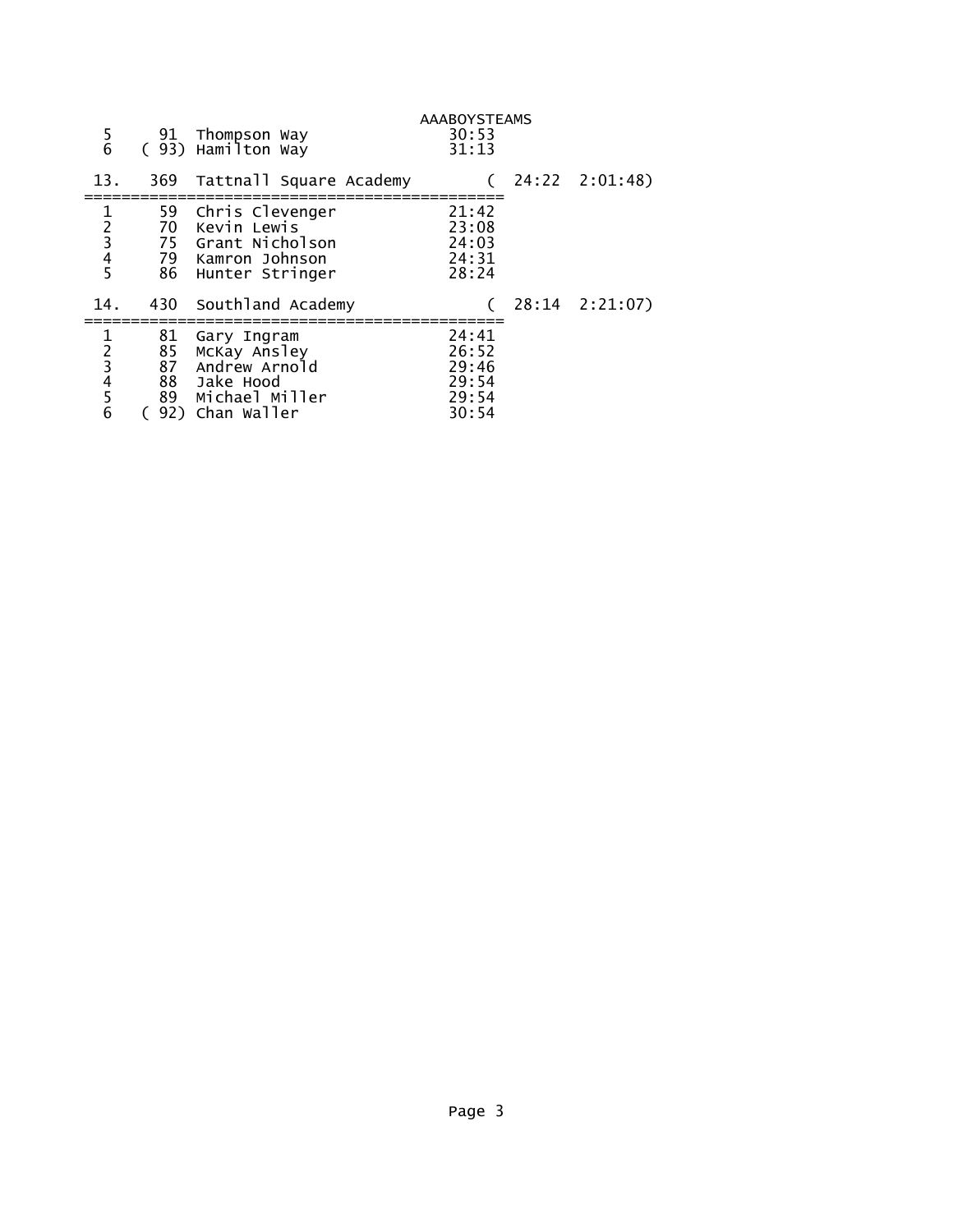### AAAGIRLSIND2

#### Georgia Independent Schools Association **CROSS COUNTRY CHAMPIONSHIP**  GIRLS DIVISION AAA Georgia Industrial Children's Home

| Place TmPl No.                             |                  | Name                                                                           | School                                                                                                                    | Time       |
|--------------------------------------------|------------------|--------------------------------------------------------------------------------|---------------------------------------------------------------------------------------------------------------------------|------------|
|                                            |                  |                                                                                |                                                                                                                           |            |
| $\mathbf{1}$                               | $\mathbf{1}$     | 252 Grace Tinkey<br>252 Grace Tinkey<br>214 Amanda Murphy<br>253 Jessica Smith | First Presbyterian Day School                                                                                             | 18:19.30   |
|                                            | $2 \overline{ }$ |                                                                                | Augusta Prep                                                                                                              | 20:23.80   |
| $\begin{array}{c} 2 \\ 3 \\ 4 \end{array}$ | 3                |                                                                                | First Presbyterian Day School                                                                                             | 20: 35. 10 |
|                                            | 4                | 261 Danielle Ferro                                                             | First Presbyterian Day School                                                                                             | 20: 37.80  |
| $\begin{array}{c} 5 \\ 6 \end{array}$      |                  | 262 Elizabeth Lacksen                                                          | Gatewood                                                                                                                  | 20:51.40   |
|                                            | 5                | 255 Maddie Anderskow                                                           | First Presbyterian Day School                                                                                             | 20:59.90   |
| $\overline{7}$                             | 6                | 287 Abby Haynes                                                                | Mt. DeSales Academy                                                                                                       | 21:05.75   |
| 8                                          | $\overline{7}$   | 286 Carson De Mille                                                            |                                                                                                                           |            |
| 9                                          | 8                | 236 Allison Lones                                                              | Mr. Desailes Academy<br>Central Fellowship 21:10.00<br>Central Fellowship 21:20.40<br>21:31.30                            |            |
| 10                                         | 9                | 243 Madison Sauls                                                              |                                                                                                                           |            |
| 11                                         | 10               | 256 Caroline Stroud                                                            | First Presbyterian Day School 21:51.15                                                                                    |            |
| 12                                         | 11               | 275 Hannah Meadows                                                             | Holy Spirit Prep                                                                                                          | 21:55.70   |
| 13                                         | 12               | 244 Micaela Cuneo                                                              |                                                                                                                           |            |
| 14                                         |                  | 213 Lena White                                                                 | Holy Spirit Prep 21:55.70<br>Deerfield Windsor 21:56.35<br>Atlanta Girls School 22:06.00                                  |            |
| 15                                         | 13               | 297 Mari ana Sanchez                                                           | 22: 14. 80<br>22: 14. 80<br>22: 16. 00<br>22: 17. 05<br>Pinecrest Academy                                                 |            |
| 16                                         | 14               | 338 Valerie McLure                                                             | Westfield                                                                                                                 |            |
| 17                                         | 15               | 302 Paloma Carroll                                                             | Pinecrest Academy                                                                                                         | 22:17.05   |
| 18                                         | 16               | 257 Ashley Cope                                                                | First Presbyterian Day School 22:21.50                                                                                    |            |
| 19                                         | 17               | 245 Ore Ariyo                                                                  | Deerfield Windsor                                                                                                         | 22: 22. 50 |
| 20                                         | 18               | 323 Ashleigh Owens                                                             |                                                                                                                           |            |
| 21                                         | 19               | 299 Erica Papa                                                                 | Tattnall Square Academy<br>Pinecrest Academy<br>Westfield<br>The Strategy<br>22:38.95<br>23:38.95<br>23:38.95<br>23:38.95 |            |
| 22                                         | 20               | 339 Caroline Amos                                                              | Westfield                                                                                                                 | 22:42.95   |
| 23                                         | 21               | 315 Kate Bickley                                                               | Stratford Academy                                                                                                         | 22:44.55   |
| 24                                         | 22               | 300 Clare Kelley                                                               | Pinecrest Academy                                                                                                         |            |
| 25                                         | 23               | 246 Caroline Hawkins                                                           | Deerfield Windsor                                                                                                         |            |
| 26                                         | 24               | 249 Emily McPeters                                                             | Deerfield Windsor                                                                                                         |            |
| 27                                         | 25               | 331 Katie - Rose Alligood                                                      | 22: 50.00<br>22: 53. 95<br>23: 06. 30<br>23: 10. 70<br>Trinity Christian                                                  | 23:10.70   |
| 28                                         | 26               | 258 Melissa Hash                                                               | First Presbyterian Day School 23:22.95                                                                                    |            |
| 29                                         | 27               | 288 Morgan Seneker                                                             | Mt. DeSales Academy                                                                                                       | 23: 35. 90 |
| 30                                         | 28               | 296 Sarah Gehl ing                                                             | Pinecrest Academy                                                                                                         | 23: 36. 55 |
| 31                                         | 29               | 324 Faren Harris                                                               | Pinecrest Academy 23:36.55<br>Tattnall Square Academy 23:39.90<br>Trinity Christian 23:40.65                              |            |
| 32                                         | 30               | 330 Tori Lord                                                                  |                                                                                                                           |            |
| 33                                         | 31               | 298 Camille Labiche                                                            | Pinecrest Academy                                                                                                         | 23:52.70   |
| 34                                         | 32               | 247 Camille Fox                                                                | Deerfield Windsor                                                                                                         | 23:54.40   |
| 35                                         | 33               | 316 Hope Hays                                                                  | Stratford Academy                                                                                                         | 23:56.35   |
| 36                                         | 34               |                                                                                | South and Academy                                                                                                         | 23:56.85   |
| 37                                         | 35               | 306 Alina Yémelyanov<br>305 Tanzy Hogsed<br>305 Tanzy Hogsed                   | South and Academy                                                                                                         | 23:56.90   |
| 38                                         | 36               | 342 Erin Mclure                                                                | Westfield                                                                                                                 | 24: 14. 70 |
| 39                                         | 37               | 313 Blaire Burton                                                              |                                                                                                                           | 24: 18. 95 |
| 40                                         | 38               | 314 Madi son Baugh                                                             | Stratford Academy<br>Stratford Academy                                                                                    | 24:19.60   |
| 41                                         | 39               |                                                                                | Westfield                                                                                                                 | 24: 19. 90 |
| 42                                         | 40               | 341 McKinley Walton                                                            |                                                                                                                           |            |
| 43                                         | 41               | 301 Luci a Nunez                                                               | Pinecrest Academy                                                                                                         | 24: 20. 35 |
|                                            |                  | 215 Maggie McLeod                                                              | Augusta Prep                                                                                                              | 24: 20. 65 |
| 44<br>45                                   | 42<br>43         | 276 Anne Meadows                                                               | Holy Spirit Prep                                                                                                          | 24: 36. 65 |
|                                            |                  | 317 Mal one SI appey                                                           | Stratford Academy                                                                                                         | 24: 38. 05 |
| 46                                         |                  | 209 Elizabeth Fenton                                                           | Atlanta Girls School                                                                                                      | 24:41.60   |
| 47                                         | 44               | 219 Frances Fernando                                                           | Augusta Prep                                                                                                              | 24: 45. 15 |
| 48                                         | 45               | 268 Zoie Mitchell                                                              | George Walton                                                                                                             | 24:46.90   |
| 49                                         | 46               | 267 Jessica Corder                                                             | George Walton                                                                                                             | 24:47.50   |
| 50                                         | 47               | 266 Tori Williams                                                              | George Walton                                                                                                             | 24:48.25   |
| 51                                         | 48               | 326 Sarah Oxford                                                               | Tattnall Square Academy                                                                                                   | 24:56.95   |
| 52                                         | 49               | 248 Courtney Kelson                                                            | Deerfield Windsor                                                                                                         | 24:58.00   |
| 53                                         | 50               | 318 Kristin Banks                                                              | Stratford Academy                                                                                                         | 24:59.00   |
| 54                                         | 51               | 220 Alexis Baker                                                               | Augusta Prep                                                                                                              | 25:00.00   |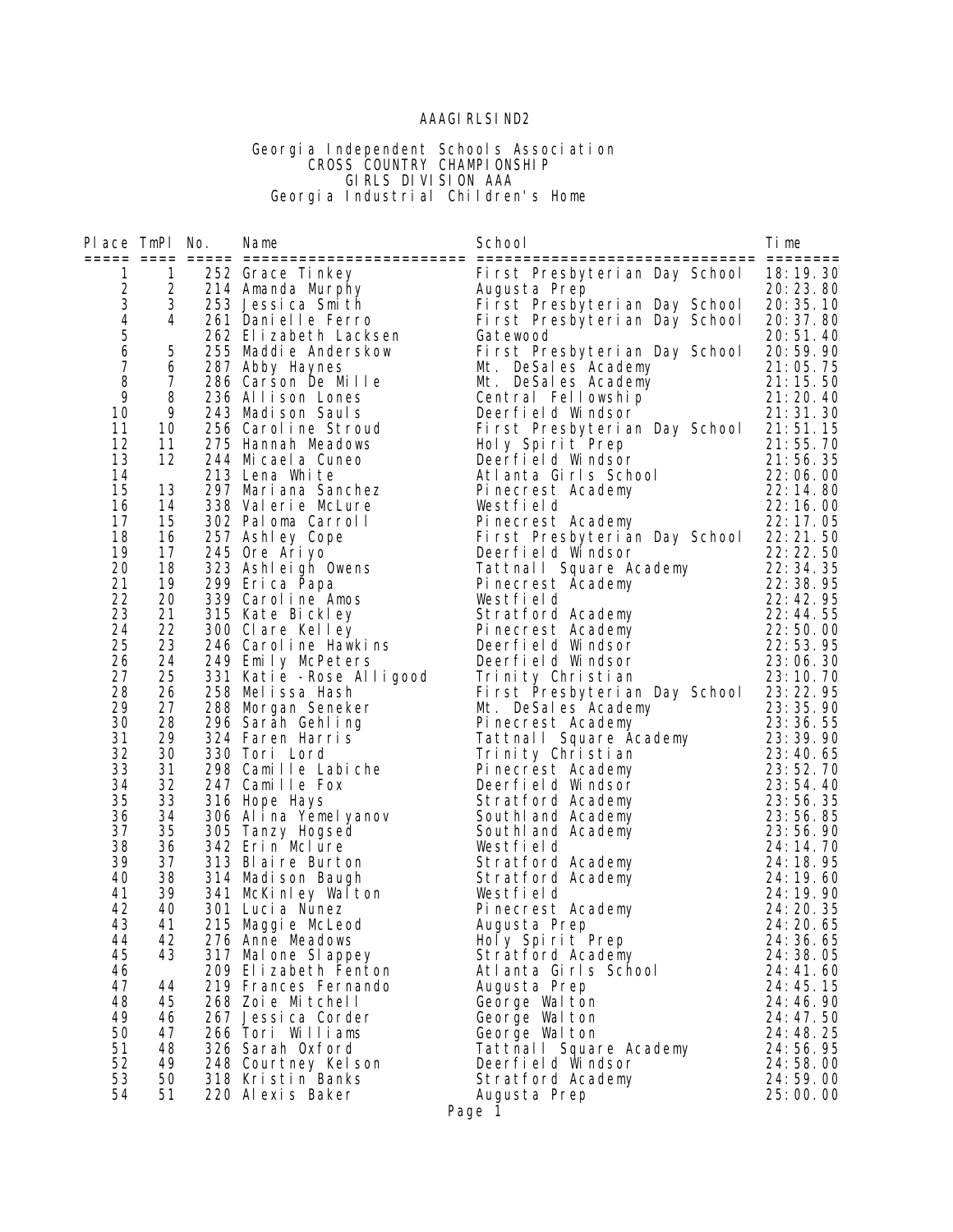|          |                                    |                                                                                                                                                                                                           | AAAGI RLSI ND2                                                                                                                                                                                                                                           |                             |
|----------|------------------------------------|-----------------------------------------------------------------------------------------------------------------------------------------------------------------------------------------------------------|----------------------------------------------------------------------------------------------------------------------------------------------------------------------------------------------------------------------------------------------------------|-----------------------------|
| 55       | 52                                 | 217 Megan Fechter                                                                                                                                                                                         | Augusta Prep                                                                                                                                                                                                                                             | 25:05.50                    |
| 56       | 53                                 | 217 Megan Fechter<br>340 Mallory Eubanks<br>238 Alden Foster<br>216 Stephanie Brown                                                                                                                       | Westfield                                                                                                                                                                                                                                                | 25:07.90                    |
| 57       | 54                                 |                                                                                                                                                                                                           | Central Fellowship                                                                                                                                                                                                                                       | 25:12.40                    |
| 58       | 55                                 |                                                                                                                                                                                                           | Augusta Prep                                                                                                                                                                                                                                             | 25:16.90                    |
| 59       | 55<br>56<br>57<br>50               | 343 Smyth Sexton                                                                                                                                                                                          | Westfield                                                                                                                                                                                                                                                | 25:17.00                    |
| 60       |                                    | 225 Caroline Penhallegon                                                                                                                                                                                  |                                                                                                                                                                                                                                                          |                             |
| 61       | 58                                 | 237 Sara Banks                                                                                                                                                                                            | Examples<br>Brookwood School 25:17.40<br>Central Fellowship 25:27.40<br>Atlanta Girls School 25:42.50                                                                                                                                                    |                             |
| 62       |                                    | 212 Lee Rogers                                                                                                                                                                                            |                                                                                                                                                                                                                                                          |                             |
| 63       | 59                                 |                                                                                                                                                                                                           |                                                                                                                                                                                                                                                          |                             |
| 64       | 60                                 | 224 Leigh Stauffer                                                                                                                                                                                        |                                                                                                                                                                                                                                                          |                             |
| 65       |                                    |                                                                                                                                                                                                           |                                                                                                                                                                                                                                                          |                             |
| 66       | $60$<br>$61$<br>$62$               | 271 Alexi Adams<br>325 Shelley Green<br>289 Claire Price                                                                                                                                                  |                                                                                                                                                                                                                                                          |                             |
| 67       | 63                                 |                                                                                                                                                                                                           |                                                                                                                                                                                                                                                          |                             |
| 68       |                                    | 210 Julia Reeve                                                                                                                                                                                           |                                                                                                                                                                                                                                                          |                             |
| 69       | 64                                 | 210 Julia Roove<br>218 Haile Huggins<br>225 Stephen Hall                                                                                                                                                  |                                                                                                                                                                                                                                                          |                             |
| 70       | 65<br>66                           | 335 Sydney Hall                                                                                                                                                                                           |                                                                                                                                                                                                                                                          |                             |
| 71       |                                    | 307 Alex Lindsey                                                                                                                                                                                          |                                                                                                                                                                                                                                                          |                             |
| 72       | 67<br>68                           | 270 Katy Bradley                                                                                                                                                                                          |                                                                                                                                                                                                                                                          |                             |
| 73       |                                    | 280 Megan Pi wonka                                                                                                                                                                                        |                                                                                                                                                                                                                                                          |                             |
| 74       | 69<br>70                           | 280 Micyan<br>333 Brynne Chappel I                                                                                                                                                                        |                                                                                                                                                                                                                                                          |                             |
| 75       |                                    | 281 Clara Diodati                                                                                                                                                                                         |                                                                                                                                                                                                                                                          |                             |
| 76       | $\frac{71}{72}$                    | 279 Julia Thompson                                                                                                                                                                                        |                                                                                                                                                                                                                                                          |                             |
| 77       |                                    | 290 Jocelyn Williams                                                                                                                                                                                      |                                                                                                                                                                                                                                                          |                             |
| 78       | $\frac{73}{74}$<br>$\frac{74}{75}$ | 230 Danielle Harrell                                                                                                                                                                                      | Central Fellowship<br>25: 27. 40<br>Atlanta Girls School<br>Stratford Academy<br>25: 42.50<br>Stratford Academy<br>26: 42.50<br>George Walton<br>Tattinal Square Academy<br>26: 10.30<br>Tattinal Square Academy<br>26: 10.30<br>26: 10.30<br>Atlanta Gi |                             |
| 79       |                                    | 229 Rebecca Unglaub<br>309 Caitlyn Reid                                                                                                                                                                   |                                                                                                                                                                                                                                                          |                             |
| 80       |                                    |                                                                                                                                                                                                           |                                                                                                                                                                                                                                                          |                             |
| 81       | 76<br>77                           |                                                                                                                                                                                                           |                                                                                                                                                                                                                                                          |                             |
| 82       |                                    | 327 Rebecca Hutchinson<br>226 Mary Claire Courtney<br>292 Brittany Chambers<br>227 Hunter Avera<br>228 Leigh Avera                                                                                        |                                                                                                                                                                                                                                                          |                             |
| 83<br>84 | $\frac{3}{79}$<br>90               |                                                                                                                                                                                                           |                                                                                                                                                                                                                                                          |                             |
| 85       |                                    |                                                                                                                                                                                                           |                                                                                                                                                                                                                                                          |                             |
| 86       | 80<br>81                           |                                                                                                                                                                                                           |                                                                                                                                                                                                                                                          |                             |
| 87       |                                    |                                                                                                                                                                                                           |                                                                                                                                                                                                                                                          |                             |
| 88       |                                    |                                                                                                                                                                                                           |                                                                                                                                                                                                                                                          |                             |
| 89       |                                    | 81 228 Leigh Avera<br>82 308 Kaitlyn Alston<br>83 344 Elizabeth Campbell<br>84 310 Hollie Adkins<br>263 Autumn Moore<br>233 Onnalee Wall<br>85 240 Cassie Bell<br>86 272 Mina Adams<br>87 241 Maddie Lord |                                                                                                                                                                                                                                                          | $\frac{29:20.50}{29:40.50}$ |
| 90       |                                    |                                                                                                                                                                                                           | Southland Academy<br>Gatewood<br>Gatewood                                                                                                                                                                                                                | 29:49.50                    |
| 91       |                                    |                                                                                                                                                                                                           |                                                                                                                                                                                                                                                          |                             |
| 92       |                                    |                                                                                                                                                                                                           |                                                                                                                                                                                                                                                          |                             |
| 93       |                                    |                                                                                                                                                                                                           |                                                                                                                                                                                                                                                          |                             |
| 94       | 87                                 | 241 Maddie Lord                                                                                                                                                                                           |                                                                                                                                                                                                                                                          |                             |
| 95       |                                    | 234 McKenzie Harrison<br>337 Maddie Oppenheim                                                                                                                                                             |                                                                                                                                                                                                                                                          |                             |
| 96       |                                    |                                                                                                                                                                                                           |                                                                                                                                                                                                                                                          |                             |
| 97       | 88                                 | 336 Pai ge Wei gel                                                                                                                                                                                        | Gatewood<br>Cal vary Christian School<br>Cal vary Christian School<br>Gentral Fellowship<br>George Wal ton<br>Central Fellowship<br>Cal vary Christian School<br>Cal vary Christian School<br>Weber<br>Trinity Christian<br>Trinity Christian<br>Tri     |                             |
| 98       | 89<br>90                           | 239 Kathryn Chambers                                                                                                                                                                                      |                                                                                                                                                                                                                                                          |                             |
| 99       |                                    | 291 Ashley Watts                                                                                                                                                                                          |                                                                                                                                                                                                                                                          |                             |
| 100      |                                    | 264 Holly Miller                                                                                                                                                                                          |                                                                                                                                                                                                                                                          |                             |
| 101      | 91                                 | 311 Carrie Hawkins                                                                                                                                                                                        | South and Academy                                                                                                                                                                                                                                        | 32:42.30                    |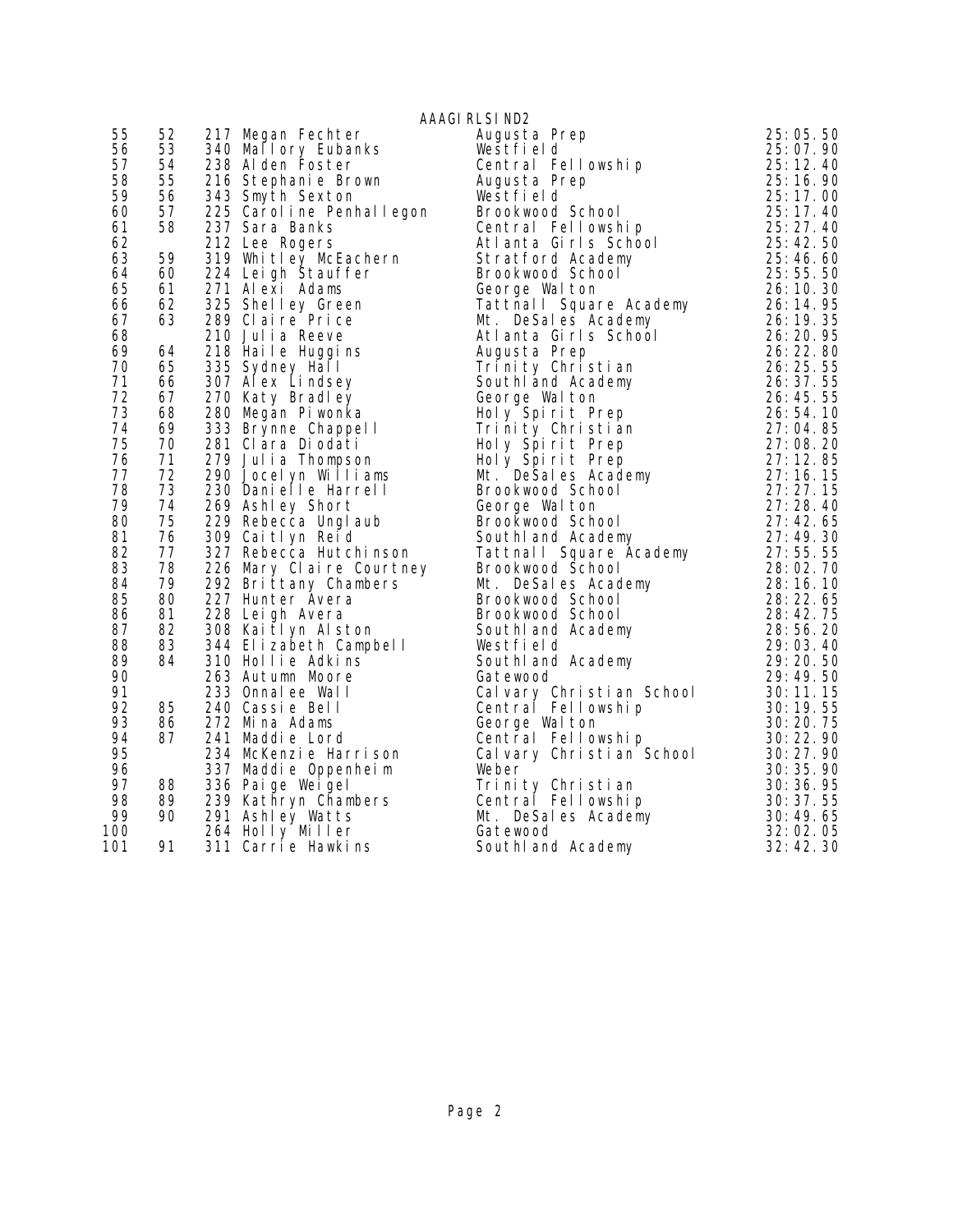### AAAGirls2team

 Georgia Independent Schools Association **CROSS COUNTRY CHAMPIONSHIP**  GIRLS DIVISION AAA Georgia Industrial Children's Home

### \*\*\*\*\*\*\*\*\*\*\*\* GIRLS AAA TEAM SCORES \*\*\*\*\*\*\*\*\*\*\*

| 1.                                                        | 23                                     | First Presbyterian Day School (20:30 1:42:26)                                                                                     |                                                             |       |                |
|-----------------------------------------------------------|----------------------------------------|-----------------------------------------------------------------------------------------------------------------------------------|-------------------------------------------------------------|-------|----------------|
| 1<br>23456<br>$\overline{7}$                              | 1<br>3<br>4<br>5                       | Grace Tinkey<br>Jessica Smith<br>Danielle Ferro<br>Maddie Anderskow<br>10 Caroline Stroud<br>(16) Ashley Cope<br>26) Melissa Hash | 18:20<br>20:36<br>20:38<br>21:00<br>21:52<br>22:22<br>23:23 |       |                |
| 2.                                                        | 85                                     | Deerfield Windsor                                                                                                                 |                                                             | 22:23 | 1:51:53)       |
| 1<br>2<br>3<br>4<br>5<br>6<br>$\overline{7}$              | 9<br>12<br>17<br>23<br>24              | Madison Sauls<br>Micaela Cuneo<br>Ore Ariyo<br>Caroline Hawkins<br>Emily McPeters<br>(32) Camille Fox<br>49) Courtney Kelson      | 21:32<br>21:57<br>22:23<br>22:54<br>23:07<br>23:55<br>24:58 |       |                |
| 3.                                                        | 97                                     | Pinecrest Academy                                                                                                                 |                                                             |       | 22:44 1:53:39) |
| 1<br>23456<br>$\overline{7}$                              | 13<br>15<br>19<br>22<br>28<br>40)<br>€ | Mariana Sanchez<br>Paloma Carroll<br>Erica Papa<br>Clare Kelley<br>Sarah Gehling<br>(31) Camille Labiche<br>Lucia Nunez           | 22:15<br>22:18<br>22:39<br>22:50<br>23:37<br>23:53<br>24:21 |       |                |
| 4.                                                        | 162                                    | Westfield                                                                                                                         |                                                             | 23:45 | 1:58:42)       |
| 1<br>23456<br>$\overline{7}$                              | 14<br>20<br>36<br>39<br>53<br>(56)     | Valerie McLure<br>Caroline Amos<br>Erin Mclure<br>McKinley Walton<br>Mallory Eubanks<br>Smyth Sexton<br>(83) Elizabeth Campbell   | 22:16<br>22:43<br>24:15<br>24:20<br>25:08<br>25:17<br>29:04 |       |                |
| 5.                                                        | 172                                    | Stratford Academy                                                                                                                 |                                                             | 24:00 | 2:00:00)       |
| 1<br>$\overline{2}$<br>3<br>4<br>5<br>6<br>$\overline{7}$ | 21<br>33<br>37<br>38                   | Kate Bickley<br>Hope Hays<br>Blaire Burton<br>Madison Baugh<br>43 Malone Slappey<br>(50) Kristin Banks<br>(59) Whitley McEachern  | 22:45<br>23:57<br>24:19<br>24:20<br>24:39<br>24:59<br>25:47 |       |                |
| 6.                                                        | 175                                    | Mt. DeSales Academy<br>:================                                                                                          |                                                             |       | 23:55 1:59:35) |
|                                                           |                                        |                                                                                                                                   | Page 1                                                      |       |                |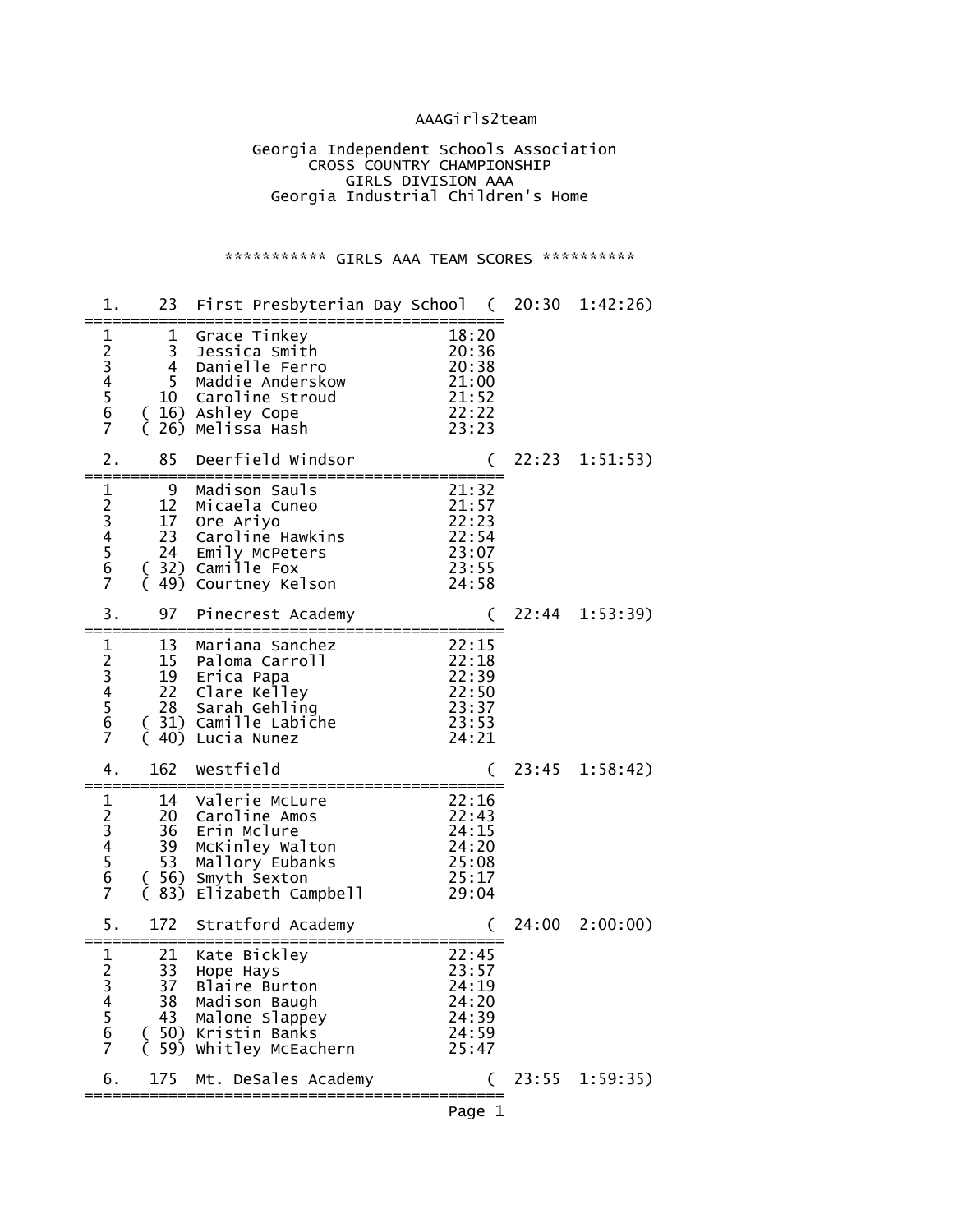|                                                                            |                                        |                                                                                                                                        | AAAGirls2team                                                                  |       |                |
|----------------------------------------------------------------------------|----------------------------------------|----------------------------------------------------------------------------------------------------------------------------------------|--------------------------------------------------------------------------------|-------|----------------|
| 1234567                                                                    | 6<br>$\overline{7}$<br>27<br>72        | Abby Haynes<br>Carson De Mille<br>Morgan Seneker<br>63 Claire Price<br>Jocelyn Williams<br>(79) Brittany Chambers<br>(90) Ashley Watts | 21:06<br>21:16<br>23:36<br>26:20<br>27:17<br>28:17<br>30:50                    |       |                |
| 7.                                                                         | 190                                    | Augusta Prep                                                                                                                           |                                                                                |       | 23:56 1:59:37) |
| ====<br>1<br>23456<br>$\overline{7}$                                       | 2<br>41<br>44<br>52                    | Amanda Murphy<br>Maggie McLeod<br>Frances Fernando<br>51 Alexis Baker<br>Megan Fechter<br>( 55) Stephanie Brown<br>(64) Haile Huggins  | :==============<br>20:24<br>24:21<br>24:46<br>25:00<br>25:06<br>25:17<br>26:23 |       |                |
| 8.                                                                         | 234                                    | Tattnall Square Academy                                                                                                                |                                                                                |       | 25:05 2:05:23) |
| $\mathbf{1}$<br>$\frac{2}{3}$<br>$\overline{\mathbf{4}}$<br>$\overline{5}$ | 18<br>29<br>77                         | Ashleigh Owens<br>Faren Harris<br>48 Sarah Oxford<br>62 Shelley Green<br>Rebecca Hutchinson                                            | $\frac{22}{23:40}$<br>23:40<br>24:57<br>$\overline{2}6:15$<br>27:56            |       |                |
| 9.                                                                         | 262                                    | Holy Spirit Prep                                                                                                                       |                                                                                |       | 25:34 2:07:50) |
| $\mathbf{1}$<br>$\begin{array}{c} 2 \\ 3 \\ 4 \\ 5 \end{array}$            | 11<br>42<br>68<br>70<br>71             | Hannah Meadows<br>Anne Meadows<br>Megan Piwonka<br>Clara Diodati<br>Julia Thompson                                                     | 21:56<br>24:37<br>26:55<br>27:09<br>27:13                                      |       |                |
| 10.                                                                        | 266                                    | George Walton                                                                                                                          |                                                                                |       | 25:29 2:07:21) |
| 123456<br>$\overline{7}$                                                   | 45<br>46<br>47<br>61<br>67<br>86)<br>C | Zoie Mitchell<br>Jessica Corder<br>Tori Williams<br>Alexi Adams<br>Katy Bradley<br>(74) Ashley Short<br>Mina Adams                     | 24:47<br>24:48<br>24:49<br>26:11<br>26:46<br>27:29<br>30:21                    |       |                |
| 11.                                                                        | 277                                    | Trinity Christian                                                                                                                      |                                                                                | 26:12 | 2:11:00        |
| $\frac{1}{2}$ $\frac{2}{3}$ $\frac{4}{5}$                                  | 25<br>30<br>65<br>69<br>88             | Katie - Rose Alligood<br>Tori Lord<br>Sydney Hall<br>Brynne Chappell<br>Paige Weigel                                                   | 23:11<br>23:41<br>26:26<br>27:05<br>30:37                                      |       |                |
| 12.                                                                        | 292                                    | Central Fellowship                                                                                                                     |                                                                                | 26:33 | 2:12:45)       |
| 123456                                                                     | 8<br>54<br>58<br>85<br>87              | Allison Lones<br>Alden Foster<br>Sara Banks<br>Cassie Bell<br>Maddie Lord<br>(89) Kathryn Chambers                                     | 21:21<br>25:13<br>25:28<br>30:20<br>30:23<br>30:38                             |       |                |
| 13.                                                                        | 293                                    | Southland Academy                                                                                                                      |                                                                                | 26:16 | 2:11:19        |
|                                                                            |                                        |                                                                                                                                        | Page 2                                                                         |       |                |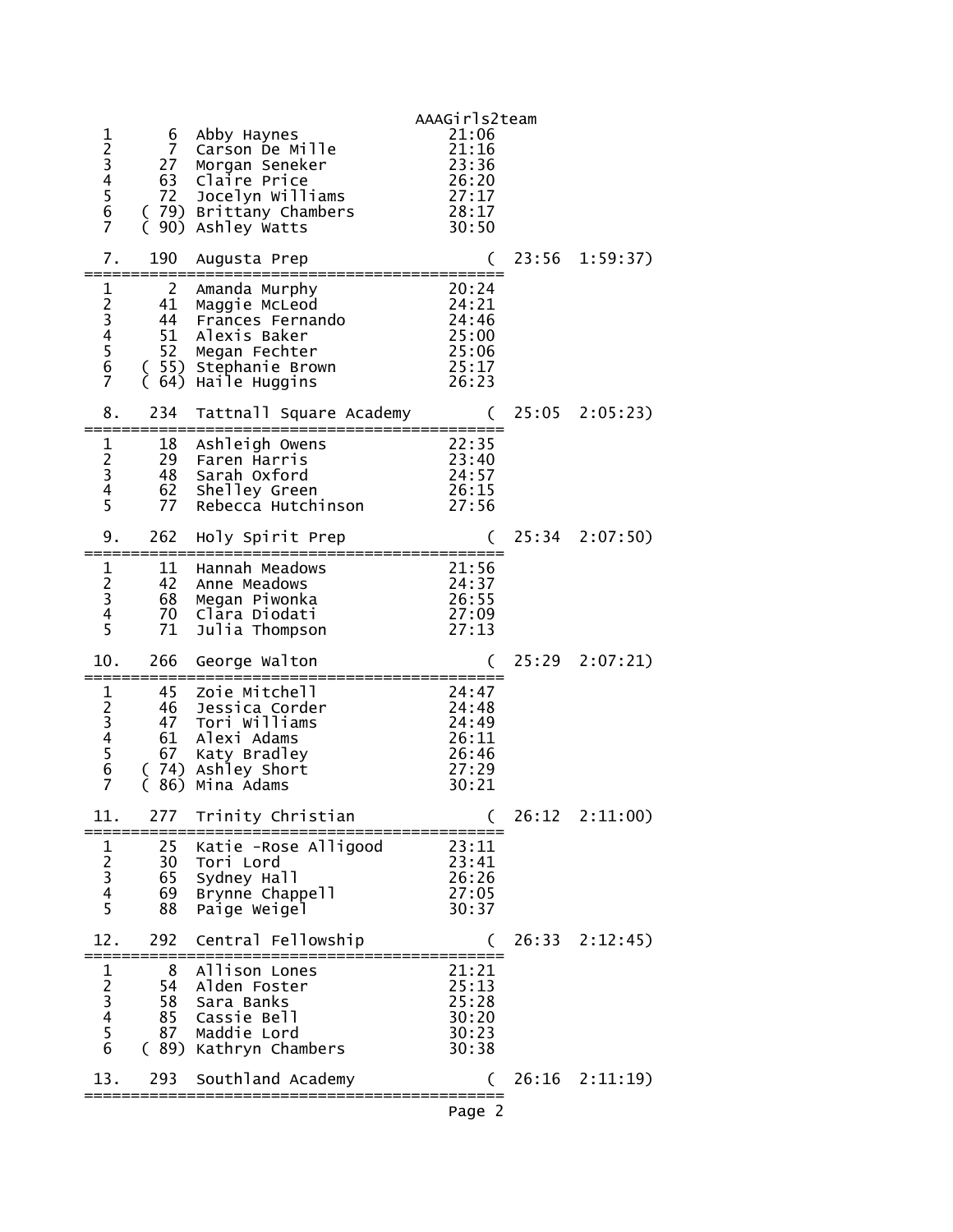| 1234567     |                      | 34 Alina Yemelyanov<br>35 Tanzy Hogsed<br>66 Alex Lindsey<br>76 Caitlyn Reid<br>82 Kaitlyn Alston<br>84) Hollie Adkins<br>91) Carrie Hawkins | AAAGirls2team<br>23:57<br>23:57<br>26:38<br>27:50<br>28:57<br>29:21<br>32:43 |                |
|-------------|----------------------|----------------------------------------------------------------------------------------------------------------------------------------------|------------------------------------------------------------------------------|----------------|
| 14.         |                      | 343 Brookwood School                                                                                                                         |                                                                              | 26:54 2:14:28) |
| 1<br>234567 | 60<br>73<br>75<br>78 | 57 Caroline Penhallegon<br>Leigh Stauffer<br>Danielle Harrell<br>Rebecca Unglaub<br>Mary Claire Courtney<br>80) Hunter Avera<br>Leigh Avera  | 25:18<br>25:56<br>27:28<br>27:43<br>28:03<br>28:23<br>28:43                  |                |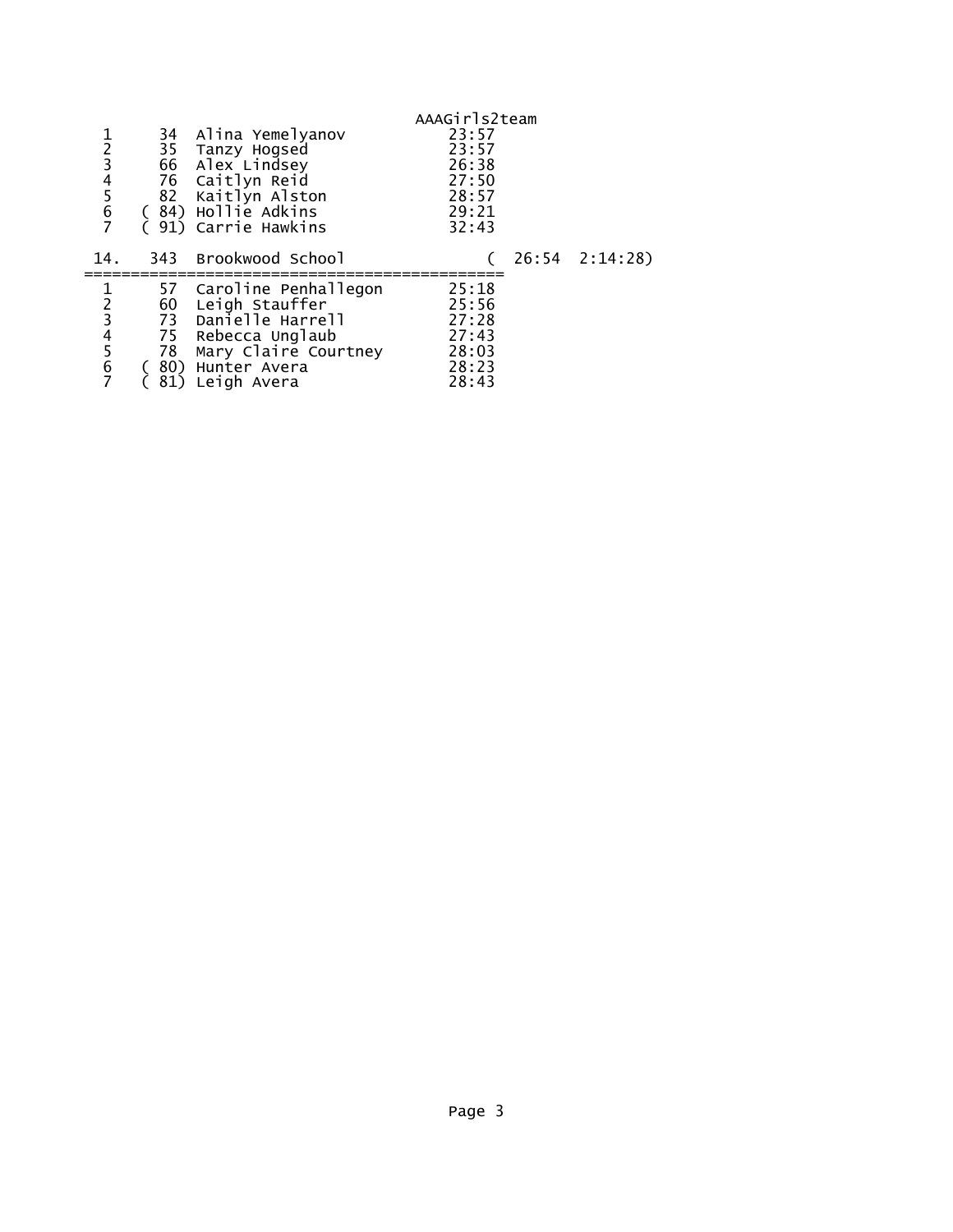# **TEAM SCORES and RACE RESULTS: AA JV BOYS 09 - 09 AA JV BOYS 10/31/09**

### **WEATHER:**

**NAME OF COURSE: GaCH LENGTH OF COURSE: 1.6 COURSE RECORD: MISCELLANEOUS: SCORING METHOD: Normal**

# **Team Scores**

| 1.  | <b>Community Christian School</b> | 40  |
|-----|-----------------------------------|-----|
| 2.  | Tiftarea                          | 56  |
| 3.  | <b>Brentwood</b>                  | 65  |
| 4.  | St John                           | 76  |
| 5.  | <b>Edmund Burke</b>               | 133 |
| 6.  | <b>Mill Springs</b>               | 154 |
| 7.  | <b>Bulloch</b>                    | 156 |
| 8.  | <b>Robert Toombs</b>              | 242 |
| 9.  | Citizens Christian                |     |
| 10. | Covenant                          | . – |
| 11. | Crisp                             |     |
| 12. | Heritage                          | --  |
| 13. | Randolph Southern                 | --  |
| 14. | <b>Strong Rock</b>                | --  |
| 15. | Sherwood                          | --  |
| 16. | Valwood                           |     |
| 17. | Westwood                          |     |

### **Race Results**

| Pos.             | Con. # Name - School           | <b>Team Pos Time</b> |          |
|------------------|--------------------------------|----------------------|----------|
| 1.               | #0765 Petros, Nahom - CCS      | (1)                  | 09:42.00 |
| 2.               | #0764 Kirschner, Cameron - CCS | (2)                  | 09:42.00 |
| 3.               | #1997 @Coyne, Patrick - STR    | $(--)$               | 09:53.00 |
| $\overline{4}$ . | #1927 Turner, Matthew - BRT    | (3)                  | 09:53.00 |
| 5.               | #1978 Baker, Cam - TAA         | (4)                  | 09:54.00 |
| 6.               | #1926 Archer, Will - BRT       | (5)                  | 09:55.00 |
| 7.               | #1991 Hanson, CHris - SJS      | (6)                  | 10:01.00 |
| 8.               | #1981 Dean, Luke - TAA         | (7)                  | 10:20.00 |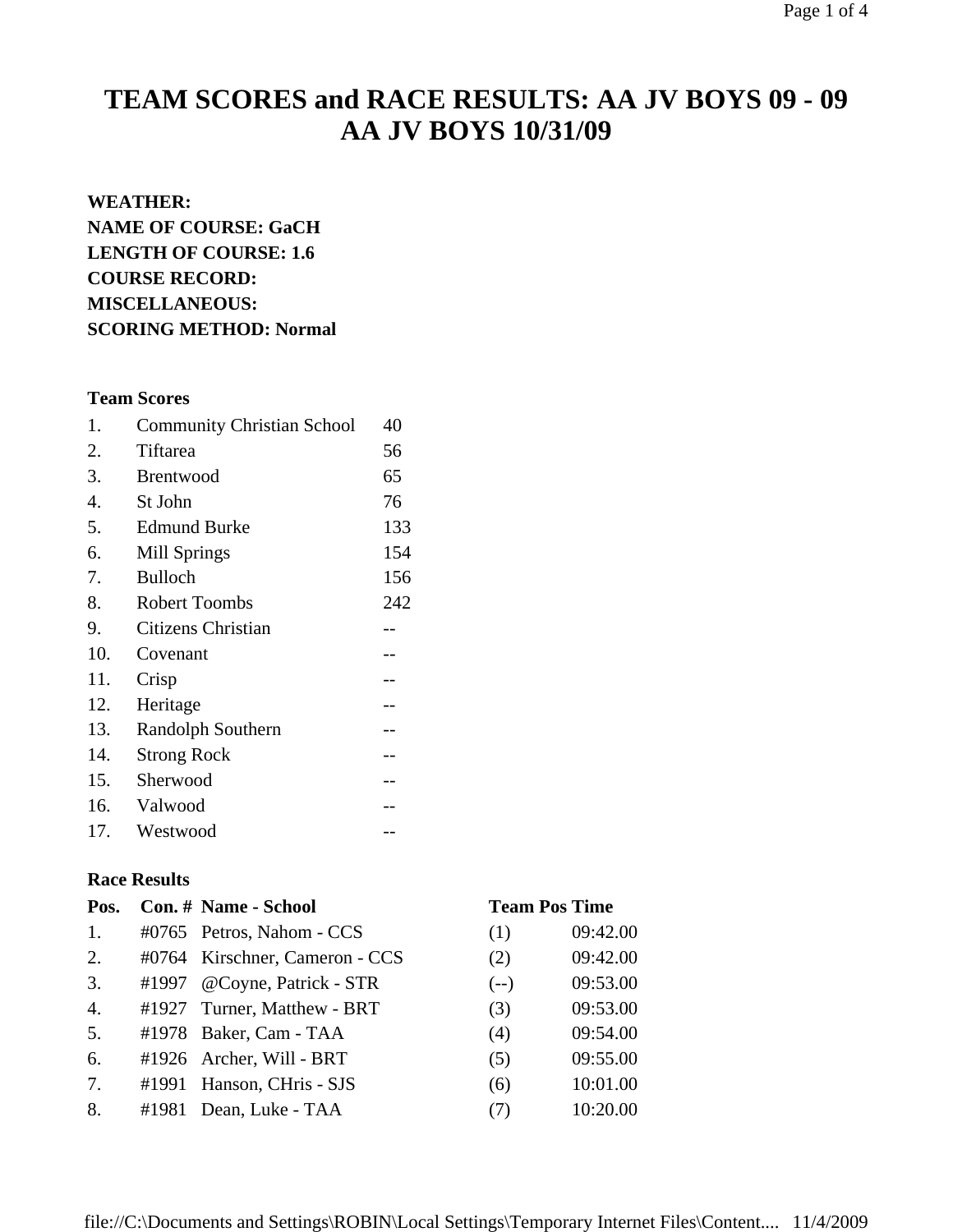| 9.  | #1992 | Hanson, Joshua - SJS        | (8)    | 10:21.00 |
|-----|-------|-----------------------------|--------|----------|
| 10. | #1980 | Tucker, Sam - TAA           | (9)    | 10:26.00 |
| 11. | #0770 | Neumann, Austin - CCS       | (10)   | 10:28.00 |
| 12. | #1936 | @Walker, Jacob - CCA        | $(-)$  | 10:30.00 |
| 13. | #1979 | Flick, Rob - TAA            | (11)   | 10:33.00 |
| 14. | #0774 | Belk, Josh - CCS            | (12)   | 10:37.00 |
| 15. | #1938 | @Cooper, Robert - COV       | $(-)$  | 10:38.00 |
| 16. | #1959 | Tracy, Connor - MSA         | (13)   | 10:38.00 |
| 17. | #1941 | @McCullers, David - COV     | $(-)$  | 10:45.00 |
| 18. | #1949 | Carey, Dawson - EBA         | (14)   | 10:46.00 |
| 19. | #0766 | Huggins, Alex - CCS         | (15)   | 10:48.00 |
| 20. | #1957 | @Brown, Tripp - HER         | $(--)$ | 10:49.00 |
| 21. | #1922 | Merritt, William - BRT      | (16)   | 10:54.00 |
| 22. | #1934 | Williams, Christopher - BUL | (17)   | 10:57.00 |
| 23. | #1921 | Burgamy, Jacob - BRT        | (18)   | 10:58.00 |
| 24. | #1993 | Hernandez, Dillon - SJS     | (19)   | 11:06.00 |
| 25. | #1940 | @McCormick, Will - COV      | $(-)$  | 11:07.00 |
| 26. | #1951 | Lee, Kolton - EBA           | (20)   | 11:08.00 |
| 27. | #1995 | Powell, Robbie - SJS        | (21)   | 11:16.00 |
| 28. | #1989 | Baun, Mathew - SJS          | (22)   | 11:22.00 |
| 29. | #1958 | @Uglum, John Dean - HER     | $(-)$  | 11:23.00 |
| 30. | #1923 | Hood, Harrison - BRT        | (23)   | 11:30.00 |
| 31. | #1950 | Odom, Hunter - EBA          | (24)   | 11:32.00 |
| 32. | #0295 | Howard, Greer - TAA         | (25)   | 11:36.00 |
| 33. | #1925 | *Kitchens, Nathaniel - BRT  | (26)   | 11:37.00 |
| 34. |       | $#1953$ Dixon, Will - EBA   | (27)   | 11:38.00 |
| 35. | #1931 | Lanier, Cody - BUL          | (28)   | 11:40.00 |
| 36. | #1963 | Berger, Hunter - MSA        | (29)   | 11:40.00 |
| 37. | #1994 | *Murphy, Adam - SJS         | (30)   | 11:46.00 |
| 38. | #1943 | @Hooper, Rick - CRS         | $(--)$ | 11:46.00 |
| 39. | #1924 | *Tillirson, Joel - BRT      | (31)   | 11:50.00 |
| 40. | #1965 | Shaffer, Matthew - MSA      | (32)   | 11:51.00 |
| 41. | #1945 | @Shingler, James - CRS      | $(-)$  | 11:52.00 |
| 42. | #1983 | *Kozma, Conner - TAA        | (33)   | 11:52.00 |
| 43. | #1998 | @Wynn, Kellen - STR         | $(--)$ | 12:04.00 |
| 44. | #1982 | *Hancock, Dalton - TAA      | (34)   | 12:09.00 |
| 45. | #1928 | **Kay, Daniel - BRT         | $(--)$ | 12:10.00 |
| 46. | #1937 | @Pruitt, Jonathan - CCA     | $(--)$ | 12:13.00 |
| 47. | #0294 | **Moore, Levi - TAA         | $(-)$  | 12:18.00 |
| 48. | #0769 | *Bailey, Kyle - CCS         | (35)   | 12:18.00 |
| 49. | #1929 | Carico, Sam - BUL           | (36)   | 12:19.00 |

 $\epsilon$ 0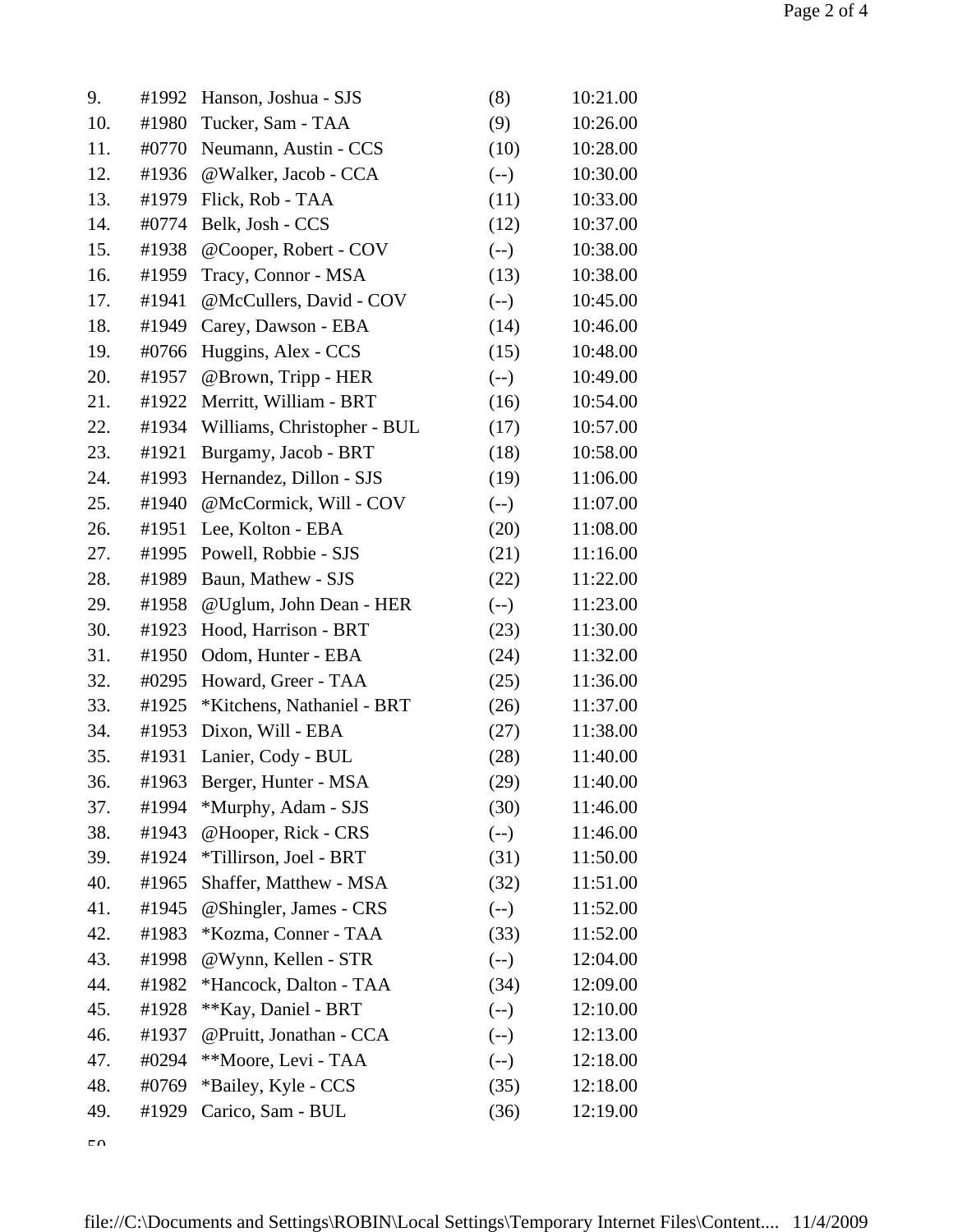|     | #1932 | Lane, Justin - BUL          | (37)   | 12:20.00       |
|-----|-------|-----------------------------|--------|----------------|
| 51. | #2000 | @Holley, Blake - VAL        | $(-)$  | 12:21.00       |
| 52. | #1984 | **Willis, Zachary - TAA     | $(--)$ | 12:23.00       |
| 53. | #1933 | Feldman, Aaron - BUL        | (38)   | 12:27.00       |
| 54. | #1960 | Karner, Jam - MSA           | (39)   | 12:30.00       |
| 55. | #1999 | @Magee, Matthew - STR       | $(--)$ | 12:39.00       |
| 56. | #1944 | @Flanders, Drew - CRS       | $(--)$ | 12:41.00       |
| 57. | #1986 | @Montcrief, Carlson - SCA   | $(--)$ | 12:49.00       |
| 58. | #1942 | @ Willis, John Hunter - CRS | $(-)$  | 12:49.00       |
| 59. | #1935 | *Walker, Griffin - BUL      | (40)   | 12:57.00       |
| 60. | #1961 | Solis, Andrew - MSA         | (41)   | 13:27.00       |
| 61. | #1996 | *Warner, Franklin - SJS     | (42)   | 13:35.00       |
| 62. | #0668 | @Worsham, Chason - WWS      | $(--)$ | 13:51.00       |
| 63. | #0773 | *Westbrooks, Talvin - CCS   | (43)   | 13:57.00       |
| 64. | #1972 | Gibase, Joseph - RTA        | (44)   | 14:04.00       |
| 65. | #1971 | James, Landen - RTA         | (45)   | 14:10.00       |
| 66. | #1987 | @Davis, Emmanual - SCA      | $(--)$ | 14:29.00       |
| 67. | #1930 | *Harrison, Brian - BUL      | (46)   | 14:31.00       |
| 68. | #1964 | *Foster, Quint - MSA        | (47)   | 14:38.00       |
| 69. | #1955 | Richardson, Caleb - EBA     | (48)   | 14:53.00       |
| 70. | #1956 | *Story, Baker - EBA         | (49)   | 15:03.00       |
| 71. | #1976 | Partin, Hunter - RTA        | (50)   | 15:13.00       |
| 72. | #1975 | Connelly, Christian - RTA   | (51)   | 16:25.00       |
| 73. | #1988 | @Coffie, Odoey - SCA        | $(--)$ | 16:33.00       |
| 74. | #1973 | Gay, Zachary - RTA          | (52)   | 16:56.00       |
|     | #1939 | @Hitchcock, Benjamin - COV  | $(--)$ | Did Not Finish |
| $-$ | #1952 | *Eubanks, Brandon - EBA     | $(-)$  | Did Not Finish |
| --  | #1954 | **Smith, Landon - EBA       | $(--)$ | Did Not Finish |
|     | #1962 | *Ardagna, Ryan - MSA        | $(-)$  | Did Not Finish |
|     | #1946 | @Lane, Corey - RSS          | $(-)$  | Did Not Finish |
|     | #1947 | @Patterson, Brent - RSS     | $(-)$  | Did Not Finish |
|     | #1948 | @Lane, Parker - RSS         | $(-)$  | Did Not Finish |
|     | #1966 | @Henson, Landon - RSS       | $(--)$ | Did Not Finish |
|     | #1967 | @Bell, Reese - RSS          | $(-)$  | Did Not Finish |
|     | #1968 | *Causey, Mark - RSS         | $(-)$  | Did Not Finish |
|     | #1969 | *Crawford, Cole - RSS       | $(--)$ | Did Not Finish |
|     | #1970 | **Nettles, Michael - RSS    | $(-)$  | Did Not Finish |
|     | #1974 | *Kight, John - RTA          | $(-)$  | Did Not Finish |
|     | #1977 | *Williamson, Bradley - RTA  | $(-)$  | Did Not Finish |
|     | #1990 | **Furleigh, Clay - SJS      | $(--)$ | Did Not Finish |
| $-$ | #0667 | @Butler, Brandon - WWS      | $(-)$  | Did Not Finish |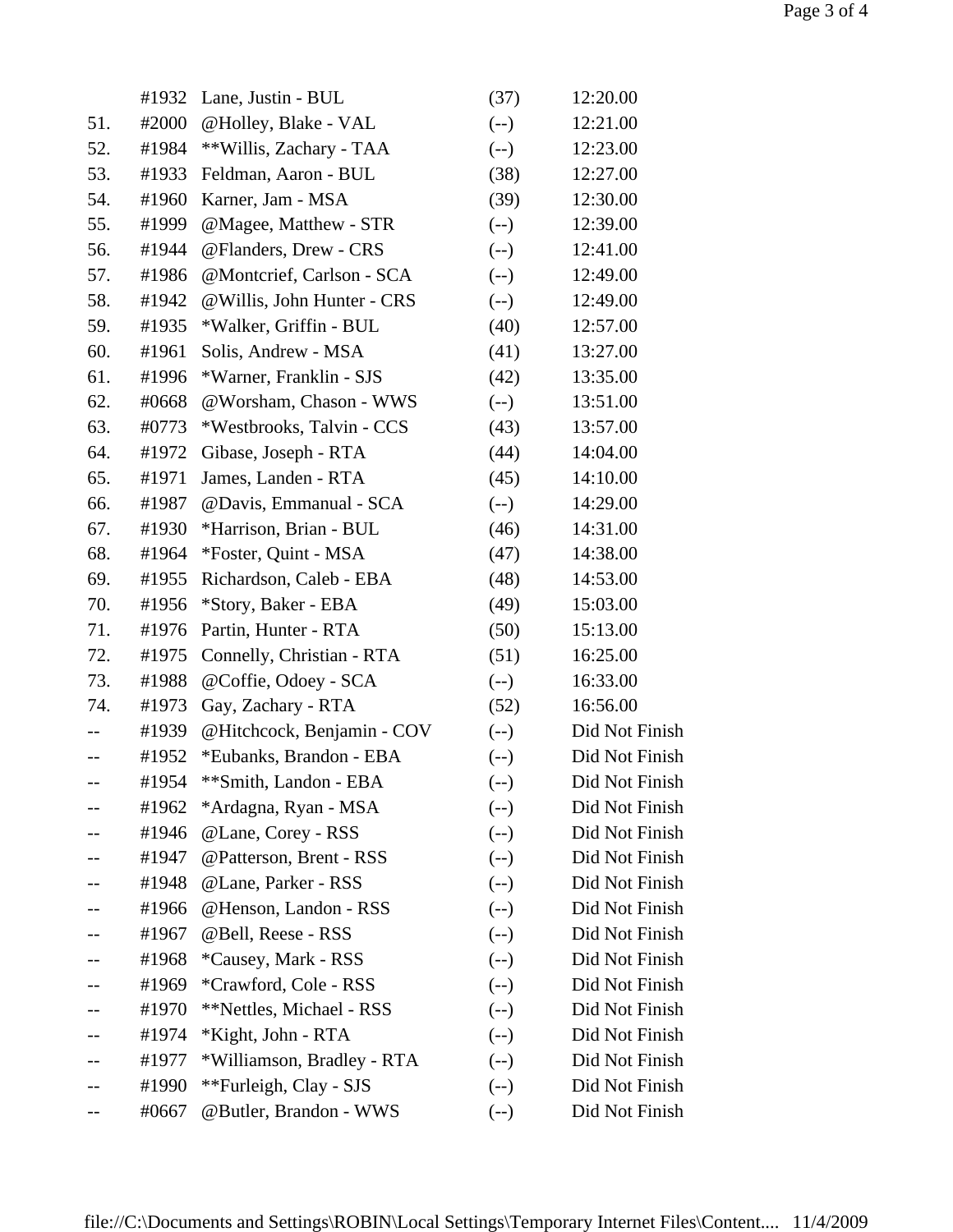|  | #0669 @Hilliard, Matthew - WWS             |
|--|--------------------------------------------|
|  | #0700 @Ford, Dru - WWS                     |
|  | #0767 **Hardnett, Aaron - CCS              |
|  | #0768 $*$ <sup>*</sup> Conerly, Izzy - CCS |
|  | #0771 ** Stafford, Noah - CCS              |

- -- #0772 \*\*Boyd, Gabe CCS (--) Did Not Finish
- (--) Did Not Finish
- (--) Did Not Finish
- (--) Did Not Finish
- (--) Did Not Finish
- (--) Did Not Finish
	-

# **\* or \*\* = Does Not Count in Team Score @ = Member of Unqualified Team**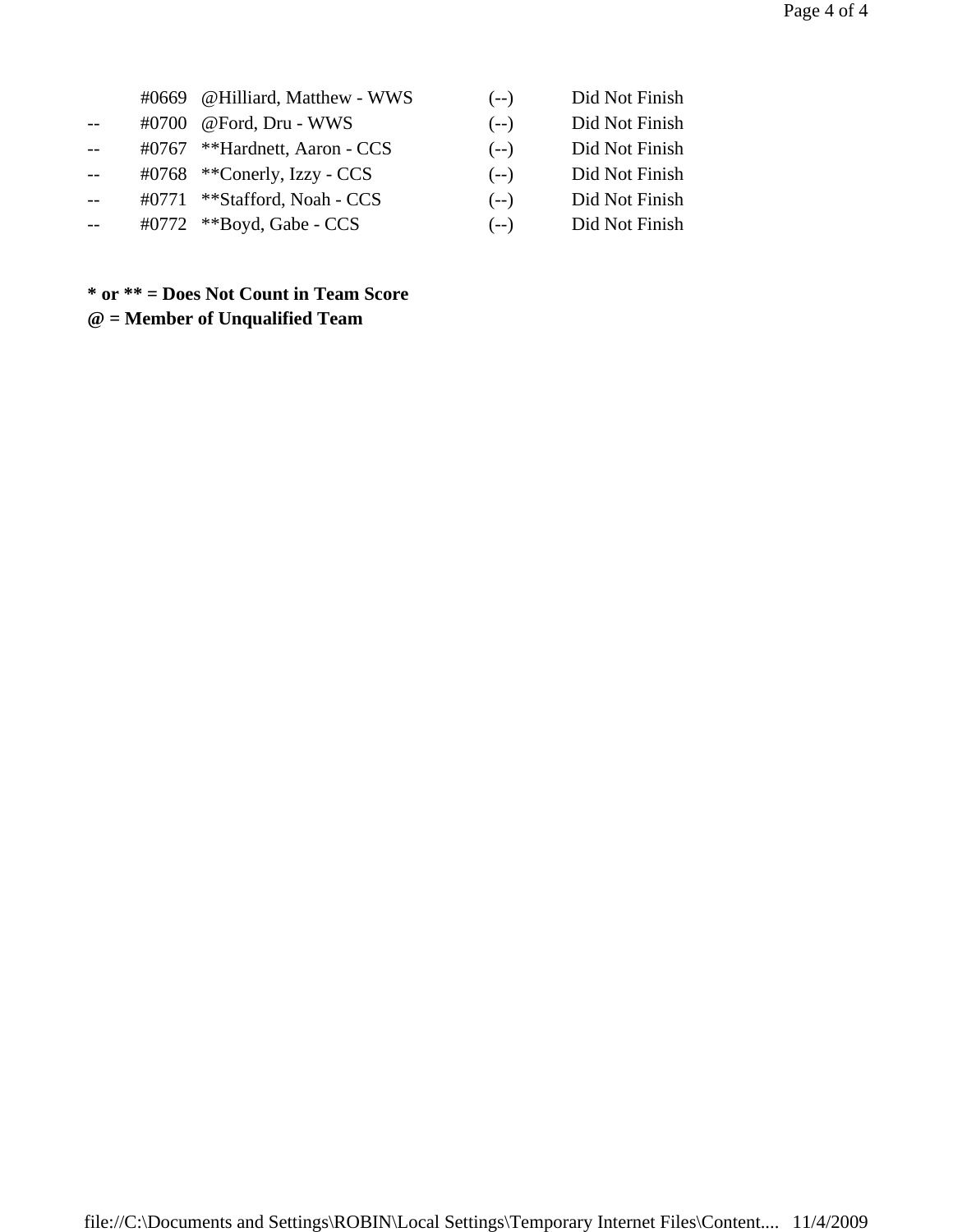# **TEAM SCORES and RACE RESULTS: AA JV GIRLS 09 - 09 AA JV GIRLS 10/31/09**

# **WEATHER: NAME OF COURSE: GaCH LENGTH OF COURSE: 1.6 COURSE RECORD: MISCELLANEOUS: SCORING METHOD: Normal**

## **Team Scores**

| 1.  | St John                    | 33  |
|-----|----------------------------|-----|
| 2.  | <b>Bulloch</b>             | 77  |
| 3.  | <b>Community Christian</b> | 84  |
| 4.  | Tiftarea                   | 87  |
| 5.  | Heritage                   | 109 |
| 6.  | <b>Strong Rock</b>         | 131 |
| 7.  | <b>Robert Toombs</b>       | 158 |
| 8.  | <b>Brentwood</b>           |     |
| 9.  | Covenant                   |     |
| 10. | Crisp                      |     |
| 11. | David Emmanuel             |     |
| 12. | Randolph Southern          |     |
| 13. | Westwood                   |     |

### **Race Results**

| Pos. |       | Con. # Name - School          | <b>Team Pos Time</b> |          |
|------|-------|-------------------------------|----------------------|----------|
| 1.   |       | #0265 Smoot, Mary Alice - SJS | (1)                  | 09:51.00 |
| 2.   |       | #0634 Green, Rachel - CCS     | (2)                  | 10:00.01 |
| 3.   |       | #0264 Powell, Ashley - SJS    | (3)                  | 10:12.00 |
| 4.   |       | #0229 Powell, Ruthie - HER    | (4)                  | 10:16.00 |
| 5.   |       | #0203 Lomax, Pate - BUL       | (5)                  | 10:32.00 |
| 6.   | #0201 | Burke, Ashley - BUL           | (6)                  | 10:40.00 |
| 7.   |       | #0259 Kielma, Kirsten - SJS   | (7)                  | 10:52.00 |
| 8.   |       | #0633 Adams, Madison - CCS    | (8)                  | 10:53.00 |
| 9.   | #0247 | Harper, Bree - TAA            | (9)                  | 10:56.00 |
| 10.  | #0224 | @White, Kara - CRS            | $(--)$               | 11:25.00 |
| 11.  |       | #0260 Kielma, Samantha - SJS  | (10)                 | 11:28.00 |
| 12.  | #0230 | Eagle, Sophia Gay - HER       | (11)                 | 11:29.00 |

### file://C:\Documents and Settings\ROBIN\Local Settings\Temporary Internet Files\Content.... 11/4/2009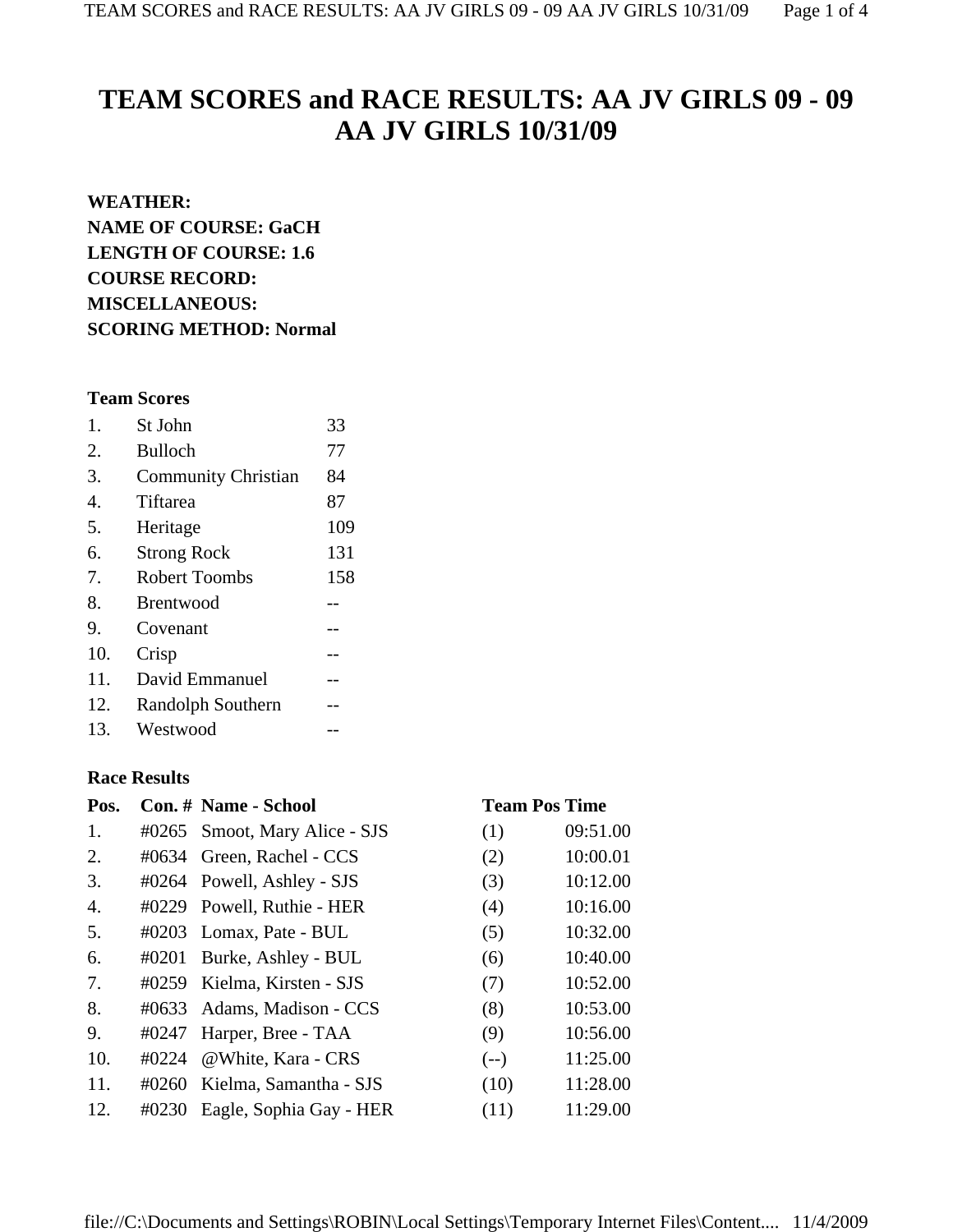| 13. | #0266 | Sweet, Katie - SJS             | (12)   | 11:35.00 |
|-----|-------|--------------------------------|--------|----------|
| 14. | #0250 | Garvey, Dorian - TAA           | (13)   | 11:35.00 |
| 15. | #0272 | Newell, Nicole - STR           | (14)   | 11:39.00 |
| 16. | #0217 | @Kay, Erica - BRT              | $(--)$ | 11:43.00 |
| 17. | #0243 | Yancey, Helen - RTA            | (15)   | 11:48.00 |
| 18. | #0251 | Rippy, Ali - TAA               | (16)   | 11:49.00 |
| 19. | #0644 | Campbell, Kelsey - CCS         | (17)   | 11:49.00 |
| 20. | #0225 | @Williams, Haley - DEA         | $(--)$ | 11:54.00 |
| 21. | #0244 | Carter, Layne - RTA            | (18)   | 12:02.00 |
| 22. | #0271 | Halter, Nealey - STR           | (19)   | 12:07.00 |
| 23. | #0249 | McGarr, Katherine - TAA        | (20)   | 12:15.00 |
| 24. | #0206 | Morgan, Abby - BUL             | (21)   | 12:18.00 |
| 25. | #0210 | Burke, Marley - BUL            | (22)   | 12:19.00 |
| 26. | #0202 | Brannen, LIndsey - BUL         | (23)   | 12:20.00 |
| 27. | #0234 | Montgomery, Colyer - HER       | (24)   | 12:22.00 |
| 28. | #0275 | Zatazalo, Natalie - STR        | (25)   | 12:22.00 |
| 29. | #0632 | Liberty, Kelyn - CCS           | (26)   | 12:23.00 |
| 30. | #0262 | *Mazurkiewicz, Josie - SJS     | (27)   | 12:24.00 |
| 31. | #0263 | *Ostapski, Andrea - SJS        | (28)   | 12:28.00 |
| 32. | #0248 | Baker, Rainee - TAA            | (29)   | 12:29.00 |
| 33. | #0273 | Bartram, Amber - STR           | (30)   | 12:32.00 |
| 34. | #0270 | **Furleight, Brady - SJS       | $(-)$  | 12:36.00 |
| 35. | #0636 | Fernandez, Elise - CCS         | (31)   | 12:36.00 |
| 36. | #0257 | **Hernandez, Kaleigh - SJS     | $(-)$  | 12:38.00 |
| 37. | #0268 | **Wang, Marki - SJS            | $(--)$ | 12:38.00 |
| 38. | #0226 | @Lamm, Kirsten - DEA           | $(--)$ | 12:40.00 |
| 39. | #0232 | Haugen, Clara - HER            | (32)   | 12:41.00 |
| 40. | #0205 | *Blitch, Tatum - BUL           | (33)   | 12:43.00 |
| 41. | #0227 | @Williams, Lauren - DEA        | $(-)$  | 12:43.00 |
| 42. | #0252 | *Beier, Courtney - TAA         | (34)   | 12:47.00 |
| 43. | #0637 | *Cruz, Alondra - CCS           | (35)   | 12:50.00 |
| 44. | #0641 | <i>*Taylor, Samantah - CCS</i> | (36)   | 12:51.00 |
| 45. | #0222 | @Walker, Kathryn - CRS         | $(--)$ | 12:51.00 |
| 46. | #0219 | @Boatright, Jessica - BRT      | $(-)$  | 13:02.00 |
| 47. | #0278 | @Singleton, Morgan - WWS       | $(-)$  | 13:04.00 |
| 48. | #0635 | **Brooks, Caroline - CCS       | $(-)$  | 13:04.00 |
| 49. | #0253 | *Goforth, Lauren - TAA         | (37)   | 13:06.00 |
| 50. | #0256 | **Harmon, Jessie - SJS         | $(-)$  | 13:08.00 |
| 51. | #0231 | Spraggins, Marianna - HER      | (38)   | 13:09.00 |
| 52. | #0242 | Wolfe, Margaret - RTA          | (39)   | 13:12.00 |
| 53. | #0216 | @Day, Erica - COV              | $(--)$ | 13:13.00 |

 $\epsilon$ <sub>4</sub>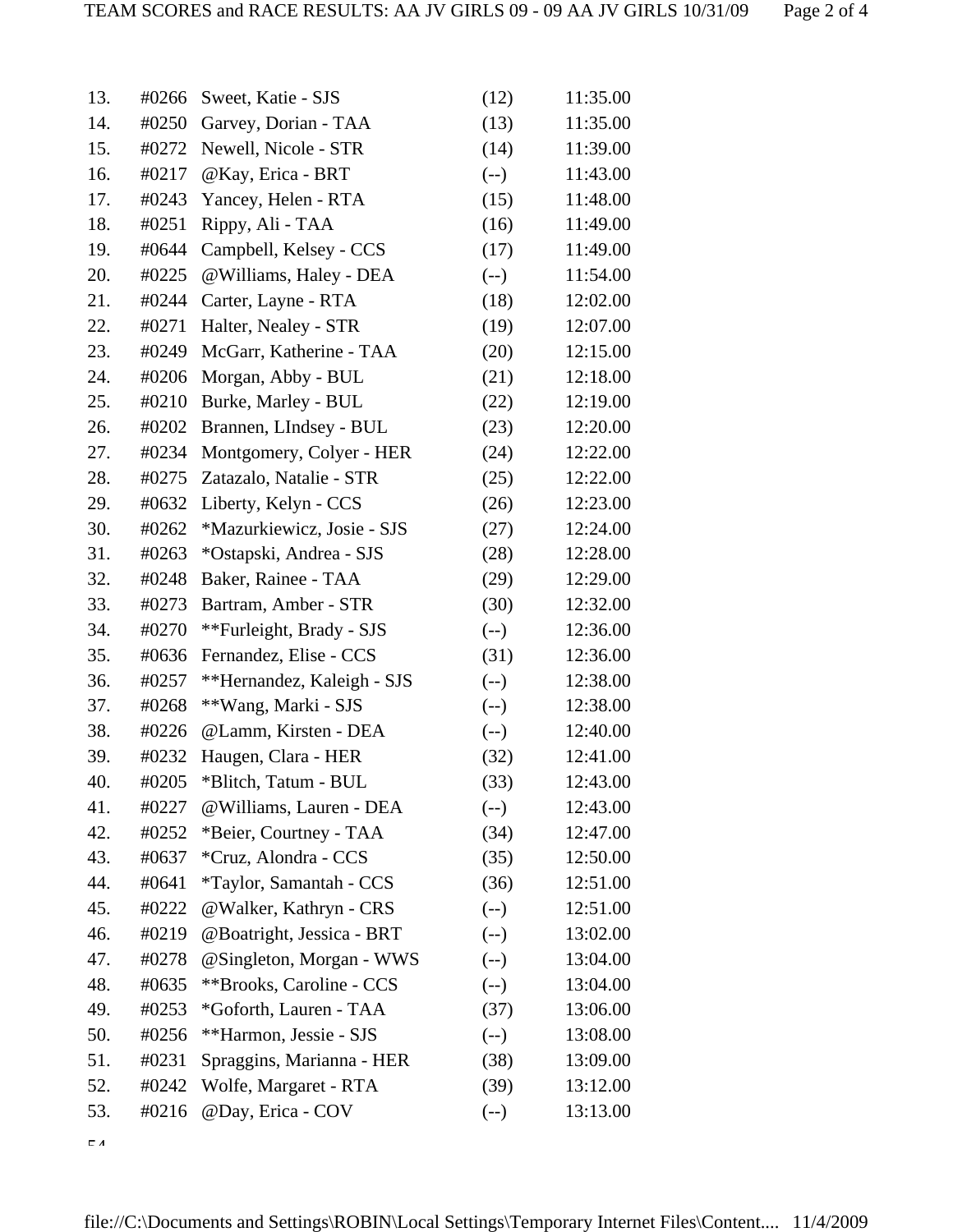|                   | #0207 | *Olliff, Mary Lee - BUL    | (40)   | 13:14.00       |
|-------------------|-------|----------------------------|--------|----------------|
| 55.               | #0214 | @ Jones, Caroline - COV    | $(-)$  | 13:15.00       |
| 56.               | #0209 | **Thomas, Mary Kate - BUL  | $(-)$  | 13:16.00       |
| 57.               | #0269 | **Washburn, Morgan - SJS   | $(-)$  | 13:26.00       |
| 58.               | #0638 | **Jackson, Precious - CCS  | $(--)$ | 13:38.00       |
| 59.               | #0233 | *Martin, Emma - HER        | (41)   | 13:39.00       |
| 60.               | #0267 | **Wallace, Maddie - SJS    | $(-)$  | 13:45.00       |
| 61.               | #0215 | @Sims, Lauren - COV        | $(-)$  | 14:00.00       |
| 62.               | #0245 | Denmark, Hope - RTA        | (42)   | 14:11.00       |
| 63.               | #0642 | **Langston, Rachel - CCS   | $(-)$  | 14:22.00       |
| 64.               | #0258 | **Houston, Shelton - SJS   | $(-)$  | 14:25.00       |
| 65.               | #0274 | Strickland, Liddy - STR    | (43)   | 15:11.00       |
| 66.               | #0213 | @Durham, Alexis - COV      | $(-)$  | 16:06.00       |
| 67.               | #0639 | **Partain, Julia - CCS     | $(-)$  | 16:30.00       |
| 68.               | #0261 | **Mazurkiewicz, Izzy - SJS | $(-)$  | 18:28.00       |
| 69.               | #0208 | **Green, Elizabeth - BUL   | $(-)$  | 19:26.00       |
| 70.               | #0246 | Willett, Madison - RTA     | (44)   | 19:33.00       |
|                   | #0218 | @Smith, Victoria - BRT     | $(-)$  | Did Not Finish |
|                   | #0220 | @Hodges, Allie - BRT       | $(-)$  | Did Not Finish |
|                   | #0221 | @Robinson, Carly - BRT     | $(-)$  | Did Not Finish |
|                   | #0204 | **Williams, Cate - BUL     | $(-)$  | Did Not Finish |
|                   | #0211 | **Atkinson, Danielle - BUL | $(-)$  | Did Not Finish |
|                   | #0212 | @Bass, Mackenzie - COV     | $(-)$  | Did Not Finish |
| $- -$             | #0223 | @Mitchell, Madi - CRS      | $(-)$  | Did Not Finish |
|                   | #0228 | @Thompson, Tarah - DEA     | $(-)$  | Did Not Finish |
|                   | #0235 | @Brown, Josey - RSS        | $(-)$  | Did Not Finish |
| $\qquad \qquad -$ | #0236 | @Ford, Macy - RSS          | $(-)$  | Did Not Finish |
|                   | #0237 | @Fulghum, Layne - RSS      | $(-)$  | Did Not Finish |
|                   | #0238 | @Hammock, Haley - RSS      | $(-)$  | Did Not Finish |
|                   | #0239 | @Lamb, Madison - RSS       | $(-)$  | Did Not Finish |
|                   | #0241 | *Morris, Kaitlyn - RSS     | $(-)$  | Did Not Finish |
|                   | #0276 | *Temple, Abby - STR        | $(-)$  | Did Not Finish |
|                   | #0277 | *Warren, Emily - STR       | $(-)$  | Did Not Finish |
|                   | #0254 | **Johnston, Jill - TAA     | $(-)$  | Did Not Finish |
|                   | #0255 | **Agudelo, Karina - SJS    | $(-)$  | Did Not Finish |
|                   | #0279 | @Jones, Kambry - WWS       | $(-)$  | Did Not Finish |
|                   | #0280 | @Jones, Stephanie - WWS    | $(-)$  | Did Not Finish |
|                   | #0281 | @Daniels, Merritt - WWS    | $(--)$ | Did Not Finish |
|                   | #0640 | **Wyatt, Mikayla - CCS     | $(-)$  | Did Not Finish |
| --                | #0643 | **Davidson, Katie - CCS    | $(-)$  | Did Not Finish |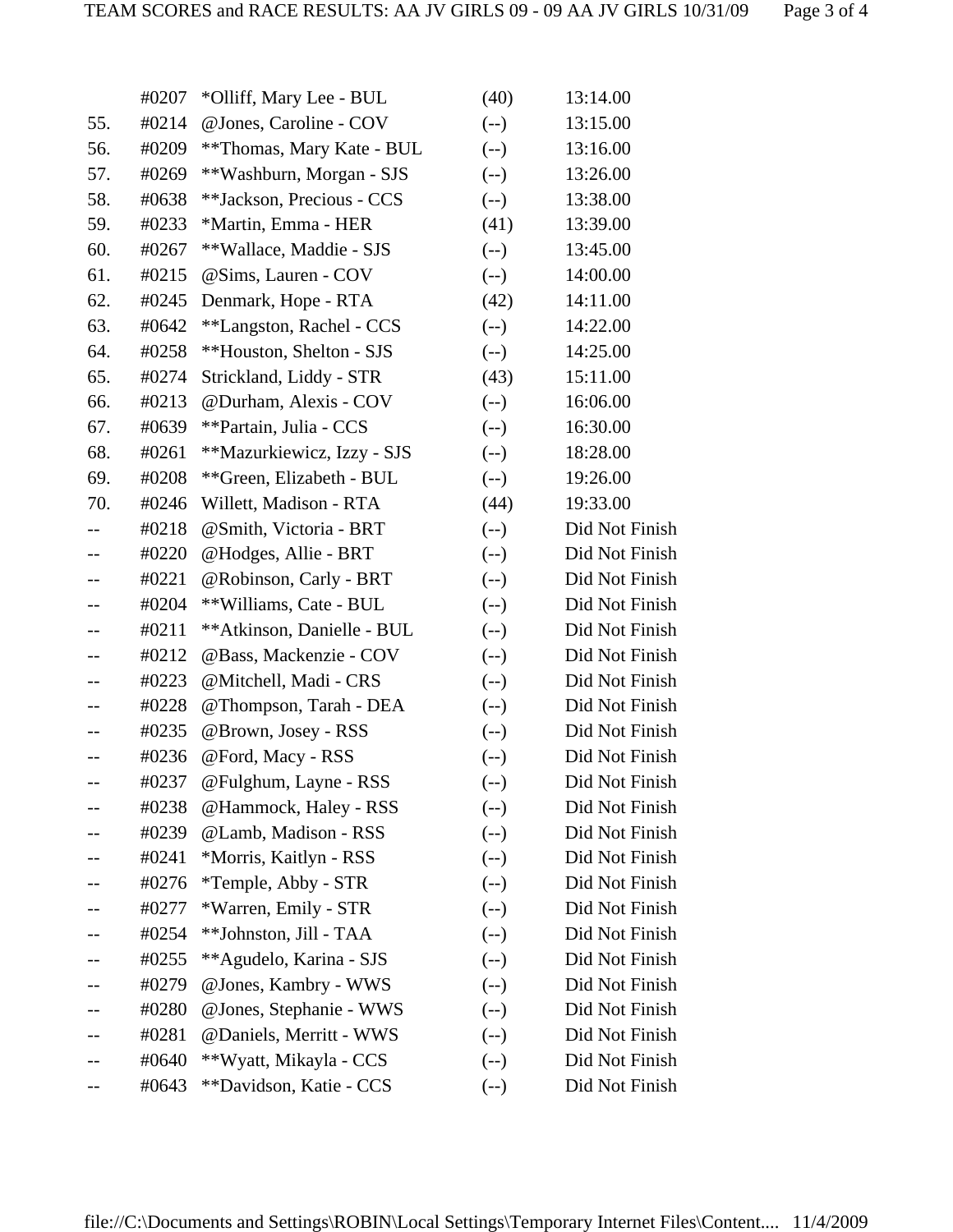**\* or \*\* = Does Not Count in Team Score**

**@ = Member of Unqualified Team**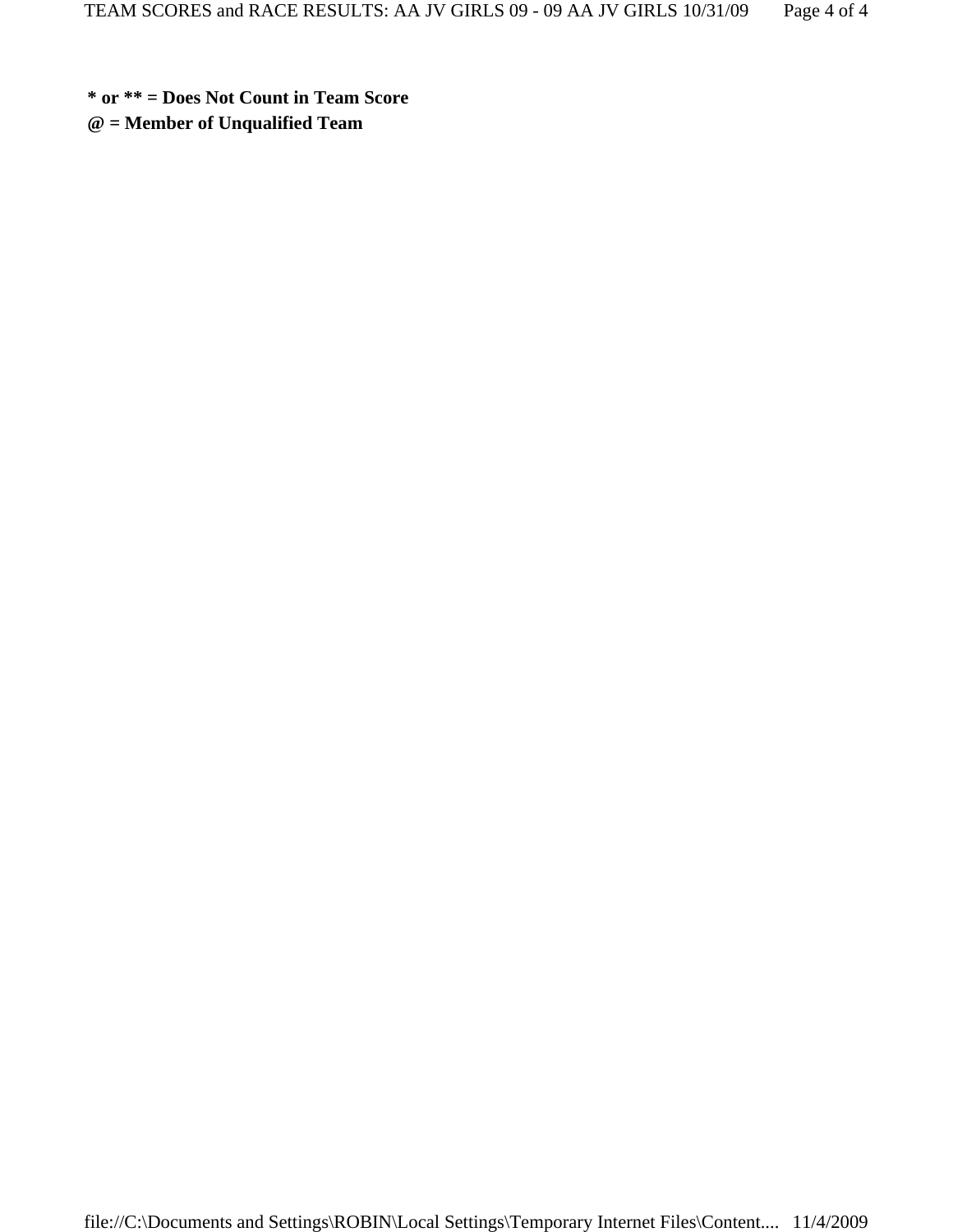# **TEAM SCORES and RACE RESULTS: AAA JV BOYS 09 - 09 AAA JV Boys 10/31/09**

## **WEATHER:**

**NAME OF COURSE: GaCH LENGTH OF COURSE: 1.6 COURSE RECORD: MISCELLANEOUS: SCORING METHOD: Normal**

# **Team Scores**

| 1.  | <b>Augusta Prep</b>       | 17  |
|-----|---------------------------|-----|
| 2.  | Mount de Sales            | 76  |
| 3.  | Stratford                 | 106 |
| 4.  | Southland                 | 112 |
| 5.  | <b>First Presbyterian</b> | 125 |
| 6.  | <b>Brookwood</b>          | 158 |
| 7.  | Westfield                 | 167 |
| 8.  | <b>Holy Spirit</b>        | 186 |
| 9.  | Deerfield Windsor         | 209 |
| 10. | <b>Calvary Christian</b>  | --  |
| 11. | <b>Dominion Christian</b> |     |
| 12. | Gatewood                  |     |
| 13. | Loganville Christian      | --  |
| 14. | Trinity                   |     |

15. Tattnall

# **Race Results**

| Pos. | Con. # Name - School           |      | <b>Team Pos Time</b> |
|------|--------------------------------|------|----------------------|
| 1.   | #0652 Elchoufi, Khaled - APS   | (1)  | 08:59.00             |
| 2.   | #0650 Beasley, Collin - APS    | (2)  | 09:18.00             |
| 3.   | #0651 Friedman, Nick - APS     | (3)  | 09:31.00             |
| 4.   | #0699 Malloy, Matt - MDS       | (4)  | 09:33.00             |
| 5.   | #0653 Huggins, Kevin - APS     | (5)  | 09:35.00             |
| 6.   | #0654 Hadden, Brent - APS      | (6)  | 09:37.00             |
| 7.   | #0721 Dean, Jonathon - SAE     | (7)  | 09:37.00             |
| 8.   | #0665 Hoffman, Grant - FPD     | (8)  | 09:39.00             |
| 9.   | #0708 McDonald, Geoffrey - SAR | (9)  | 09:54.00             |
| 10.  | #0757 Robbins, Stephen - BKS   | (10) | 09:56.00             |

### file://C:\Documents and Settings\ROBIN\Local Settings\Temporary Internet Files\Content.... 11/4/2009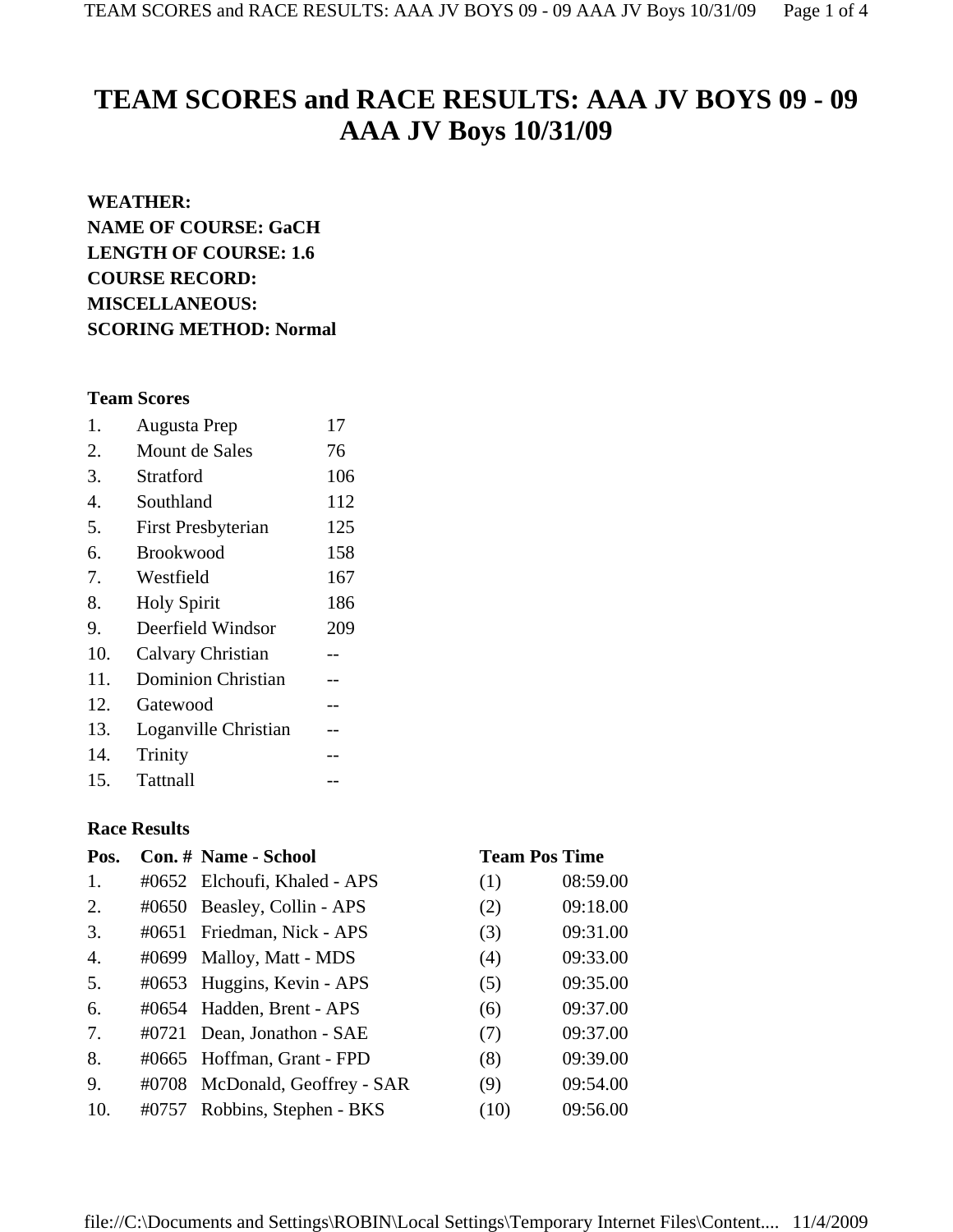| 11. | #0685 | LeBlanc, Alan - HSP        | (11)   | 09:57.00 |
|-----|-------|----------------------------|--------|----------|
| 12. | #0702 | Young, Thomas - MDS        | (12)   | 10:03.00 |
| 13. | #0655 | *Meeks, Will - APS         | (13)   | 10:04.00 |
| 14. | #0740 | Hickok, Reece - WES        | (14)   | 10:06.00 |
| 15. | #0664 | Roddenberry, William - FPD | (15)   | 10:11.00 |
| 16. | #0737 | @Torres, Derek - TCS       | $(-)$  | 10:17.00 |
| 17. | #0723 | Hill, Trevor - SAE         | (16)   | 10:19.00 |
| 18. | #0751 | Harpole, Graham - DWS      | (17)   | 10:22.00 |
| 19. | #0681 | @Lacksen, Will - GAT       | $(-)$  | 10:25.00 |
| 20. | #0715 | Banks, Chandler - SAE      | (18)   | 10:27.00 |
| 21. | #0701 | Robinson, Jay - MDS        | (19)   | 10:27.00 |
| 22. | #0697 | Beers, Jon Henry - MDS     | (20)   | 10:32.00 |
| 23. | #0661 | @Hall, Keaton - DCS        | $(-)$  | 10:34.00 |
| 24. | #0707 | Thompson, Joshua - MDS     | (21)   | 10:35.00 |
| 25. | #0709 | Miller, Brian - SAR        | (22)   | 10:36.00 |
| 26. | #0710 | Calcutt, Billy - SAR       | (23)   | 10:36.00 |
| 27. | #0741 | Ray, Rob - WES             | (24)   | 10:41.00 |
| 28. | #0662 | @Wilson, AJ - DCS          | $(-)$  | 10:42.00 |
| 29. | #0657 | *Murray, Sam - APS         | (25)   | 10:43.00 |
| 30. | #0658 | **Gojda, Lawrence - APS    | $(-)$  | 10:44.00 |
| 31. | #0756 | Carico, Will - BKS         | (26)   | 10:44.00 |
| 32. | #0695 | @Briggs, Benjamin - LCS    | $(--)$ | 10:50.00 |
| 33. | #0659 | **Chaknis, John - APS      | $(-)$  | 10:53.00 |
| 34. | #0656 | **Lawrence, Joey - APS     | $(--)$ | 10:56.00 |
| 35. | #0687 | Markham, Matt - HSP        | (27)   | 11:00.00 |
| 36. | #0712 | Roland, Ridge - SAR        | (28)   | 11:01.00 |
| 37. | #0758 | Beadles, Campbell - BKS    | (29)   | 11:01.00 |
| 38. |       | #0711 Arnold, Alex - SAR   | (30)   | 11:06.00 |
| 39. | #0736 | Young, Paul - SAE          | (31)   | 11:11.00 |
| 40. | #0670 | Tinkeky, Christian - FPD   | (32)   | 11:13.00 |
| 41. | #0660 | **Fechter, Peter - APS     | $(--)$ | 11:13.00 |
| 42. | #0678 | Clark, Clifton - FPD       | (33)   | 11:17.00 |
| 43. | #0724 | Hutchins, Griffin - SAE    | (34)   | 11:20.00 |
| 44. | #0731 | *Raymond, Vincent - SAE    | (35)   | 11:33.00 |
| 45. | #0742 | Myatt, Robert - WES        | (36)   | 11:36.00 |
| 46. | #0676 | Muse, Beck - FPD           | (37)   | 11:38.00 |
| 47. | #0703 | *Andrada, Julius - MDS     | (38)   | 11:45.00 |
| 48. | #0720 | *Daws, Drew - SAE          | (39)   | 11:46.00 |
| 49. | #0704 | *Bass, Kieron - MDS        | (40)   | 11:51.00 |
| 50. | #0763 | Harper, Jack - BKS         | (41)   | 11:52.00 |
| 51. | #0747 | Ivey, Chapman - DWS        | (42)   | 11:52.00 |

 $52$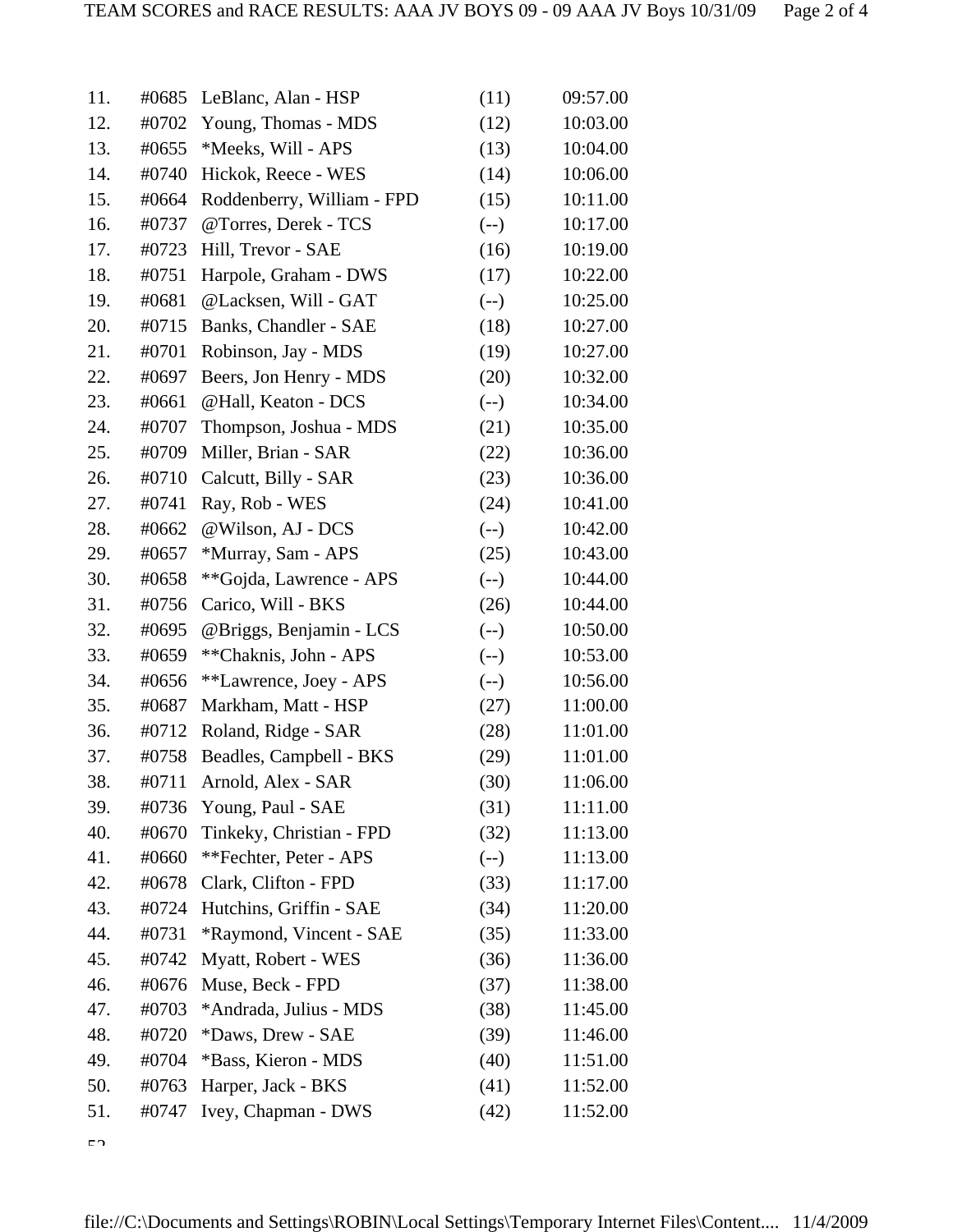|     | #0691 | McKittrick, Christian - HSP  | (43)   | 11:53.00       |
|-----|-------|------------------------------|--------|----------------|
| 53. | #0739 | @Williams, Jake - TCS        | $(-)$  | 11:58.00       |
| 54. | #0682 | @Holyfield, Brantley - GAT   | $(-)$  | 12:01.00       |
| 55. | #0749 | Harpole, Will - DWS          | (44)   | 12:02.00       |
| 56. | #0713 | *Blankenship, Colton - SAR   | (45)   | 12:04.00       |
| 57. | #0743 | Mehserle, Liston - WES       | (46)   | 12:05.00       |
| 58. | #0722 | **Freyermuth, Mitchell - SAE | $(-)$  | 12:05.00       |
| 59. | #0734 | **Wangerins, Joshua - SAE    | $(-)$  | 12:11.00       |
| 60. | #0727 | **Koeper, Wil - SAE          | $(-)$  | 12:12.00       |
| 61. | #0733 | **Slocumb, Thomas - SAE      | $(-)$  | 12:13.00       |
| 62. | #0700 | **Suttles, Cason - MDS       | $(--)$ | 12:16.00       |
| 63. | #0744 | Hammerle, Dayton - WES       | (47)   | 12:18.00       |
| 64. | #0692 | Werner, Cole - HSP           | (48)   | 12:21.00       |
| 65. | #0726 | **Jenkins, Sam - SAE         | $(-)$  | 12:22.00       |
| 66. | #0745 | *Doyle, Andrew - WES         | (49)   | 12:25.00       |
| 67. | #0675 | *Carter, Zach - FPD          | (50)   | 12:27.00       |
| 68. | #0716 | **Bunker, Madison - SAE      | $(-)$  | 12:30.00       |
| 69. | #0754 | @Phelps, Joh - CAL           | $(-)$  | 12:32.00       |
| 70. | #0735 | **Williams, Spencer - SAE    | $(-)$  | 12:37.00       |
| 71. | #0706 | **Gordon, Jack - MDS         | $(--)$ | 12:38.00       |
| 72. | #0750 | Williams, Matt - DWS         | (51)   | 12:42.00       |
| 73. | #0760 | Stauffer, John - BKS         | (52)   | 12:43.00       |
| 74. | #0759 | *Harrer, William - BKS       | (53)   | 12:44.00       |
| 75. | #0668 | *Ferro, Sam - FPD            | (54)   | 12:56.00       |
| 76. | #0729 | **Moore, Jackson - SAE       | $(-)$  | 13:06.00       |
| 77. | #0753 | @Fowler, Jason - CAL         | $(--)$ | 13:09.00       |
| 78. | #0679 | **Clark, Davis - FPD         | $(-)$  | 13:20.00       |
| 79. | #0748 | Turner, Whit - DWS           | (55)   | 13:22.00       |
| 80. | #0705 | **Bish, Danny - MDS          | $(--)$ | 13:23.00       |
| 81. | #0761 | *Walter, Austin - BKS        | (56)   | 13:27.00       |
| 82. | #0690 | Hardt, Thomas - HSP          | (57)   | 13:30.00       |
| 83. | #0728 | **Khurana, Sachin - SAE      | $(--)$ | 13:41.00       |
| 84. | #0714 | *Cummins, Max - SAR          | (58)   | 13:45.00       |
| 85. | #0684 | @Klein, Michael - GAT        | $(--)$ | 13:55.00       |
| 86. | #0719 | **Cole, Noah - SAE           | $(-)$  | 14:24.00       |
| 87. | #0696 | @Tuttle, Samuel - LCS        | $(-)$  | 14:45.00       |
| 88. | #0674 | **Adams, Chris - FPD         | $(-)$  | 14:47.00       |
| 89. | #0752 | *Stern, Charles - DWS        | (59)   | 14:56.00       |
| 90. | #0762 | **Walter, Zach - BKS         | $(--)$ | 15:49.00       |
| 91. | #0717 | **Christianson, Alex - SAE   | $(--)$ | 15:58.00       |
|     | #0755 | @Wall, Phil - CAL            | $(-)$  | Did Not Finish |
|     |       |                              |        |                |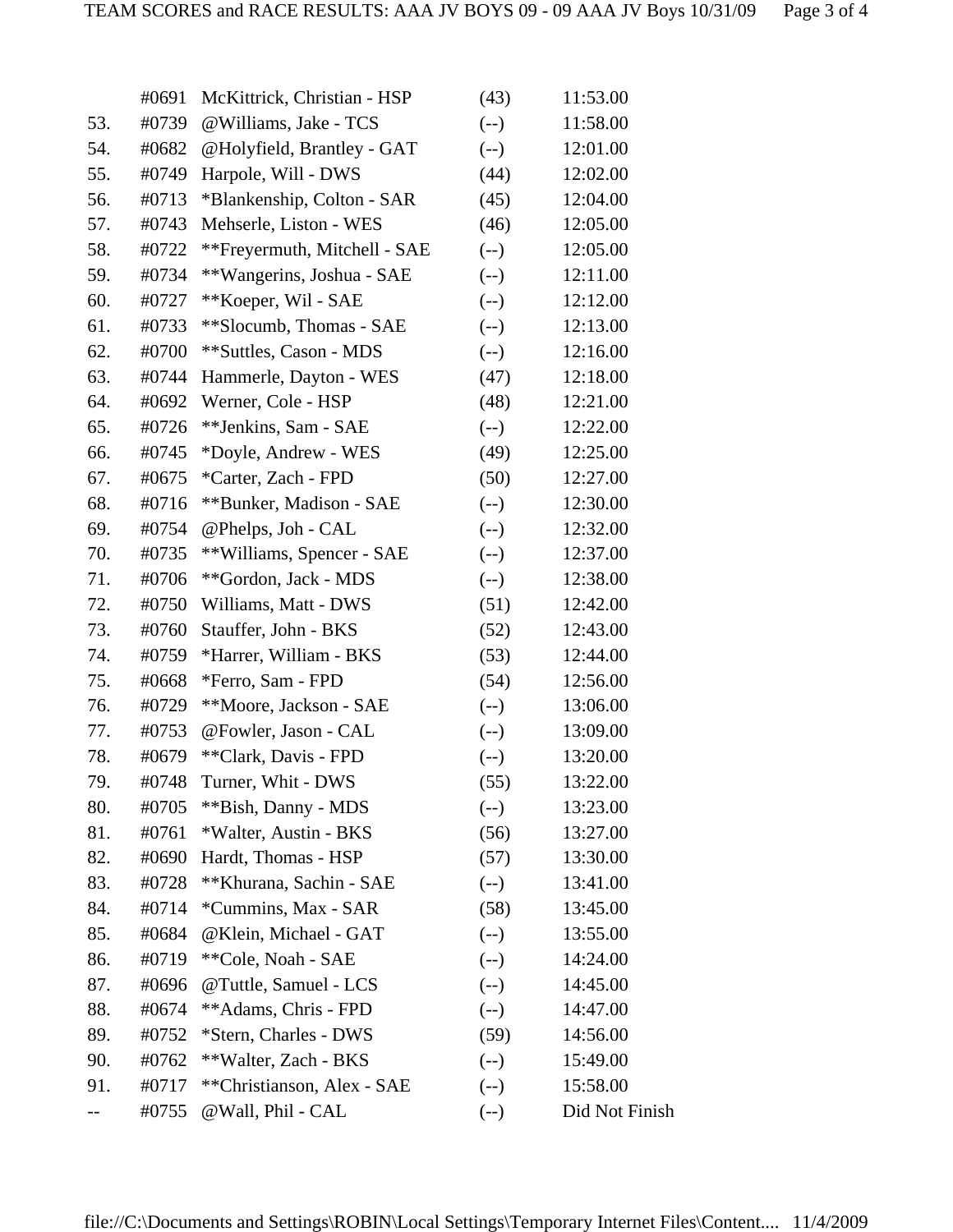| #0663 | @Dodson, James - DCS        | $(-)$  | Did Not Finish |
|-------|-----------------------------|--------|----------------|
| #0666 | **Donner, Custis - FPD      | $(-)$  | Did Not Finish |
| #0667 | **Donner, Brighton - FPD    | $(-)$  | Did Not Finish |
| #0669 | **Bowen, Lader - FPD        | $(-)$  | Did Not Finish |
| #0671 | **Middlebrooks, Henry - FPD | $(-)$  | Did Not Finish |
| #0672 | **Martin, Will - FPD        | $(-)$  | Did Not Finish |
| #0673 | **Martin, Cooper - FPD      | $(-)$  | Did Not Finish |
| #0680 | **Powell, Brad - FPD        | $(-)$  | Did Not Finish |
| #0686 | *Garlan, Will - HSP         | $(-)$  | Did Not Finish |
| #0688 | *Diodati, Augie - HSP       | $(-)$  | Did Not Finish |
| #0689 | **Sison, Chino - HSP        | $(-)$  | Did Not Finish |
| #0693 | **Beasley, Carson - HSP     | $(-)$  | Did Not Finish |
| #0694 | **Magruder, Caleb - HSP     | $(--)$ | Did Not Finish |
| #0698 | **Dillard, Jackson - MDS    | $(--)$ | Did Not Finish |
| #0718 | **Cohen, Johnny - SAE       | $(-)$  | Did Not Finish |
| #0725 | **James, Harper - SAE       | $(-)$  | Did Not Finish |
| #0730 | **Pyles, Jackson - SAE      | $(--)$ | Did Not Finish |
| #0732 | **Sheridan, Val - SAE       | $(-)$  | Did Not Finish |
| #0738 | @Davis, Wesley - TCS        | $(-)$  | Did Not Finish |
| #0746 | *Williams, Chase - WES      | $(-)$  | Did Not Finish |
| #0240 | @Harris, Taren - TSA        | $(-)$  | Did Not Finish |
|       |                             |        |                |

# **\* or \*\* = Does Not Count in Team Score @ = Member of Unqualified Team**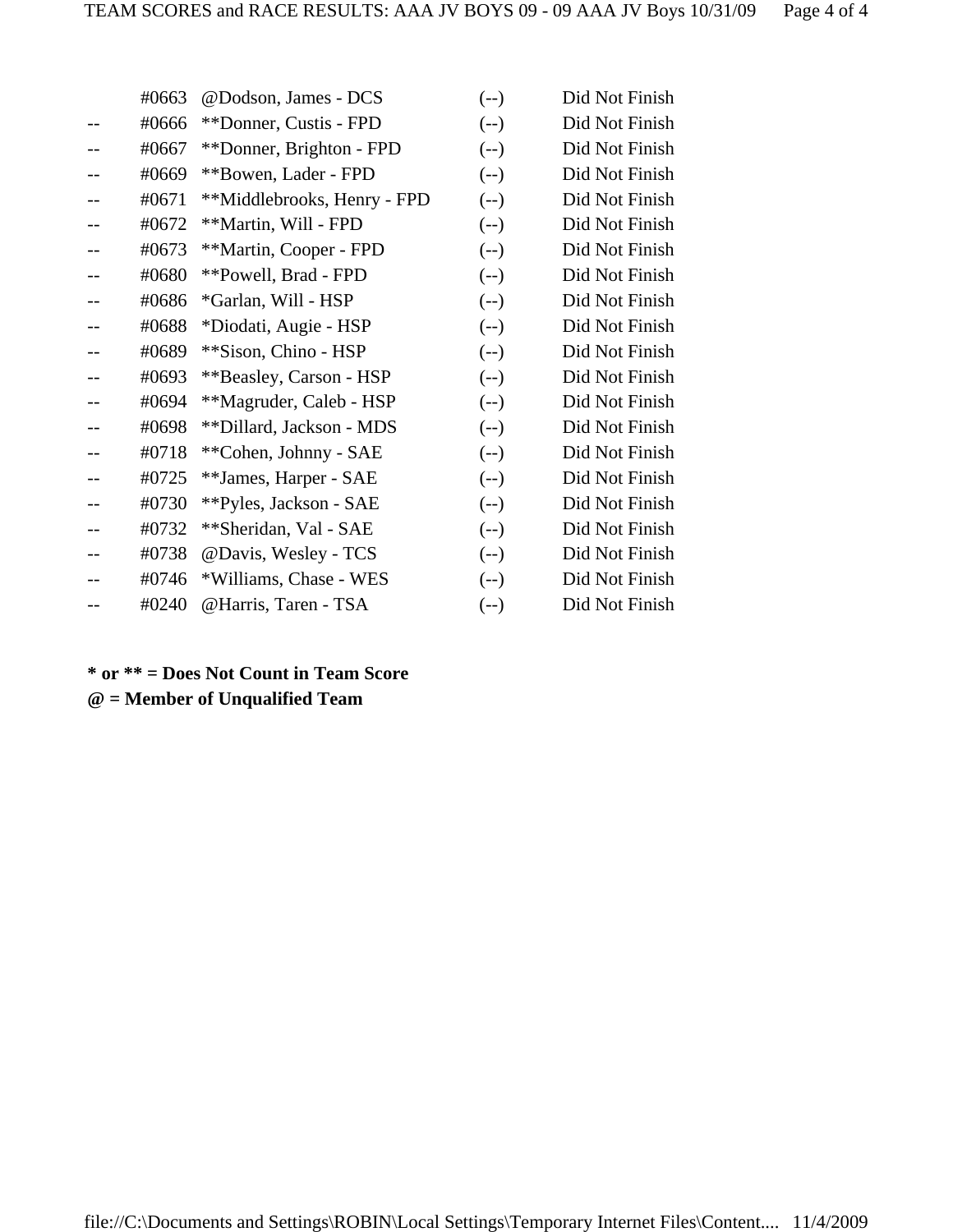# **TEAM SCORES and RACE RESULTS: AAA JV GIRLS 09 - 09 AAA JV Girls 10/31/09**

### **WEATHER:**

**NAME OF COURSE: GaCH LENGTH OF COURSE: 1.6 COURSE RECORD: MISCELLANEOUS: SCORING METHOD: Normal**

## **Team Scores**

| 1.  | <b>Augusta Prep</b>       | 43  |
|-----|---------------------------|-----|
| 2.  | <b>Holy Spirit</b>        | 53  |
| 3.  | Southland                 | 88  |
| 4.  | <b>First Presbyterian</b> | 118 |
| 5.  | Stratford                 | 123 |
| 6.  | Mount de Sales            | 142 |
| 7.  | Deerfield Windsor         | 203 |
| 8.  | <b>Brookwood</b>          | 217 |
| 9.  | Westfield                 | 220 |
| 10. | Central Fellowship        | 234 |
| 11. | <b>Dominion Christian</b> | 311 |
| 12. | Calvary Christian         |     |
| 13. | Gatewood                  |     |
| 14. | Loganville Christian      |     |
| 15. | Trinity                   |     |
| 16. | Tattnall                  |     |

# **Race Results**

| Pos.             | Con. # Name - School                |     | <b>Team Pos Time</b> |
|------------------|-------------------------------------|-----|----------------------|
| 1.               | #0571 Dale, Angela - HSP            | (1) | 10:14.00             |
| 2.               | #0594 Calcutt, Mary Catherine - SAR | (2) | 10:20.00             |
| 3.               | #0501 Holodak, Jodie - APS          | (3) | 10:23.00             |
| $\overline{4}$ . | #0503 Powell, Jessica - APS         | (4) | 10:32.00             |
| 5.               | #0590 Johnson, Caroline - MDS       | (5) | 10:33.00             |
| 6.               | #0595 Shattles, Chris - SAR         | (6) | 10:36.00             |
| 7.               | #0502 Cowell, Tyree - APS           | (7) | 10:39.00             |
| 8.               | #0556 Phillips, Savannah - FPD      | (8) | 10:40.00             |
| 9.               | #0572 Dale, Catherine - HSP         | (9) | 10:43.00             |

## file://C:\Documents and Settings\ROBIN\Local Settings\Temporary Internet Files\Content.... 11/4/2009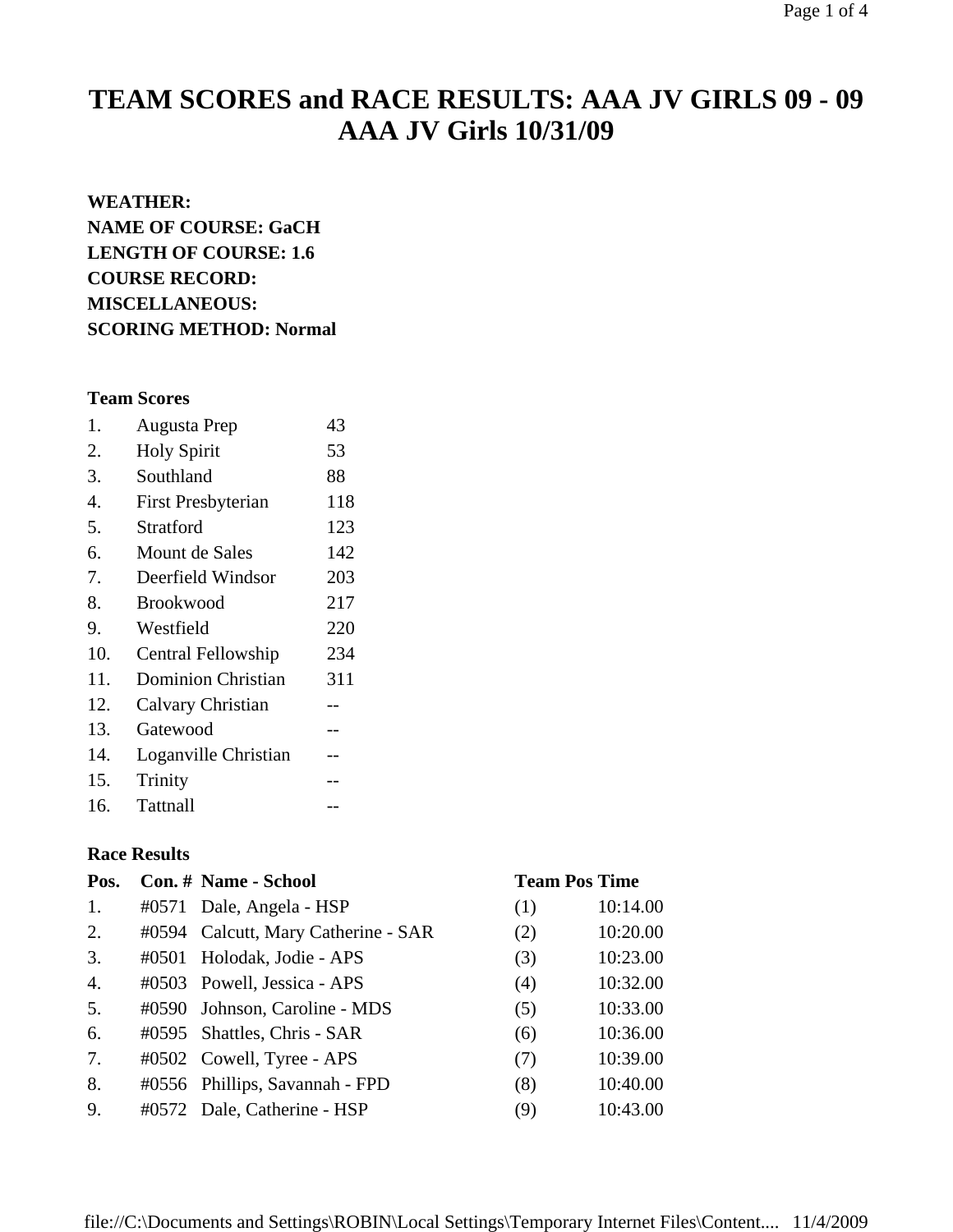| 10. | #0573 | Perez, Stephanie - HSP     | (10)   | 10:44.00 |
|-----|-------|----------------------------|--------|----------|
| 11. | #0575 | Jones, Meredith - HSP      | (11)   | 10:46.00 |
| 12. | #0612 | Hayes, Cali Ruth - SAE     | (12)   | 10:55.00 |
| 13. | #0602 | Jones, Amber - SAR         | (13)   | 10:58.00 |
| 14. | #0505 | Seigler, Megan - APS       | (14)   | 11:00.00 |
| 15. | #0504 | Bonucci, Ellie - APS       | (15)   | 11:02.00 |
| 16. | #0588 | Maiorana, Maria - MDS      | (16)   | 11:04.00 |
| 17. | #0555 | O'Quinn, Katie - FPD       | (17)   | 11:09.00 |
| 18. | #0613 | Hefner, Conner - SAE       | (18)   | 11:11.00 |
| 19. | #0565 | Griggs, Katey - FPD        | (19)   | 11:16.00 |
| 20. | #0510 | *Vasquez, Serene - APS     | (20)   | 11:26.00 |
| 21. | #0625 | @Shriver, Sydney - TCS     | $(--)$ | 11:35.00 |
| 22. | #0623 | Thompson, Ann - SAE        | (21)   | 11:35.00 |
| 23. | #0577 | Meodows, Aubrey - HSP      | (22)   | 11:38.00 |
| 24. | #0509 | *Friedman, Alyssa - APS    | (23)   | 11:38.00 |
| 25. | #0626 | James, Morgan - WES        | (24)   | 11:41.00 |
| 26. | #0507 | **Lawrence, Christie - APS | $(-)$  | 11:42.00 |
| 27. | #0531 | Augensstein, Helena - DWS  | (25)   | 11:43.00 |
| 28. | #0508 | **Meeks, Avery - APS       | $(--)$ | 11:45.00 |
| 29. | #0579 | *Higgins, Ellie - HSP      | (26)   | 11:52.00 |
| 30. | #0591 | Rodriguex, Alina - MDS     | (27)   | 11:55.00 |
| 31. | #0539 | Miller, Bonnie - DWS       | (28)   | 11:57.00 |
| 32. | #0526 | Sizemore, Leah - CFC       | (29)   | 11:59.00 |
| 33. | #0627 | Pinckney, Avoly - WES      | (30)   | 12:02.00 |
| 34. | #0596 | Waller, Macie - SAR        | (31)   | 12:04.00 |
| 35. | #0567 | Reynolds, Haley - FPD      | (32)   | 12:04.00 |
| 36. | #0513 | Fredericks, Haleigh - BKS  | (33)   | 12:09.00 |
| 37. | #0603 | Burton, Paris - SAE        | (34)   | 12:10.00 |
| 38. |       | #0538 Logan, Grey - DWS    | (35)   | 12:10.00 |
| 39. | #0598 | Hanson, Quinn - SAR        | (36)   | 12:11.00 |
| 40. | #0251 | Hilson, Julia - BKS        | (37)   | 12:11.00 |
| 41. | #0620 | Palmer, Tift - SAE         | (38)   | 12:15.00 |
| 42. | #0618 | *McCord, Colyar - SAE      | (39)   | 12:16.00 |
| 43. | #0506 | **Burns, Ellie - APS       | $(-)$  | 12:18.00 |
| 44. | #0527 | Morris, Shea - CFC         | (40)   | 12:19.00 |
| 45. | #0628 | Davis, Anna - WES          | (41)   | 12:24.00 |
| 46. | #0560 | Wilson, Brynna - FPD       | (42)   | 12:28.00 |
| 47. | #0597 | *Roland, Mary M - SAR      | (43)   | 12:32.00 |
| 48. | #0514 | Stauffer, Anna - BKS       | (44)   | 12:39.00 |
| 49. | #0558 | *Roddenberry, Anna - FPD   | (45)   | 12:42.00 |
| 50. | #0593 | Lipper, Addison - MDS      | (46)   | 12:44.00 |

 $\zeta$  1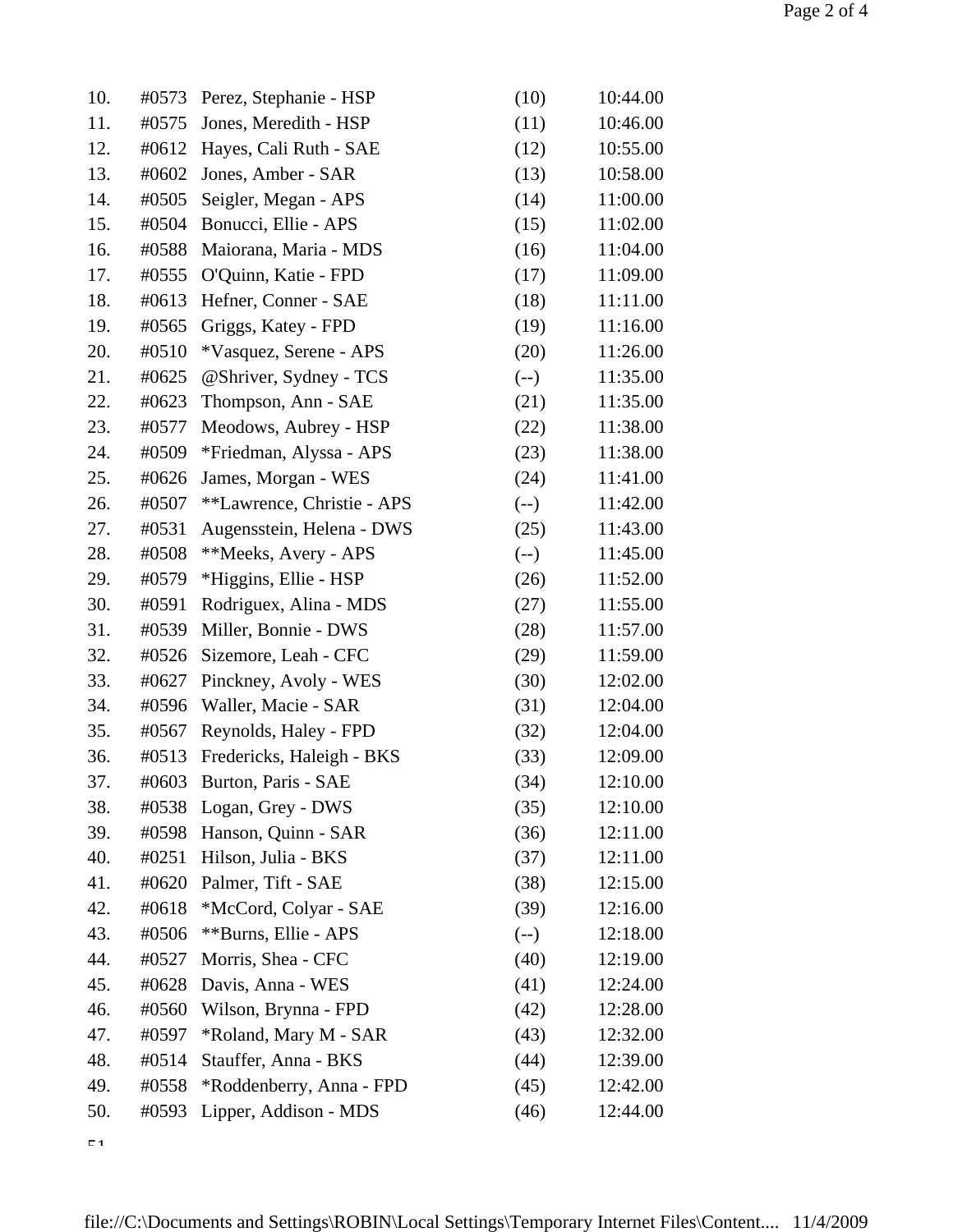|     | #0582 | *Doyle, Ciara - HSP            | (47)   | 12:51.00 |
|-----|-------|--------------------------------|--------|----------|
| 52. | #0587 | Geddy, Lizzy - MDS             | (48)   | 12:54.00 |
| 53. | #0528 | Chambers, Julie - CFC          | (49)   | 12:54.00 |
| 54. | #0511 | Gutierrez, Angela - BKS        | (50)   | 13:00.00 |
| 55. | #0617 | *Lee, Wehbe - SAE              | (51)   | 13:03.00 |
| 56. | #0529 | Kirk, Brittany - CFC           | (52)   | 13:05.00 |
| 57. | #0522 | Johnson, Elizabeth - BKS       | (53)   | 13:06.00 |
| 58. | #0547 | Veal, Josie - DCS              | (54)   | 13:10.00 |
| 59. | #0570 | @Bridges, Gracie - GAT         | $(-)$  | 13:10.00 |
| 60. | #0532 | Peacock, Margaret - DWS        | (55)   | 13:14.00 |
| 61. | #0580 | **Markham, Elizabeth - HSP     | $(--)$ | 13:15.00 |
| 62. | #0585 | @Briggs, Caroline - LCS        | $(-)$  | 13:21.00 |
| 63. | #0563 | *Johnston, Olivia - FPD        | (56)   | 13:21.00 |
| 64. | #0629 | Johnson, Caroline - WES        | (57)   | 13:22.00 |
| 65. | #0568 | @Pierson, Jessica - GAT        | $(--)$ | 13:22.00 |
| 66. | #0599 | *Nesmith, Dallas - SAR         | (58)   | 13:24.00 |
| 67. | #0548 | Mann, Kennedy - DCS            | (59)   | 13:26.00 |
| 68. | #0543 | Potter, Mary McCain - DWS      | (60)   | 13:28.00 |
| 69. | #0592 | *Gill, Isabella - MDS          | (61)   | 13:34.00 |
| 70. | #0619 | ** Oren, Mary - SAE            | $(--)$ | 13:42.00 |
| 71. | #0606 | **Edwards, Emily - SAE         | $(-)$  | 13:44.00 |
| 72. | #0566 | **Garrison, Taylor - FPD       | $(-)$  | 13:45.00 |
| 73. | #0536 | *Gay, Emily - DWS              | (62)   | 13:45.00 |
| 74. | #0605 | **Durkee, Lauren - SAE         | $(-)$  | 13:47.00 |
| 75. | #0608 | **Ferrari, Laurel - SAE        | $(--)$ | 13:50.00 |
| 76. | #0611 | **Hall, Ella - SAE             | $(--)$ | 13:51.00 |
| 77. | #0562 | **Johnson, Maggie - FPD        | $(-)$  | 13:52.00 |
| 78. | #0535 | *Margeson, Anna Louise - DWS   | (63)   | 13:53.00 |
| 79. | #0616 | **Jones, Elizabeth - SAE       | $(-)$  | 13:54.00 |
| 80. | #0569 | @Randolph, Olivia - GAT        | $(-)$  | 13:54.00 |
| 81. | #0530 | Holcomb, Leah - CFC            | (64)   | 13:58.00 |
| 82. | #0624 | **Tuck, Laney - SAE            | $(-)$  | 14:01.00 |
| 83. | #0615 | **Hulgan, Mary Catherine - SAE | $(--)$ | 14:04.00 |
| 84. | #0537 | **Lane, Browning - DWS         | $(-)$  | 14:07.00 |
| 85. | #0551 | Lanier, Molly - DCS            | (65)   | 14:10.00 |
| 86. | #0549 | Fields, Elyse - DCS            | (66)   | 14:13.00 |
| 87. | #0564 | **Purdy, Ali - FPD             | $(--)$ | 14:17.00 |
| 88. | #0559 | **Burns, Abbie - FPD           | $(--)$ | 14:27.00 |
| 89. | #0525 | @Cook, Anna - CAL              | $(--)$ | 14:32.00 |
| 90. | #0600 | **Doggett, Rachel - SAR        | $(-)$  | 14:38.00 |
| 91. | #0550 | Bibles, Molly - DCS            | (67)   | 14:46.00 |

 $\Omega$